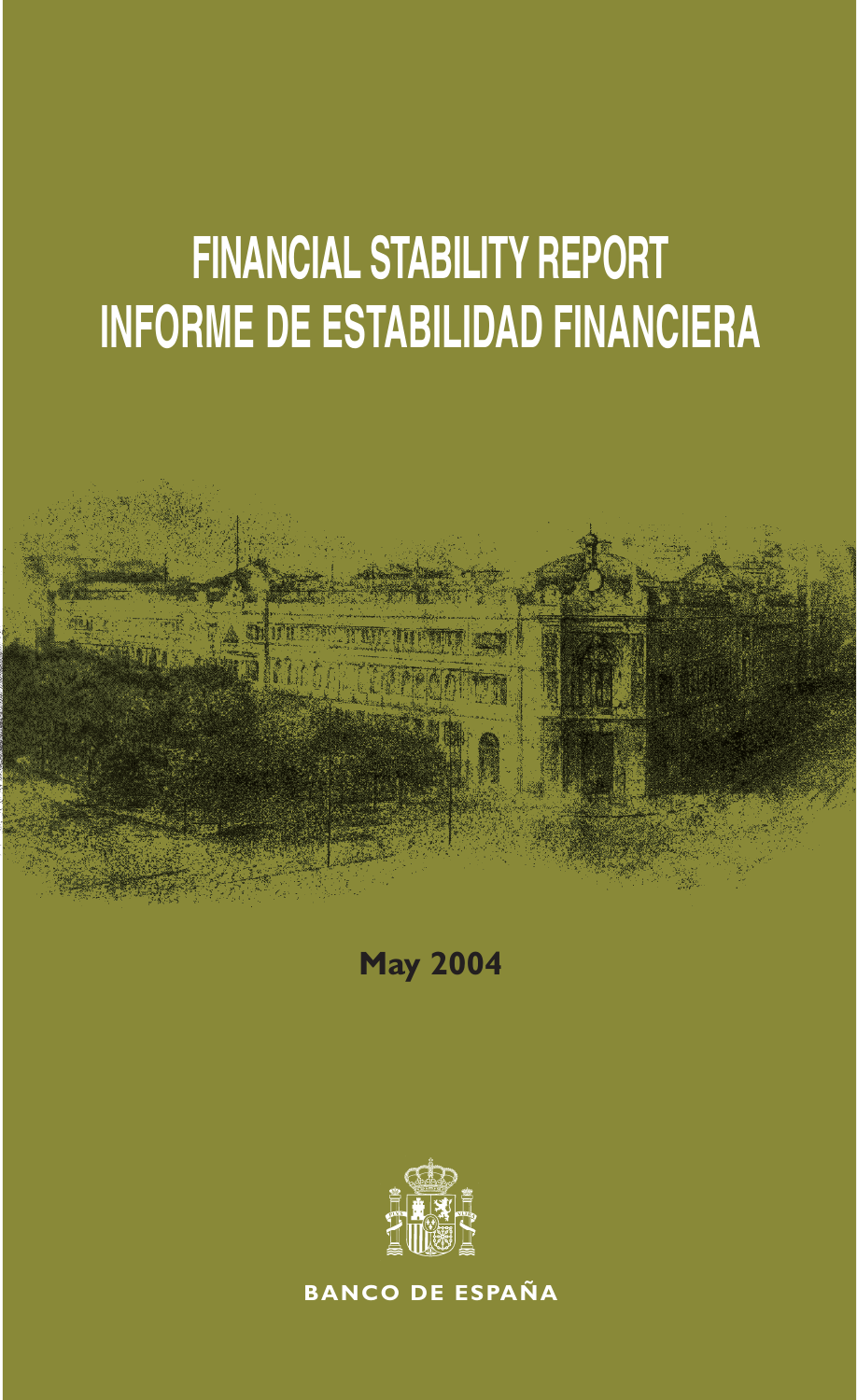# **FINANCIAL STABILITY REPORT INFORME DE ESTABILIDAD FINANCIERA**

**May 2004**



**BANCO DE ESPAÑA**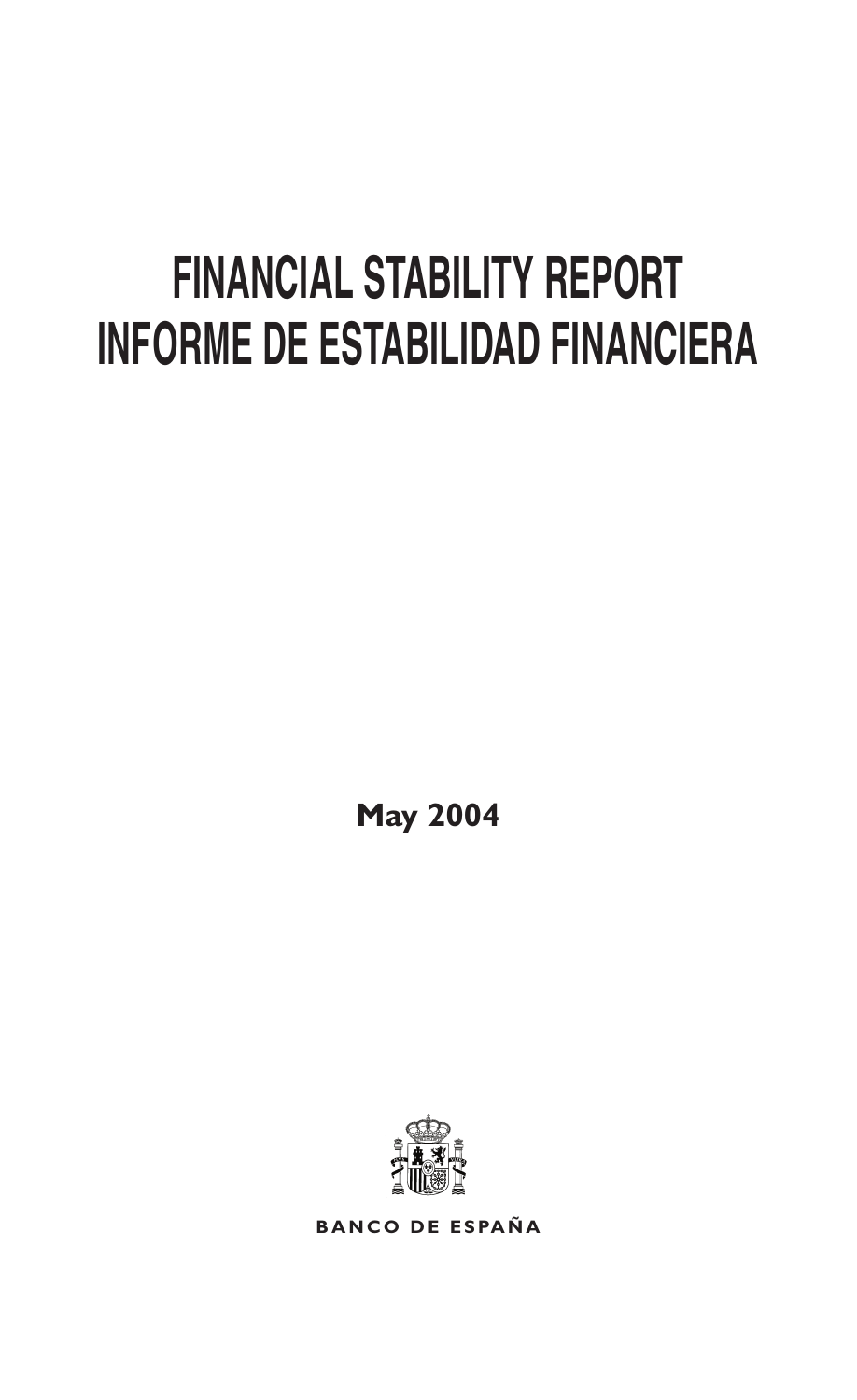Reproduction for educational and non-commercial purposes is permitted provided that the source is acknowledged

> © BANCO DE ESPAÑA, Madrid, 2004 Depósito legal: M. 52740-2002

Printed in Spain by Artes Gráficas Coyve, S. A.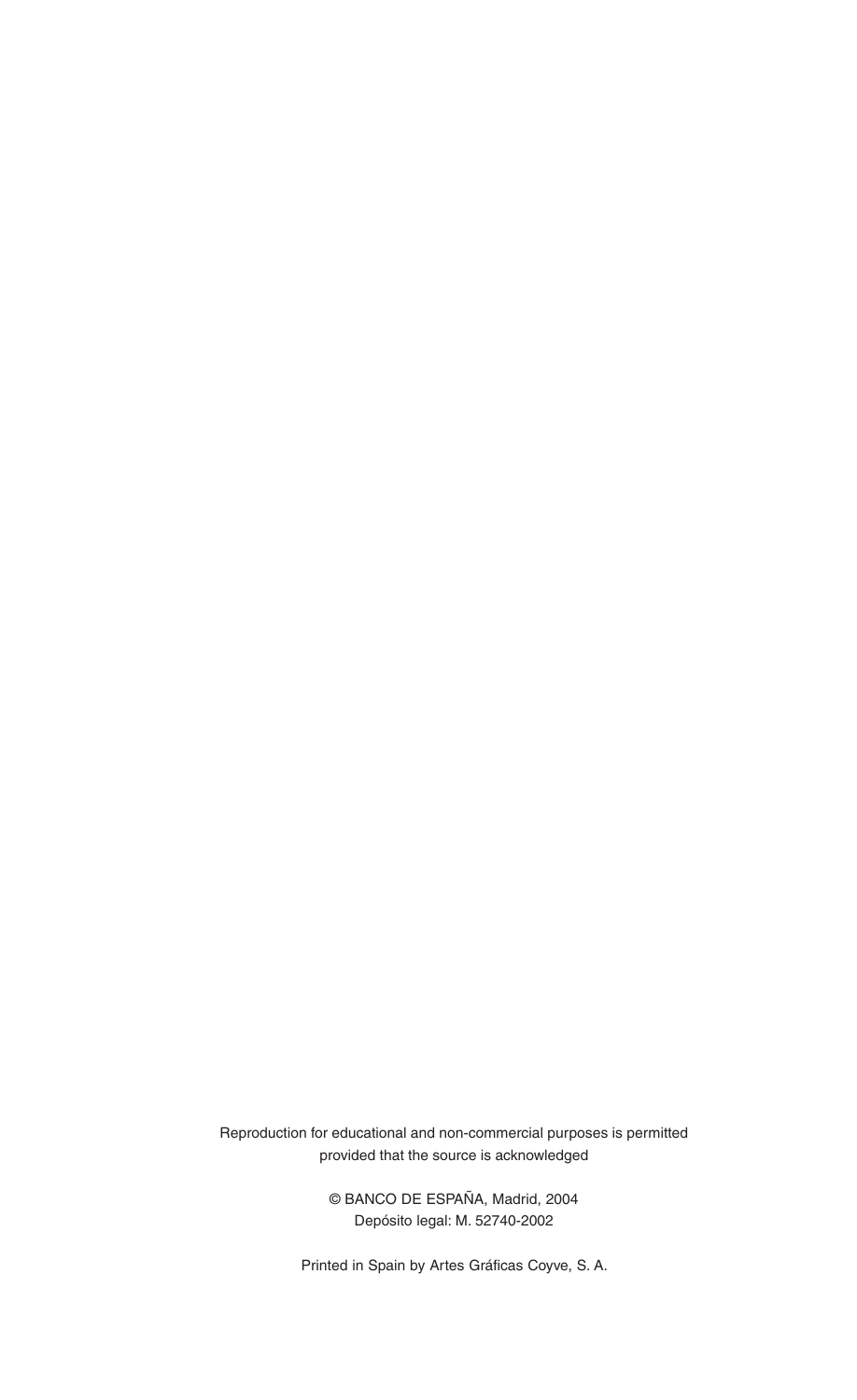## **INTRODUCTION**

Spanish deposit institutions increased their profitability and maintained their solvency ratios in 2003, a year in which competition among financial institutions intensified, against a background of low interest rates, recovering stock markets and appreciation of the euro against the dollar. This positive performance was recorded by Spanish institutions in a year in which Spain's economic growth was substantially brisker than the euro area average.

## **Banking risks**

As regards *credit risk,* lending accelerated in 2003, largely as a result of the high growth of credit for construction and property development, and the financing of house purchases by households. Credit for other productive activities grew at rates that were positive, but lower.

The relative weight of credit to property developers as a proportion of all credit has risen continuously in recent years. A substantial number of institutions, with a significant weight in the total, recorded very high rates of growth in credit to this business segment, although historically it has proved to be one of the more risky areas of activity.

Since mid-2003, doubtful assets have fallen in absolute terms, this being a change from the behaviour of the previous two years. This change is attributable to the sound performance of the Spanish economy, to the recovery of certain Latin American economies (accounting for a significant part of the financial assets abroad of Spanish banks) and to the decline in the weight of foreign business (which has a significantly higher doubtful assets ratio than business in Spain) as a consequence of the appreciation of the euro.

The behaviour of credit and doubtful assets led to further reductions in the doubtful assets ratio in all segments of business, except consumer credit. There was a significant shift in the population of deposit institutions towards lower levels of the doubtful assets ratio.

The strong growth of credit to the resident private sector has not been accompanied in recent years, by a similar increase in the funds raised by the institutions from resident depositors. Accordingly, there has been a progressive increase in the debit balance with the resident private sector, which accelerated in 2003. This debit balance, in the medium term, poses certain *liquidity-*management challenges for the institutions.

Among these challenges there is the need to gauge the long-run sustainability of lending growth that significantly outpaces bank deposit growth. The recourse to external financial markets increases the average cost of traditional bank liabilities and puts downward pressure on the net interest margin and, in short, on the profitability of Spanish deposit institutions. However, it should be stressed that Spain's membership of the euro area has facilitated the coverage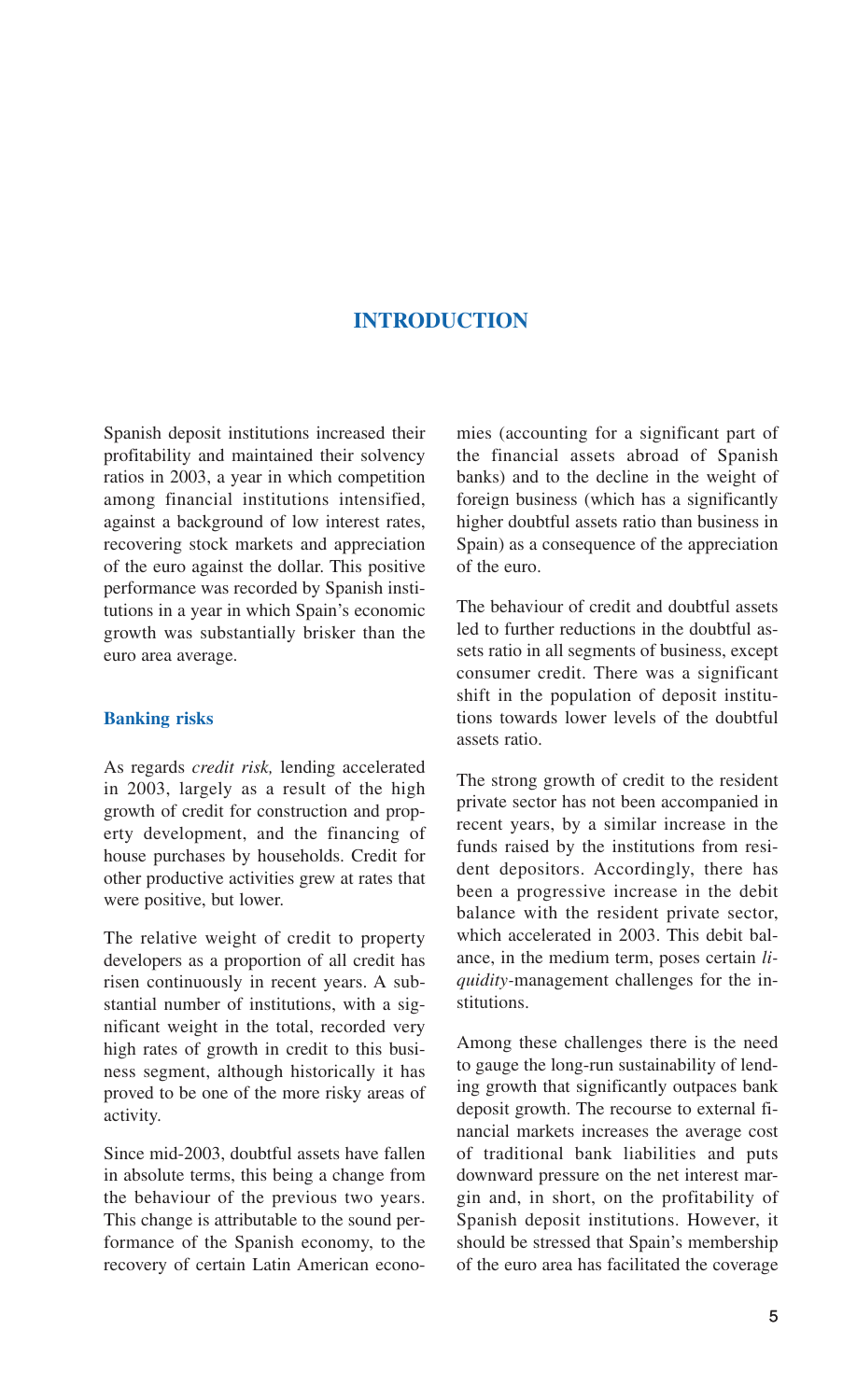of the resident private sector's debit balance.

*Market risk* in equity portfolios continued to decline in 2003 and in early 2004, as the recovery in stock markets and the substantial reduction in volatility firmed. However, the terrorist attack of 11 March in Madrid has introduced uncertainty, although stock market volatility does not appear to have increased significantly.

Spanish institutions with a significant presence abroad have continued their strategy of hedging the *exchange rate risk* in their structural positions in Latin American currencies and the US dollar, in order to limit the impact of the appreciation of the euro on their results and own funds.

## **Profitability**

The recovery in the results of Spanish deposit institutions, already well under way at the time of the last Financial Stability Report (FSR), was confirmed in the second half of 2003. This recovery is mainly attributable to the control of operating expenses and to the reduction in provisions and write-downs and in extraordinary losses, partly as a result of the decline in doubtful assets and the stock market recovery.

The decline in interest rates in 2003, the intense competition in banking and the appreciation of the euro vis-à-vis some of the main Latin American currencies put downward pressure on the institutions' net interest and gross margins, which fell, both in absolute terms and, especially, relative to average total assets.

The spread on the most significant loan products is widening, but at the same time liability spreads are narrowing. This shows, once again, the management challenge for the institutions in terms of the cost of funds raised. This challenge is particularly relevant in a low interest rate environment like that in 2003.

A comparison of Spanish and European banks based on the available market indicators does not show any sign of relative deterioration. Although some large European banks have recorded high rates of growth in their net income, a large part of this performance is attributable to the severe difficulties experienced in 2002, when doubtful assets increased substantially.

## **Solvency**

The solvency ratios of Spanish deposit institutions were highly stable during 2003. Unlike in 2002, the institutions increased both their tier 1 and tier 2 capital significantly. This enabled them to manage substantial growth in their lending without any reduction in their solvency.

The increase in tier 1 capital is attributable to the increase in reserves, in line with the improvement in results, and it occurred in spite of the decrease in the stock of preference shares. Moreover, the considerable amortisation of goodwill and the smaller losses at consolidated companies arising from exchange differences, particularly as a consequence of the greater hedging of structural positions in Latin American currencies, helped to strengthen the tier 1 capital of Spanish institutions, in clear contrast to the reduction in 2002. The strengthening of their capital is also attributable to the considerable increase in subordinated debt, partly due to the effect induced by the increase in tier 1 capital.

As has become usual in recent years, there was also an increase in the statistical fund, which helps to bolster the solidity of Spanish deposit institutions.

In sum, despite the low interest rate environment and strong competition, Spanish deposit institutions increased their returns significantly in 2003, without any reduction in their solvency. The performance of the Spanish economy, the management of risk by the institutions and the ongoing drive to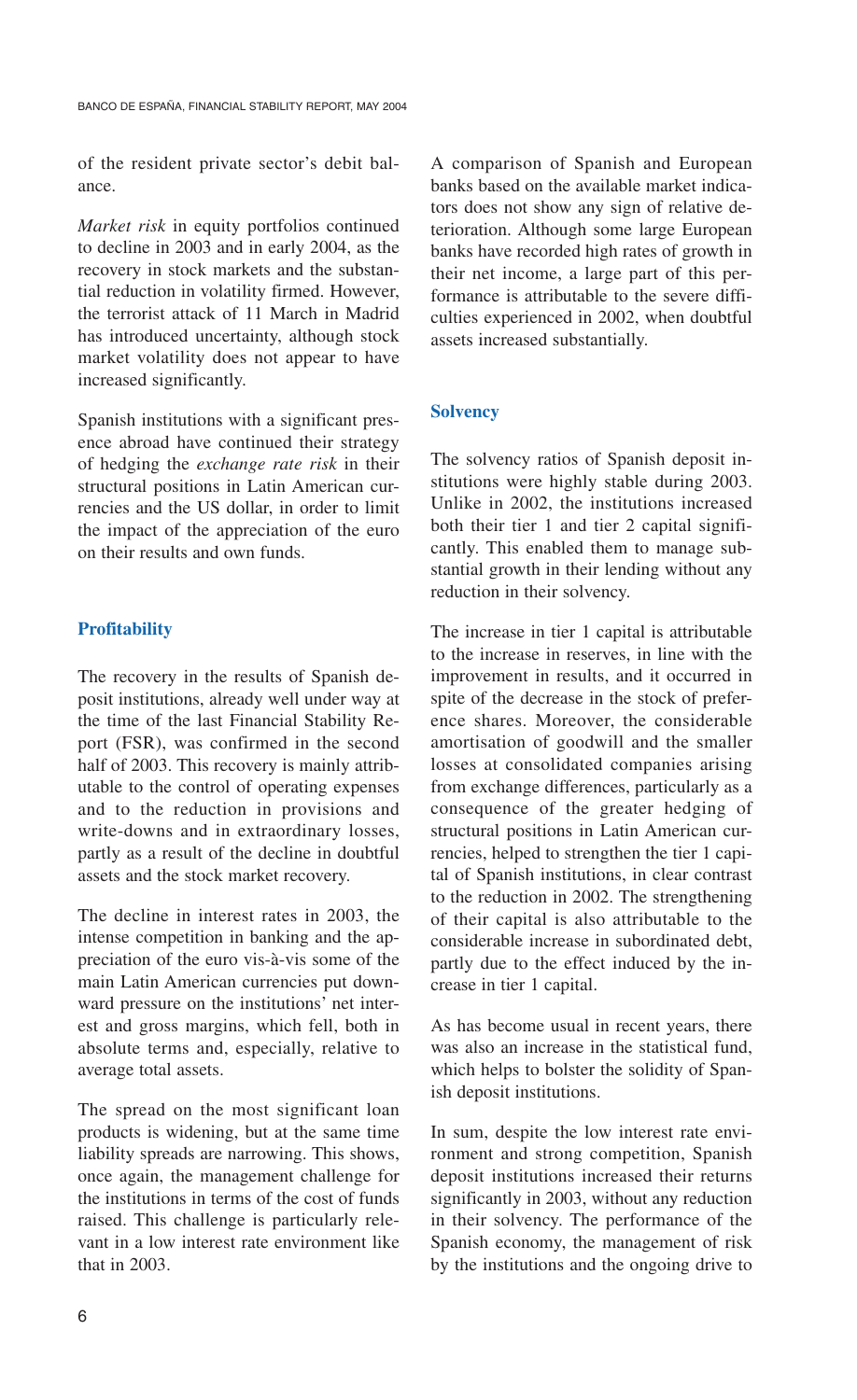contain costs would account for this performance. Although 2003 was a positive year, the institutions will need to continue to improve their risk management (with particular focus on the property sector and on developments in the debit balance with the resident private sector) and increase their efficiency in order to be assured of success in increasingly integrated and competitive financial markets.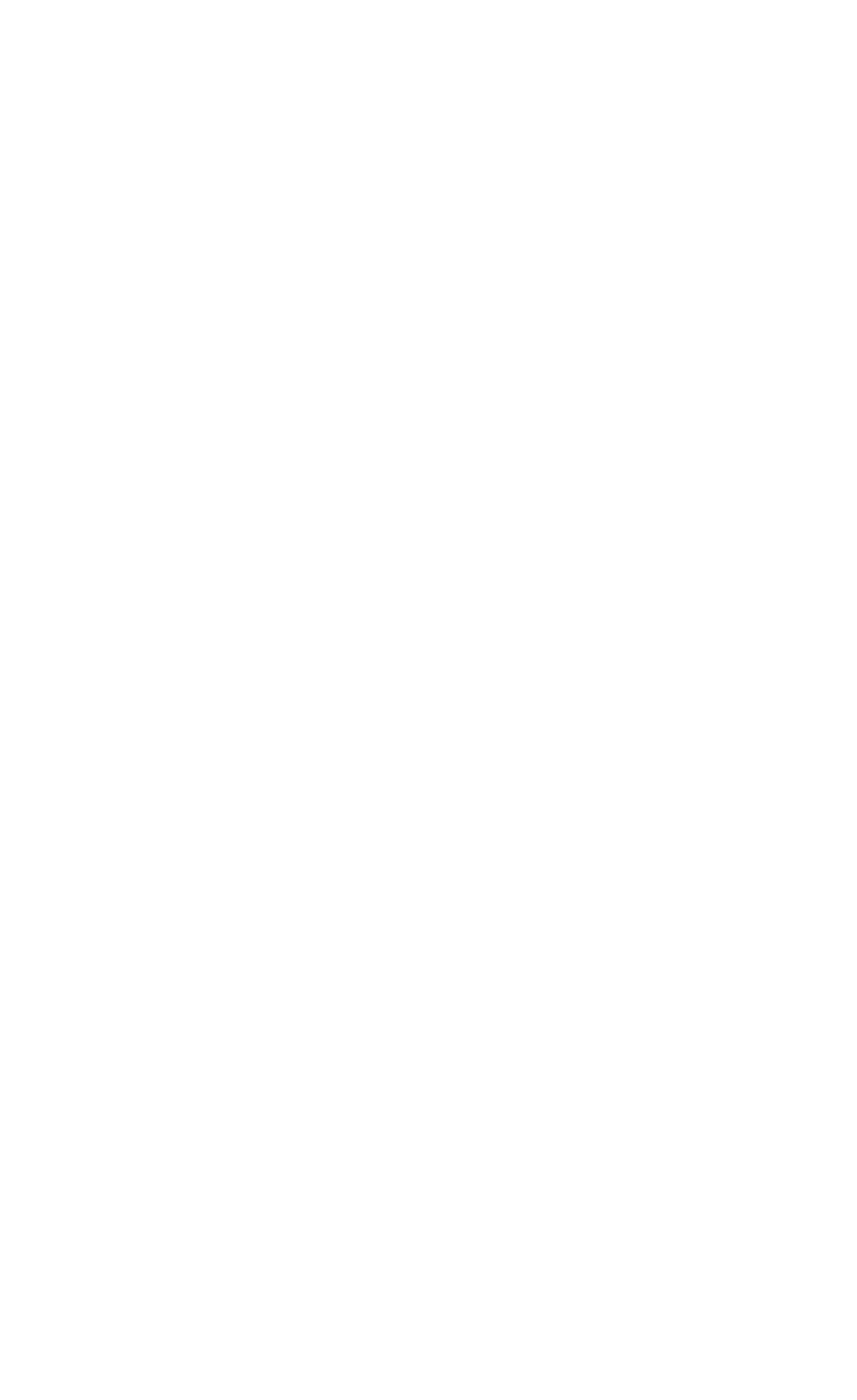# **CHAPTER I Banking risks**

## **I.1. Introduction to Spanish deposit institutions' risk**

The consolidated balance sheets of Spanish deposit institutions broadly confirm the trends already noted in the previous FSR. In this respect they show an acceleration in total assets, assisted by the greater buoyancy of credit to the private sector (1) in Spain, and by the smaller fall in foreign business activity. Unlike what was reported in previous FSRs, doubtful assets declined, while the doubtful assets ratio of the private sector stood at a low.

## *Consolidated balance sheets* (2)

The total assets of deposit institutions grew by 9.8% in the year to December 2003, against 0.7% in the previous year (Table I.1). A recovery in activity seems to have been confirmed in 2003, following the slowdown that began in 2001.

The reasons for this recovery are two fold. First, business in Spain, which accounts for 84.8% of the total, grew by 13.3%, five percentage points (pp) more than in the previous year. Second, this recovery was also

due to the slowdown in the fall in foreign business (–6.3% against –23.5% in December 2002), which began in December 2001 (3).

As a result of the foregoing, the relative weight of foreign business declined further to stand at 15.2%, the lowest level since Spanish banks began their expansion abroad (Chart I.1). As noted in previous FSRs, this continuing reduction is due to the more prudent approach taken by institutions in their international expansion and to the effect of the euro's appreciation against some of the main Latin-American currencies, despite the improvement, albeit slight, in the region's economic situation and the more marked upturn in the world economy.

As regards *asset* structure, the relative weight of credit to the private sector rose by 2 pp to 58.9%, its highest level since 1998. In line with the previous FSR, it seems that the end of the slowing trend apparent from June 2001 to end-2002 has been confirmed, since growth was 7 pp higher than in December 2002.

The growth of credit to the private sector is largely explained by the buoyancy of lending in Spain, particularly secured lending (Chart I.2). At the same time, foreign business recorded a rate of change that, albeit close to zero, was positive for the first time since end-2001.

<sup>(1)</sup> For the purposes of the FSR, credit to the private sector includes financing to residents and non-residents other than credit institutions and public authorities. It includes both loans and fixed-income securities.

<sup>(2)</sup> The data in tables relating to dates prior to December 2003 may have changed slightly relative to those published in previous FSRs, owing both to rectifications of data by the institutions themselves and to changes in the composition of the consolidated groups. These minor changes in no way alter the conclusions drawn earlier.

<sup>(3)</sup> Unless otherwise stated, amounts relate to December 2003 and comparisons are always between that month and December 2002.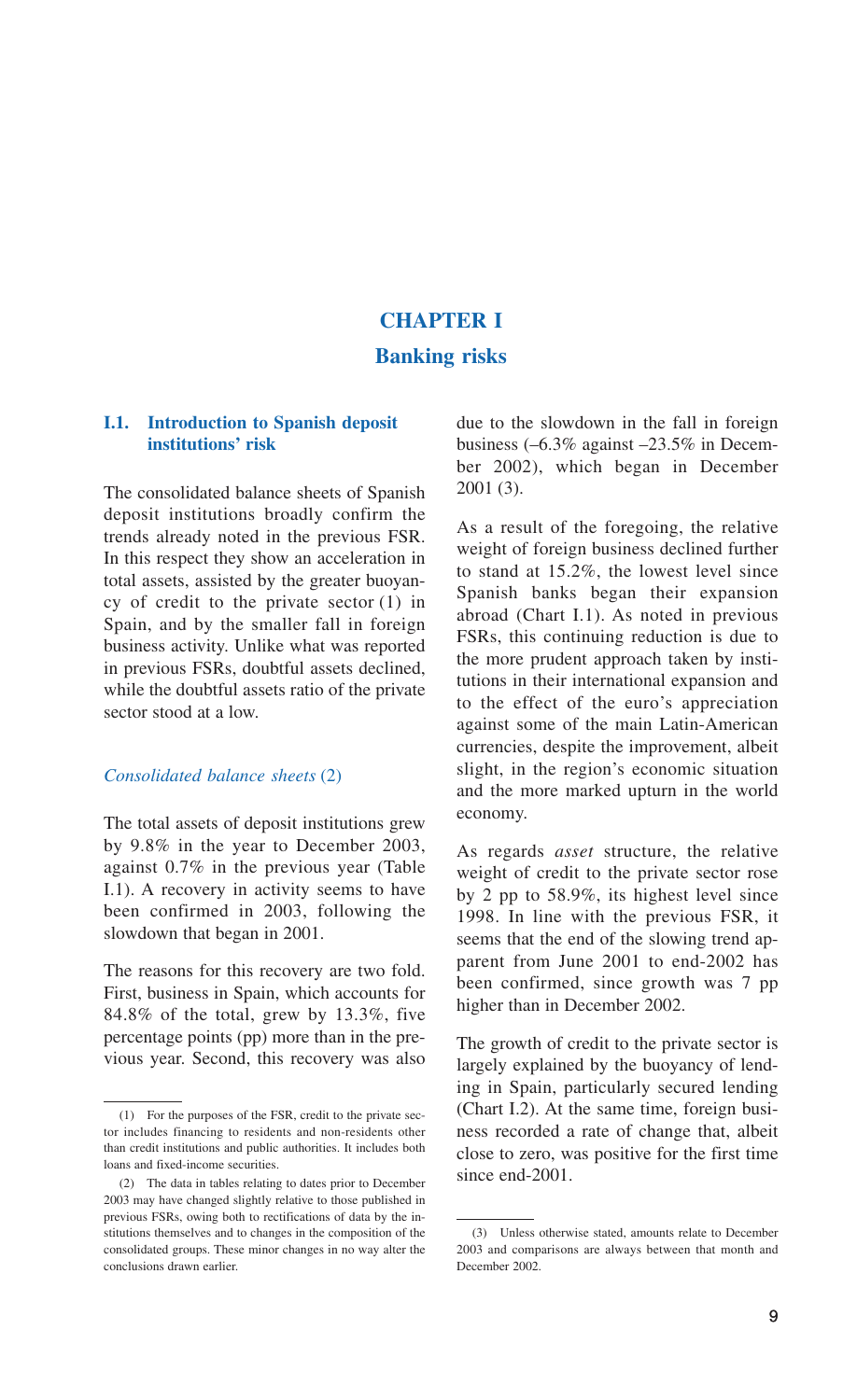| <b>ASSETS</b>                                 | $Dec-03$<br>$(\in$ m) | Relative<br>weight<br>Dec-03<br>(% ) | Chq.<br>$D-02/$<br>$D-01$<br>(% ) | Chq.<br>$D-0.3/$<br>$D-02$<br>(% ) | <b>LIABILITIES</b>                   | $Dec-03$<br>$(\in$ m) | Relative<br>weight<br>Dec-03<br>(% ) | Chq.<br>$D-02/$<br>$D-01$<br>(% ) | Chq.<br>$D - 0.3/$<br>$D-02$<br>(% ) |
|-----------------------------------------------|-----------------------|--------------------------------------|-----------------------------------|------------------------------------|--------------------------------------|-----------------------|--------------------------------------|-----------------------------------|--------------------------------------|
| Cash on hand and on deposit at Central Banks  | 32,493                | 2.0                                  | $-20.3$                           | 17.3                               | <b>Central Banks</b>                 | 37.164                | 2.3                                  | 63.8                              | 62.7                                 |
| Due from credit institutions                  | 178,777               | 11.2                                 | 1.3                               | $-1.2$                             | Due to credit institutions           | 280,837               | 17.6                                 | $-0.8$                            | 14.5                                 |
| Credit to public authorities                  | 46.165                | 2.9                                  | $-14.3$                           | $-5.7$                             | Credit from public authorities       | 40.835                | 2.6                                  | 11.4                              | $-11.3$                              |
| Credit to private sector                      | 877.541               | 54.9                                 | 6.9                               | 13.4                               | Customer deposits                    | 810.016               | 50.7                                 | 0.2                               | 5.5                                  |
| Fixed-income portfolio                        | 265,723               | 16.6                                 | $-7.1$                            | 16.6                               | Marketable debt securities           | 156.687               | 9.8                                  | 2.9                               | 42.0                                 |
| Doubtful assets                               | 11.683                | 0.7                                  | 13.2                              | $-5.6$                             | Other liabilities                    | 40.997                | 2.6                                  | $-5.5$                            | 3.0                                  |
| Equity portfolio                              | 59.177                | 3.7                                  | $-4.5$                            | 11.1                               | Accrual accounts                     | 19.307                | 1.2                                  | $-18.6$                           | $-4.5$                               |
| Property and equipment                        | 24.876                | 1.6                                  | $-9.7$                            | $-3.7$                             | Provisions                           | 53.407                | 3.3                                  | $-6.7$                            | 1.5                                  |
| Goodwill in consolidation                     | 15,663                | 1.0                                  | $-4.1$                            | $-15.7$                            | Negative difference in consolidation | 203                   | 0.0                                  | 50.4                              | $-1.1$                               |
| Intangible assets                             | 1.498                 | 0.1                                  | $-17.1$                           | $-7.6$                             | Subordinated debt                    | 33.782                | 2.1                                  | 3.0                               | 8.1                                  |
| Own stakes and shareholders                   | 227                   | 0.0                                  | $-45.4$                           | $-22.3$                            | Minority interest                    | 20.603                | 1.3                                  | $-7.0$                            | 0.3                                  |
| Other assets                                  | 48.950                | 3.1                                  | $-9.4$                            | 2.7                                | Capital stock                        | 8.845                 | 0.6                                  | 1.9                               | 3.7                                  |
| Accrual accounts                              | 21.701                | 1.4                                  | $-17.4$                           | $-6.0$                             | <b>Reserves</b>                      | 62.083                | 3.9                                  | 4.2                               | 5.1                                  |
| Prior year's losses at the controlling entity | 494                   | 0.0                                  | 46.9                              | 26.9                               | Reserves at consolidated companies   | 19.901                | 1.2                                  | 25.6                              | 4.8                                  |
| Losses at consolidated companies              | 12,978                | 0.8                                  | 77.1                              | 3.4                                | Net Income                           | 13.278                | 0.8                                  | $-8.2$                            | 14.1                                 |
|                                               |                       |                                      |                                   |                                    | Group                                | 11,473                | 0.7                                  | $-8.2$                            | 16.6                                 |
| <b>Total assets</b>                           | 1,598,063             | 100.0                                | 0.7                               | 9.8                                | <b>Total liabilities</b>             | 1,598,063             | 100.0                                | 0.7                               | 9.8                                  |
| Memorandum item:                              |                       |                                      |                                   |                                    |                                      |                       |                                      |                                   |                                      |
| Credit to private sector                      | 940.901               | 58.9                                 | 6.8                               | 13.8                               |                                      |                       |                                      |                                   |                                      |
| Exposure to public authorities                | 229.384               | 14.4                                 | $-11.6$                           | 6.8                                |                                      |                       |                                      |                                   |                                      |

**Table I.1.** *Consolidated balance sheet. Deposit institutions*

Unlike the situation observed in previous FSRs, total doubtful assets declined by 5.6%, while in December 2002 they were growing at a rate of 13.2%. This occurred both in business in Spain (down from 19.8% to  $-1.3\%$ ) and in foreign business (down from 4.7% to  $-11.7%$ ).

As a result of the decrease in doubtful assets and of the growth of credit to the private sector, the doubtful assets ratio of the private sector dropped from 1.46% to 1.13%, marking a new low for the last five years. This decline was seen in both business in Spain and foreign business, although there is still a difference of nearly 3 pp in their doubtful assets ratios (0.83% against 3.60%, respectively).





The relative weight of exposure to public authorities decreased by 0.4 pp to 14.4%. Although its progressive loss of relative weight continued, the rate of change of this exposure was positive for the first time since June 2002. This was due to its buoyancy in Spain and to the smaller fall abroad.

The relative weight of the equity portfolio increased very slightly, due to its growth of 11.1%, which pointed to a certain change of trend with respect to that in the last few years as a result of the performance of the stock market. The institutions continued to step up the accelerated amortisation of goodwill, the relative weight of which is



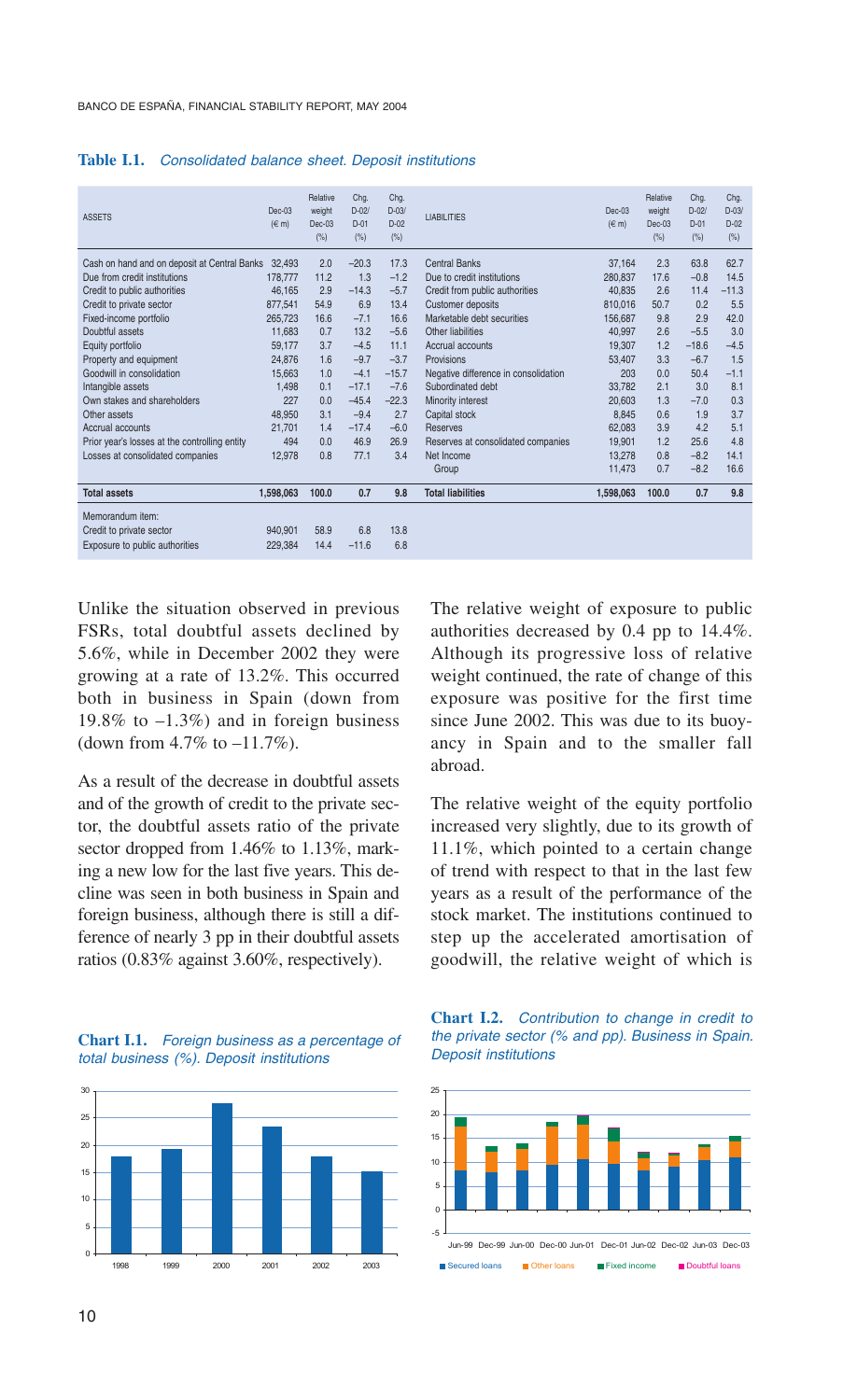around 1%, similar to that seen at the beginning of 2000.

On the *liabilities* side, the trend deceleration in residents' deposits seen since mid-2001 was broken by a rise in their growth rate from 0.2% to 5.5%. Nonetheless, since they grew more slowly than total assets, their relative weight fell again, this time by around 2 pp.

To offset the lower relative weight of their most traditional form of financing, institutions are increasing other liability items. Thus the relative weight of interbank financing increased by 0.7 pp and that of marketable debt securities rose by somewhat more than 2 pp, after posting growth of 42%. Subordinated debt also showed higher growth, some 5 pp more than in December 2002, although somewhat lower than that of total assets, which meant that the relative weight of this item slipped from 2.2% to 2.1%.

Preference shares continued to lose relative weight, dropping to the levels of December 1999 (1%). Group net income recovered significantly, while on-balance-sheet own funds grew at a rate of 9.6% after remaining practically flat in the year to December 2002.

#### *Asset management*

In addition to managing the assets and liabilities on their balance sheets, Spanish deposit institutions participate actively in managing other financial assets of their customers. They do this mainly through mutual fund and pension fund management companies. Asset management represents the development of new sources of revenue and of efficiency for institutions, although it poses management challenges in relation to the institutions' sources of financing and to the risks that may be associated with them.

The management of assets other than those of a strictly banking nature is closely linked



**Chart I.3.** *Geographical distribution of managed assets. Deposit institutions*

to the business of the institutions because it forms part of a cross-selling strategy that exploits the synergies arising in the provision of banking services. The result is that customers' search costs are lower and the institutions optimise their human and physical resources (branches) and enhance customer satisfaction through the provision of high-value-added services. Although these activities complement traditional deposit products, they also replace them since, up to a certain point, they compete with deposits and are therefore a management challenge for institutions.

In December 2003 the amount of assets administered by the management companies controlled by Spanish deposit institutions represented 31.3% of the competing deposit instruments (4). Although in the last four years assets under management have increased (by 41% in total business and by 30% in business in Spain), in 2003 in particular their weight relative to deposit instruments decreased slightly (33.6% in December 1999). Around 17% of managed assets are located abroad (Chart I.3).

Notable features of the assets managed in Spain are the weight of mutual funds (around 70% of the total) and the incipient development of securitisation SPVs (Chart I.4), whereas the assets managed in Latin America consist mainly of pension funds,

<sup>(4)</sup> Defined as customer deposits, debt securities and subordinated debt.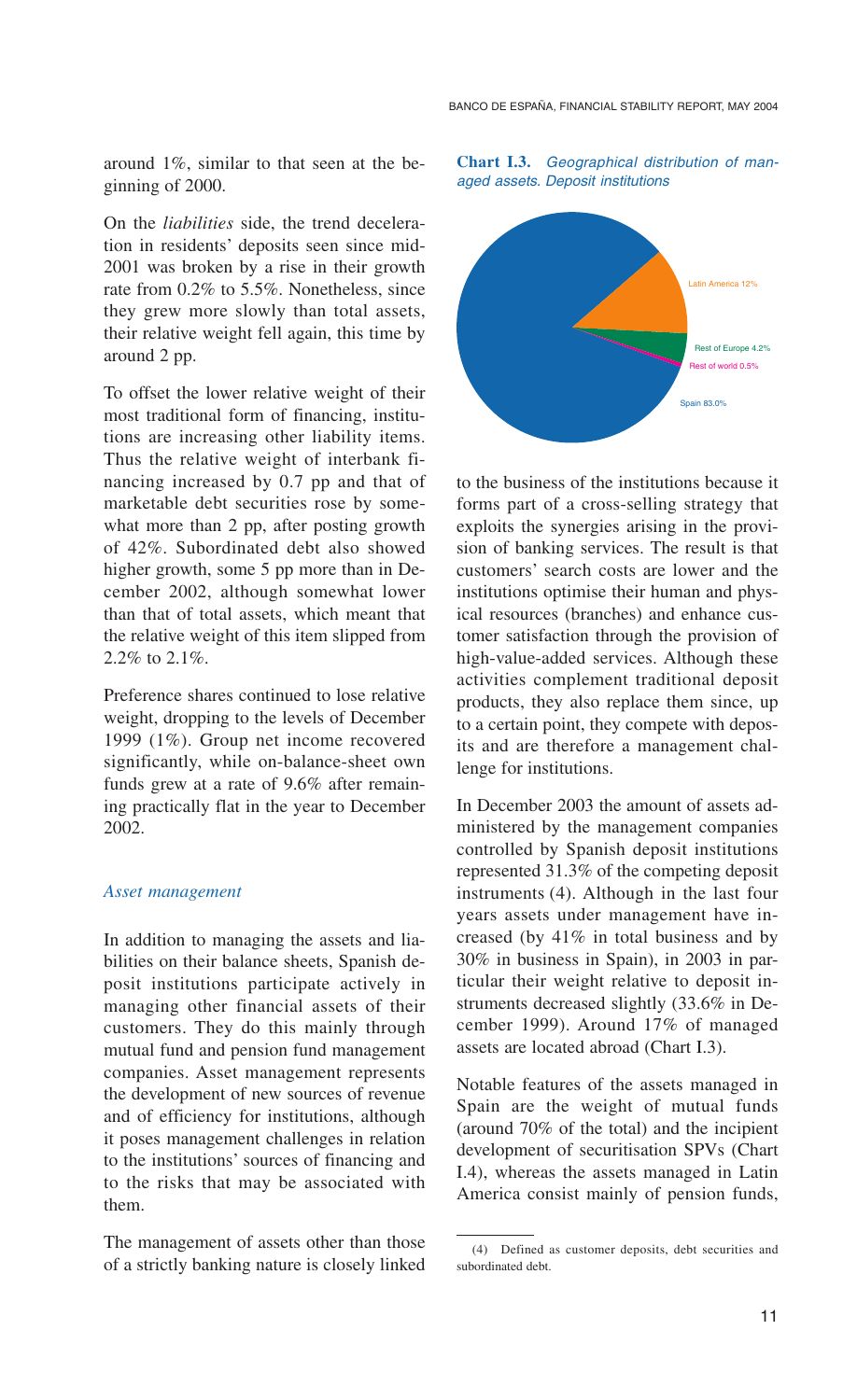#### **Chart I.4.** *Distribution by product of assets managed in Spain. Deposit institutions*



#### **Chart I.6.** *Market share of assets managed in Spain. Deposit institutions*



Sources: CNMV, DGS, INVERCO and BE calculation.

which account also for around 70% of the total assets managed in those countries (Chart I.5).

The market share of the assets managed in Spain by groups of Spanish deposit institutions is generally highly significant. Particularly noteworthy are their strong presence in mutual funds, which is the product that accounts for the highest volume of assets, and their relative stability over time (Chart I.6).

#### *Evolution of risks*

*Credit to the resident private sector* continued to accelerate in 2003 (growth of 15.3% in December against 13% in the same period a year earlier), due mainly to the growth





of credit linked to construction and real estate activities (property development by companies and house purchase by households), which represents somewhat more than half of the total credit and nearly three-quarters of its growth rate (Chart I.7).

Whereas lending for house purchase picked up at the end of 2003, the growth rate of credit to construction held steady and that of credit to *property developers* began to slow (Chart I.8). However, this latter rate is well above that of total credit and that of





(5) Both here and in the rest of the FSR, individual data (ID) relate to business in Spain carried on by individual deposit institutions or total business (including branches abroad). At times the use of individual instead of consolidated data allows a more detailed analysis because more information is available. All data not stated to be ID are consolidated.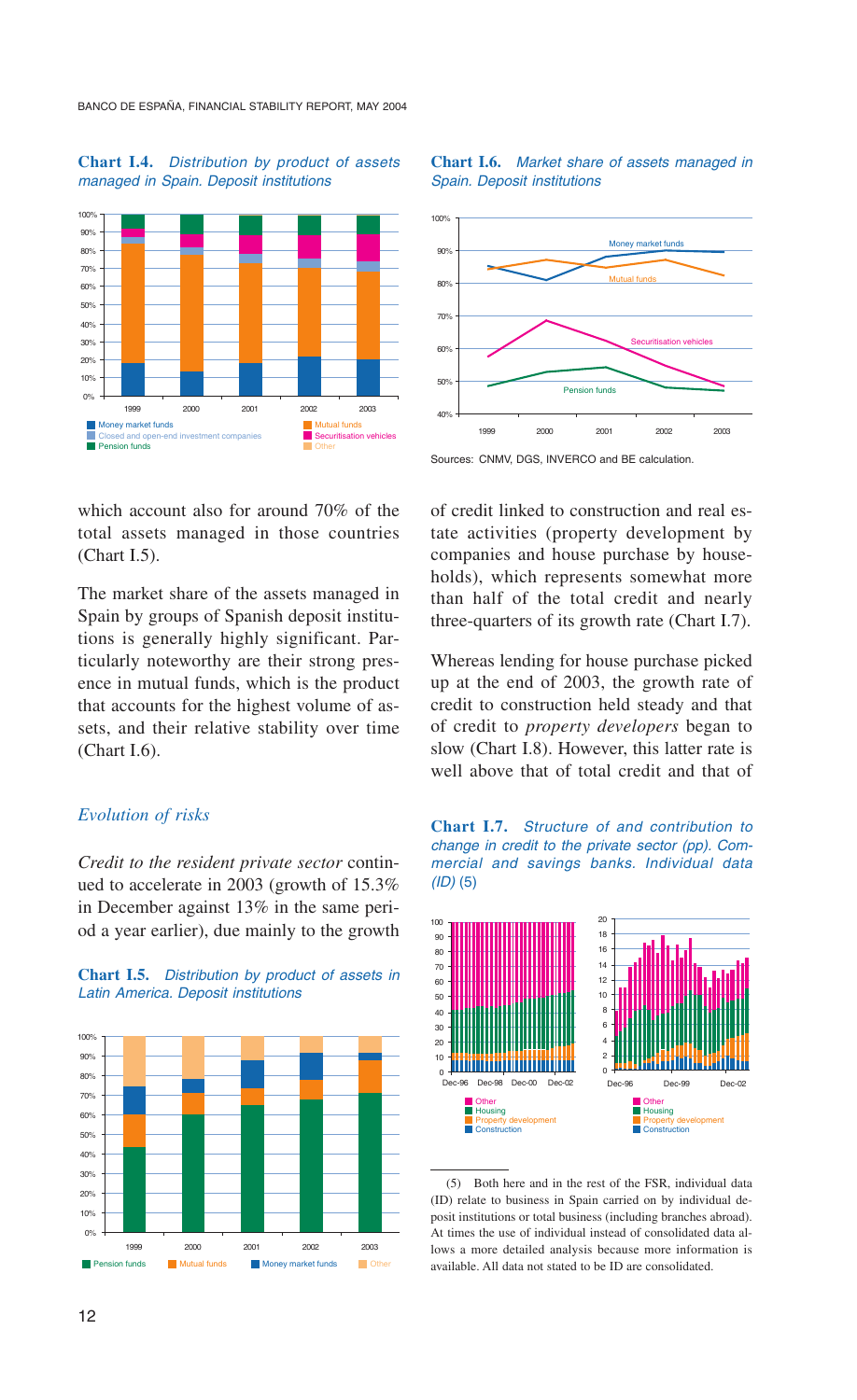**Chart I.10.** *Contribution to total doubtful assets* 

*ratio (%). Deposit institutions. ID*

7 8

**Chart I.8.** *Year-on-year rate of change in lending for house purchase and of credit to construction and property development (%). Commercial and savings banks. ID*



credit to any other economic sector. The last FSR pointed out the close relationship that usually exists between very rapid credit growth and the appearance of doubtful assets, albeit with a considerable time lag.

The strong credit growth is helping to keep doubtful assets ratios at a very low level in the short term. Despite these record low levels, substantial differences are emerging between the doubtful assets ratios of the various sectors (Chart I.9). This evidences the higher risk of consumer credit and corporate lending compared with the lower credit risk entailed by lending to households for home purchase.

Although this feature of doubtful assets has been observed in Spain during the last two business cycles, the growing indebtedness of households, which now exceeds the euro area average, and the



low interest rates could, in the event of a sharp rise in interest rates or an increase in unemployment, change this pattern of behaviour. A fall in house prices could exacerbate this situation and, at the same time, reduce the value of the collateral held by banks. However, historically the risk for banks has come more from lending to construction and property development firms than from lending to households for house purchase (Chart I.10).

Although the doubtful assets ratio of Spanish deposit institutions' *foreign assets* is much higher than that of assets in Spain, the credit risk, approximated by the behaviour of sovereign spreads, fell considerably in 2003 (Chart I.11), particularly in those Latin-American countries that account for the bulk of the international exposure of Spanish banks in emerging countries.



**Chart I.9.** *Doubtful assets ratios by loan purpose (%). Commercial and savings banks. ID*



#### **Chart I.11.** *Sovereign spreads (basis points, bp)*



Source: DataStream.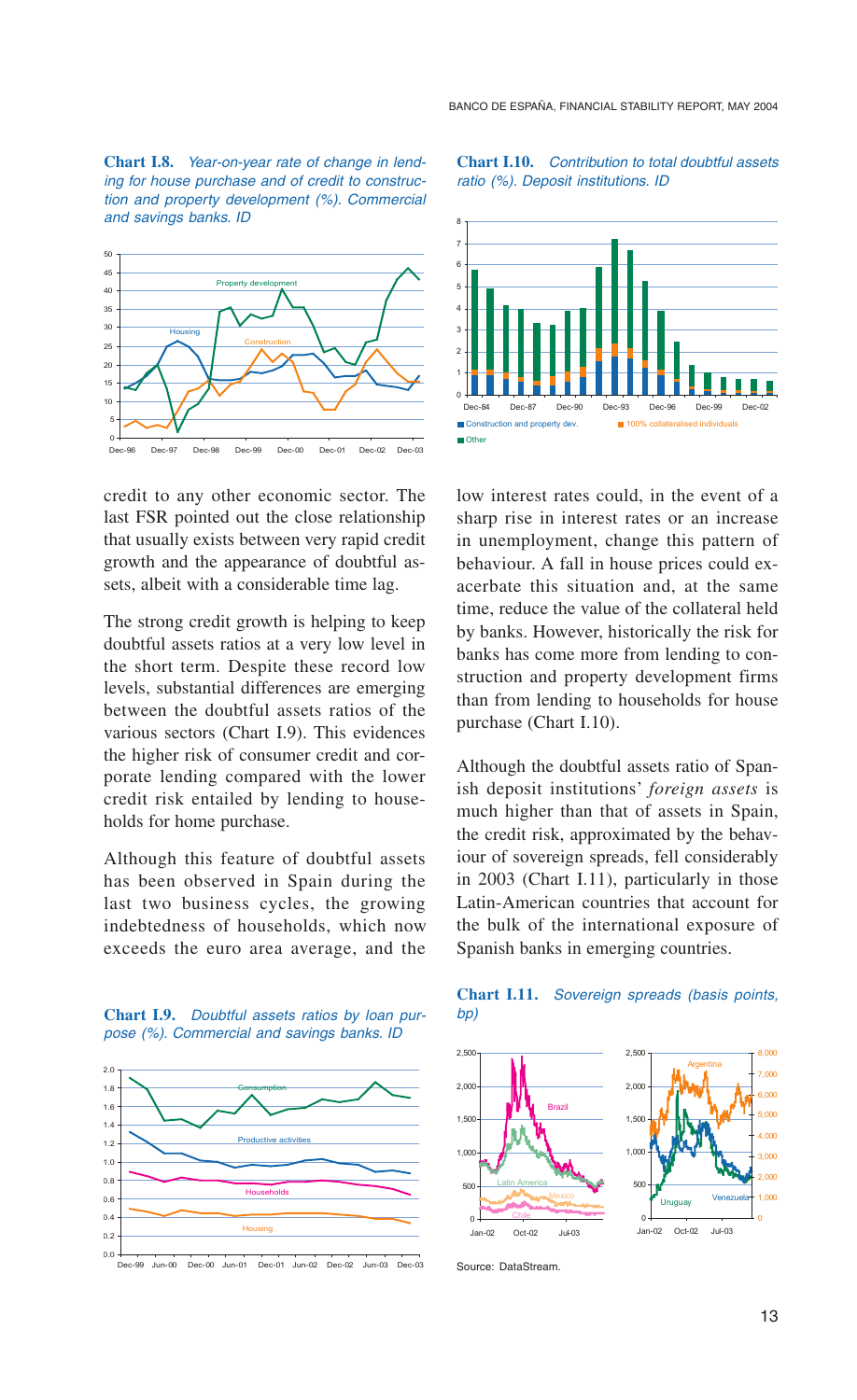#### **Chart I.12.** *Year-on-year rate of change in lending and financing. Resident private sector (%). Commercial and savings banks. ID*



Note: In the chart on the left, lending also includes equity securities, while financing comprises deposits, debt securities and subordinated debt. The chart on the right includes only credit and deposits, the two most traditional items in operations with the resident private sector.

The strong growth of credit to the resident private sector and the much more moderate increase in financing from this sector, particularly in its more traditional components, i.e. sight and time deposits (Chart I.12), is giving rise to a significant and sustained increase in the *debit balance* of Spanish deposit institutions with the *resident private sector.*

The significant and sustained increase in the debit balance (or the decrease in the credit balance) with the resident private sector is a widespread development among Spanish deposit institutions. It results in an increase in their cost of financing and a growing dependence on the international financial markets for raising funds, both in the short term (interbank markets) and in the medium and long term (primary securities market), and may affect the mediumterm sustainability of credit growth.

From 2003 Q2 the *stock markets* showed a sustained recovery accompanied by a reduction in volatility (Chart I.13). This contributed to a recovery in the unrealised capital gains on permanent holdings and to an increase in the value of institutions' trading books. However the terrorist attack of 11 March in Madrid made the future behaviour of the markets somewhat more uncertain.

**Chart I.13.** *Changes in stock market indices (1-1-2003=100) (top) and in their implicit volatilities (bottom)*



Sources: DataStream and Bloomberg.

Finally, the decrease in *interest rates* in 2003 continued to put downward pressure on the margins of deposit institutions in their business in Spain, while the appreciation of the euro had a negative effect on the contribution of foreign business, particularly that denominated in US dollars and Mexican pesos.

## **I.2. Credit risk**

## **I.2.1. Impact of the macroeconomic background**

#### **I.2.1.1. Spain and the euro area**

Following the period of economic stagnation in the euro area up to mid-2003, the latest available data point to a modest recovery in the growth rate (Chart I.14). Thus in the second half the GDP of the *euro area* showed a half-on-half growth rate of 0.5%, as against a slight decline in the first half of 2003. As a result, the increase in the year as a whole was 0.4%, down 0.5 pp on 2002.

The *Spanish economy* continued to expand at a faster pace than the euro area average, with a quarter-on-quarter GDP growth rate of 0.7% in Q4. This brought the rise in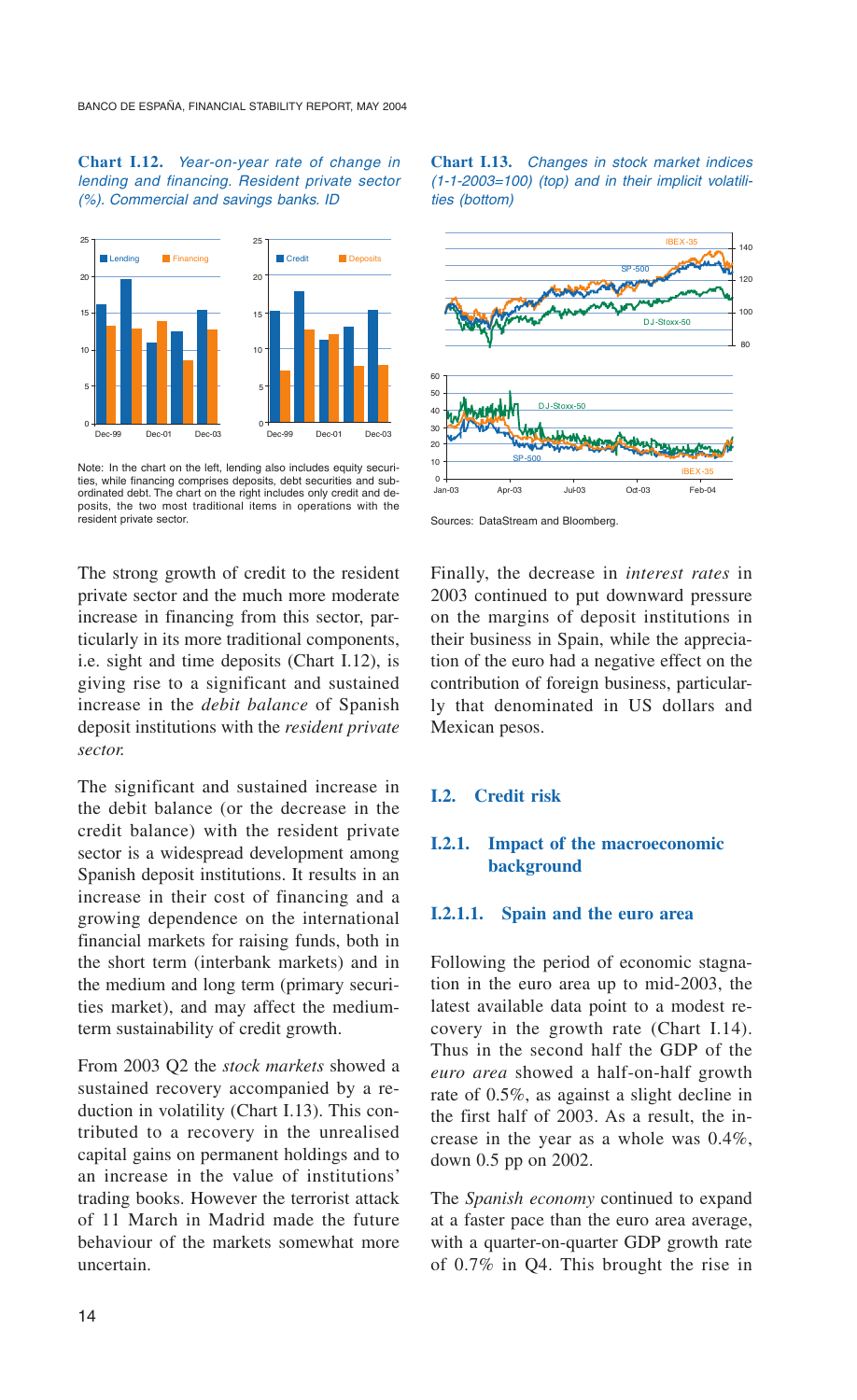2003 as a whole to 2.4%, up 0.4 pp on 2002.

The good relative performance of Spain's GDP in 2003 was accompanied by a reduction in the inflation differential with the euro area, which stood at 0.7 pp in December. By contrast, there were no significant changes in the other variables pointed out in the previous FSR as factors of vulnerability for economic buoyancy. Thus the indebtedness of the non-financial private sector continued to rise, more sharply in the case of households, and house prices continued to grow at high rates with no sign of a slowdown.

## *Non-financial corporations*

In the first nine months of 2003, the *result*s of the corporations reporting to the Banco de España Central Balance Sheet Data Office (CBSO) performed very well. Thus gross operating profit grew by 7.3% in relation to the same period of the previous year, up 5.1 pp on the rate for the first three quarters of 2002. The ordinary net profit, which includes financial revenue and financial costs, grew by 15.4%, the largest relative increase since 1998. This performance was the result of favourable behaviour both by revenue, which expanded at a rate of 10.6%, and by financial costs, which decreased thanks to the fall in the cost of debt.

Net profit, which includes extraordinary income and expenses, again turned positive following the negative levels seen in the same period of 2002 due to the significant provisions for losses that had to be recorded by certain corporations. The net profit in the first nine months of 2003 was 32.2% of gross value added, against –0.4% in 2002.

Accordingly, the *profitability* ratios calculated excluding extraordinary items remained at fairly high levels in 2003. The ordinary return on investment and on equity stood, respectively, at 7.7% and 11%, up **Chart I.14.** *Real GDP (%). Year-on-year (lines) and quarter-on-quarter (bars) rates*



Sources: INE and Eurostat.

0.1 pp and 0.6 pp on those recorded between January and September 2002. This performance, along with the fall in the cost of debt, allowed the difference between the ordinary return on investment and the average cost of borrowed funds to rise by 0.5 pp compared with the same period in 2002, bringing it to 3.6%.

The total financing (loans from financial institutions and issuance of securities) received by non-financial corporations as a whole continued to grow at high rates in the second half of 2003, although it showed a slowing trend. Thus the year-on-year growth rate in December stood at 12%, down 1.8 pp on that seen in June. This performance further raised the sector's ratio of *debt* to gross operating profit plus financial revenue to nearly 400% at end-2003, against 389% at the middle of the year. However, CBSO information for Q3 indicates that this behaviour did not apply to all corporations and that, in particular, the larger ones slightly reduced their indebtedness.

The moderate increase in indebtedness was offset by the downward trend in the cost of debt, so that the debt burden arising from interest again fell slightly to stand below 19% of operating profit, according to National Accounts data. On CBSO data, the debt burden indicator which includes shortterm debt, as well as interest, also declined slightly in 2003 Q3.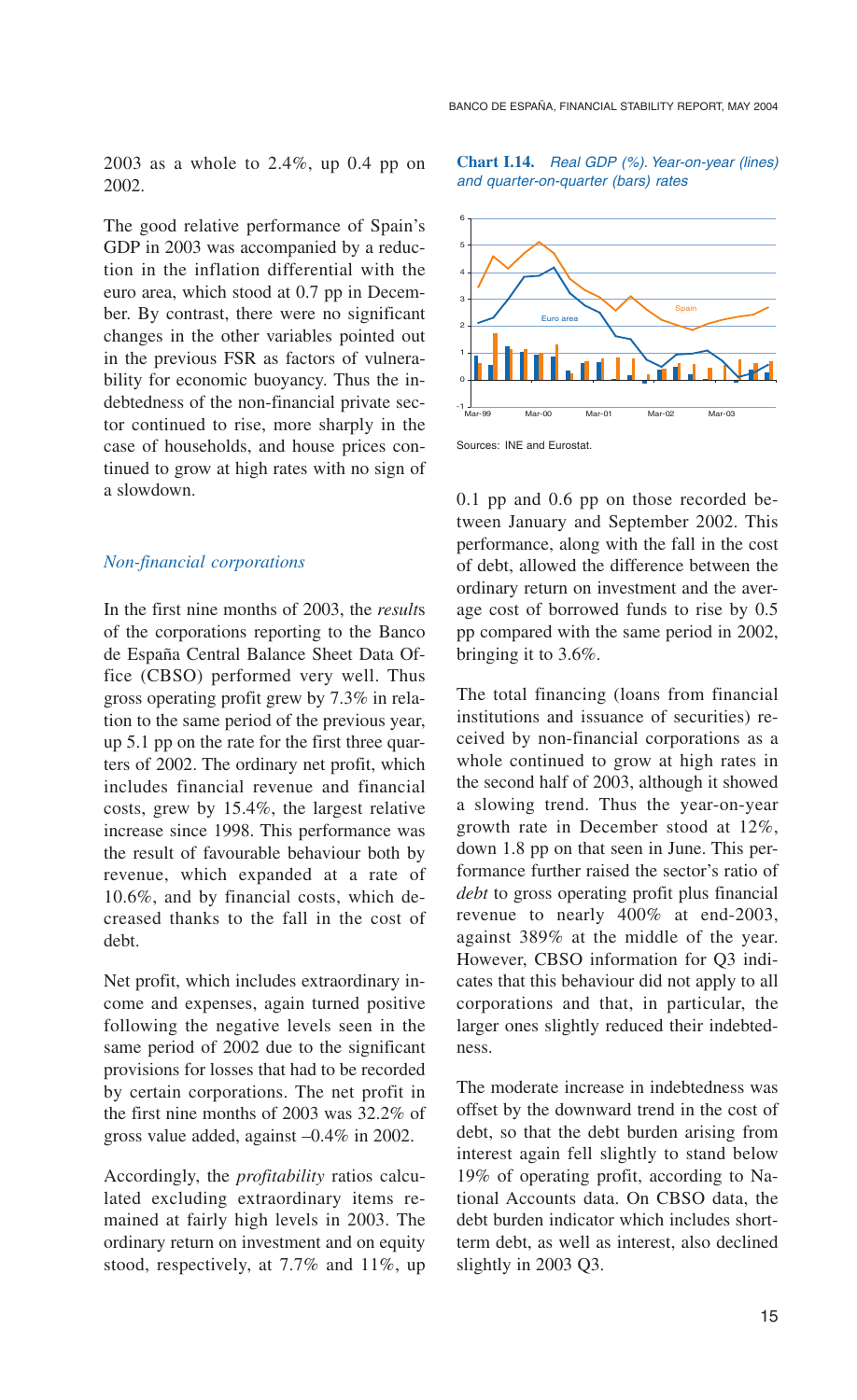#### **Chart I.15.** *Debt ratio by industry (%)*



Sources: Mercantile Register and BE calculation. Note: Figures are the yearly median of the firms in each industry. The debt ratio is debt divided by total assets.

The improvement in the financial situation of corporations, particularly the larger ones, was reflected in their lower credit risk premia on credit derivatives markets.

The previous FSR reported a higher debt ratio (debt as a percentage of assets) for SMEs than for large corporations, although this difference has been decreasing in recent years. Analysis of the debt ratio by economic sector (6) (Chart I.15) shows a high dispersion, which is partly due to differences in the average size of corporations from one sector to another.

Also, there has been a substantial decrease in the debt burden arising from interest in all sectors in the last 10 years (Chart I.16) (7). This is because of the highly significant reduction in interest rates associated with the structural change resulting from membership of the euro area. The lower sectoral dispersion of the debt burden aris-





Sources: Mercantile Register and BE calculation.

Note: Figures are the inverse of the median of the ratio of profit before tax plus financial revenue to financial costs of the corporations in each industry for the respective year.

ing from interest contrasts with the larger divergences in debt ratios.

Box I.1 explores the connection between business risk and financial system stability.

## *Households*

In the second half of 2003, the growth rate of financing extended to resident households picked up to 19% in December, up 3.9 pp on mid-2003.

This performance stemmed above all from the buoyancy of lending for house purchase, which in December 2003 showed year-on-year growth of 17% (20.9% when the effect of mortgage securitisation is included), somewhat more than 3 pp above the June figure. By contrast, the rate of expansion of credit for consumption and other purposes eased slightly, growing at a yearon-year rate of 13.4%, down 0.6 pp on mid-2003.

The acceleration of household liabilities in the second half of 2003, along with the moderate rise in household income, further pushed up the sector's *debt* ratio, which at end-2003 stood at nearly 90% of gross disposable income. This ratio is now above the euro area average (the result of highly uneven debt levels across countries), although lower than that of the US and the UK (Chart I.17).

<sup>(6)</sup> The information is obtained from the Mercantile Register and, once appropriately filtered, enables researchers to work with a yearly average of 130,000 corporations (the minimum of about 35,000 was in 1992 and the maximum of 220,000 in 2000). The information contained in the Banco de España Central Balance Sheet Data Office is of higher quality than that in the Mercantile Register. However, the latter encompasses a much higher number of firms, particularly SMEs.

<sup>(7)</sup> The debt burden is defined as the inverse of the ratio of profit before interest and tax plus financial revenue to financial costs. This ratio is used primarily as a means of ordering corporations and neutralising the distortion that a negative denominator would cause in that ordering (a corporation with a higher loss will have a lower ratio without its financial situation being any better).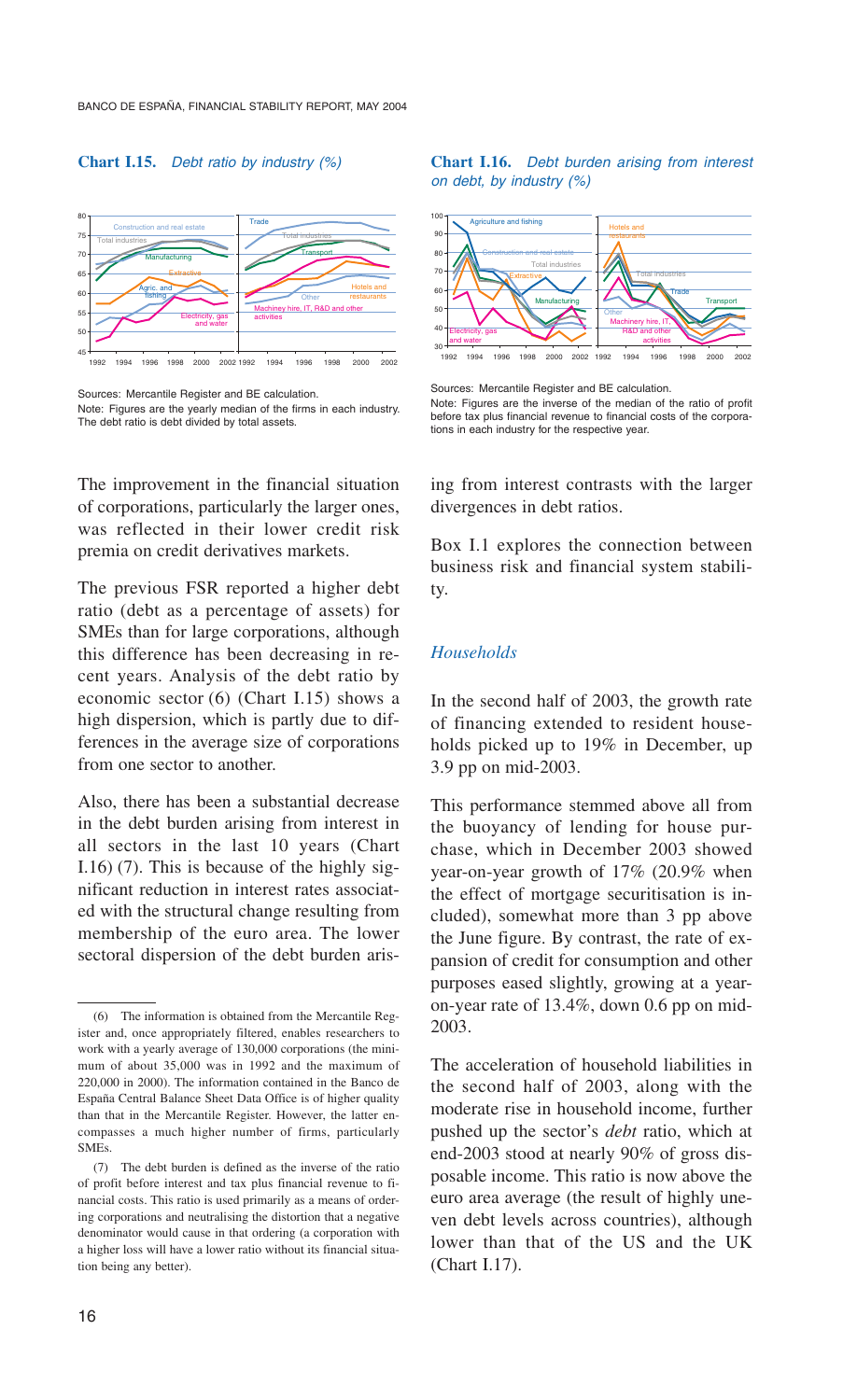#### **Chart I.17.** *International comparison of the household debt ratio (%)*



Sources: US Federal Reserve, Bank of England and BE calculation.

Despite the higher indebtedness of Spanish households, their *debt burden* did not vary significantly in the second half of 2003, and thus continues to stand at moderate levels. The favourable trend of the cost of debt, along with the lengthening of mortgage repayment periods, has meant that in the last two years the total debt burden, which includes interest payments and capital repayments, has remained relatively steady in relation to gross disposable income.

However, it should not be overlooked that households are now more sensitive than in the past to possible adverse shocks in income or interest rates. One reason is that, other things being equal, a higher volume of debt raises that sensitivity. Another is that the bulk of financing is for house purchase, an area of lending in which the predominance of variable rate loans has increased. Thus at end-2002, 97.7% of mortgage lending for house purchase was variable rate, up 12 pp on the 1997 figure.

Comparison of housing loan transactions in Spain and the euro area in 2003 shows that the interest rate renewal periods in Spain were lower than the euro area average (Box I.2). Interestingly, this comparison also shows that the average cost of debt was lower in Spain.

Finally, the *net wealth* of households continued to increase in the second half of







2003, due to rises in house prices and this time also in financial asset prices, which offset the increase in the sector's liabilities.

## **I.2.1.2. Rest of the world**

In the second half of 2003, the international economy recorded a more robust and diversified recovery than previously envisaged. Hence estimated world growth for 2003 stood at around 3.8%, with particularly positive figures in the United States (3.1%) and in the emerging Asian economies, particularly China (9.1%) and India (6.9%).

The pace of activity also showed signs of buoyancy in Japan, Eastern Europe and Russia. Moreover, this upturn in activity was accompanied by growth in international trade, although at a rate well below that seen prior to 2000. Consequently, the world growth forecasts for 2004 and 2005 were revised upwards. Inflationary pressures tended to remain moderate despite the sharp rise in raw materials prices.

In the *United States,* the recovery in the pace of activity (Chart I.18) was driven by the strength of domestic demand, which in turn was underpinned by expansionary monetary and fiscal policies and by the favourable performance of financial markets. The financing conditions of corporations improved significantly, with interest spreads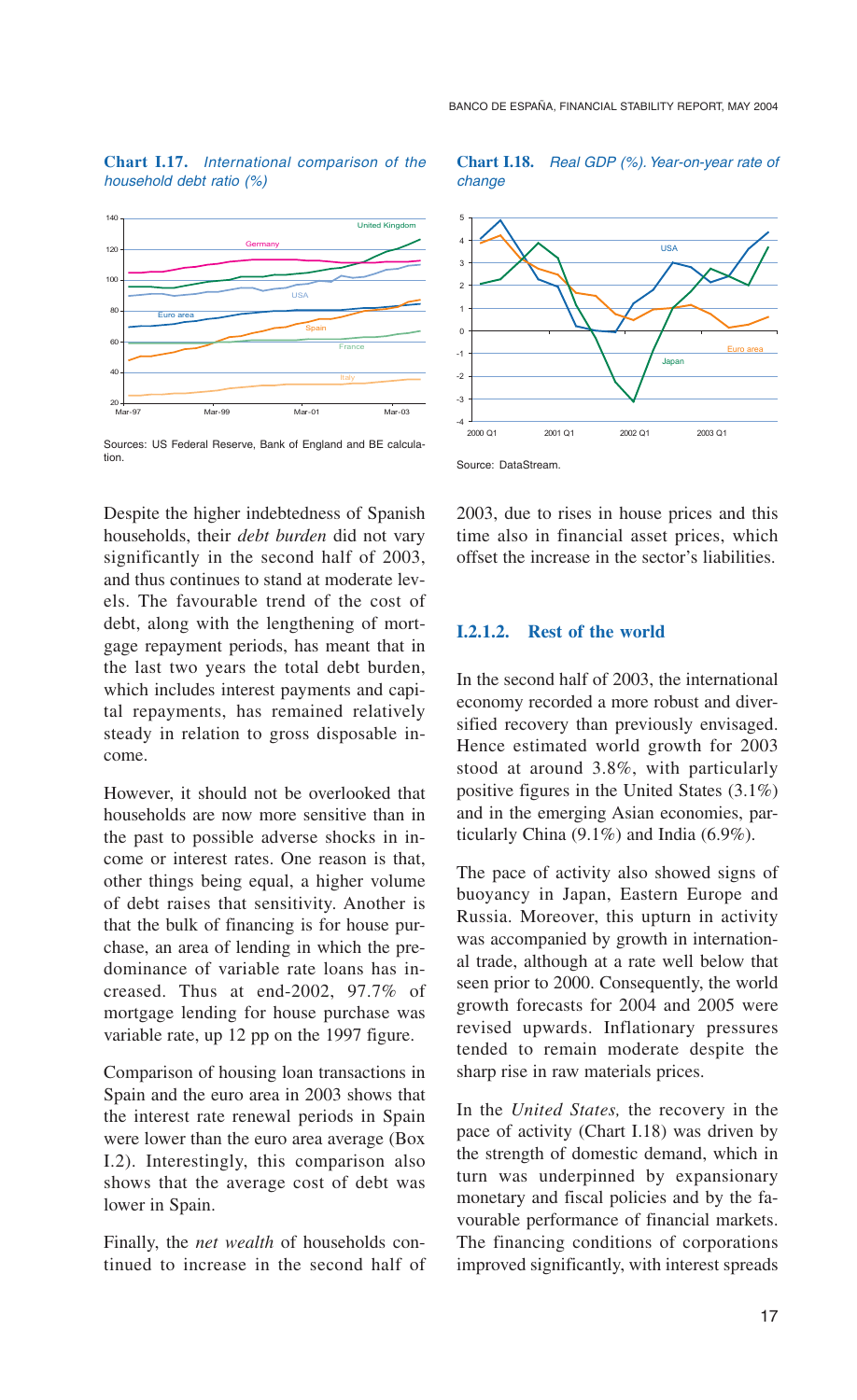## **Box I.1**

#### **Accounting-based measures of business profitability, bank debt and financial fragility**

*Business risk,* which manifests itself in the variability of sales, of profit and of the return on real and financial investment, exposes firms to the possibility of finding themselves in situations in which they lack liquidity to meet payment obligations to third parties and, in extreme situations, may even push the firm into bankruptcy. The credit risk of deposit institutions is closely related to the risk borne by the non-financial corporations whose productive investments they help to finance. A knowledge of the business risk of the real sector of the economy and of the volume of debt to deposit institutions that is exposed to such risk is very valuable information for monitoring the stability of the financial system as a whole.

The business risk of a specific corporation can be assessed from the variability observed in its economic and financial profit (including stock market returns if the firm is listed) over time. For the economy as a whole and for the stability of the financial system, the most significant risk is that which manifests itself as the higher or lower proportion of corporations that at any given time may be having difficulty in meeting their debts and as the weight of their debt in proportion to the total debt of the financial system. A higher proportion of corporations in financial difficulty and a higher volume of debt per corporation mean that the financial fragility of the system as a whole is higher. Also, since the number of listed corporations is limited, the business risk for representative samples of non-financial corporations has to be assessed from information taken from accounting documents, i.e. the balance sheet and profit and loss account, that they make public regularly by communicating them to the relevant Mercantile Registry.

This box presents a method of analysis which enables the risk transmitted by the real sector to the financial system to be assessed using risk indicators based on information contained in the financial statements of corporations (1). The method is illustrated by applying it to non-financial corporations in Spain in the last ten years. The accounting information is taken from the Informa database, which receives data on approximately 130,000 corporations per year on average, and the information on bank debt is taken from the Banco de España Credit Register.

The indicator chosen to assess f*inancial fragility* resulting from business risk is *debt at risk,* expressed relative to the total debt of the system. This debt is equal to the probability that a corporation chosen at random is in an income situation previously defined as entailing difficulty for it in meeting its obligations to creditors (business risk) multiplied by the average debt per corporation in this situation relative to the debt per corporation in the total sample. The accounting variable used as a basis for constructing the random variable that serves to assess business risk is the return on the assets on the balance sheet at the end of the year (ROA, calculated as earnings before interest and tax, EBIT, divided by assets). Based on this, on the cost of capital, r, and on debt as a percentage of total assets, b, the following measures of business risk are defined (in increasing degree of difficulty in meeting financial commitments by corporations): probability that a corporation chosen at random has an ROA below its cost of capital, r, i.e. that it is in a situation of *economic loss;* probability that its ROA is lower than needed to offset the cost of debt financing, rb, *accounting loss with indebtedness;* probability that its ROA is less than 0, *accounting loss without indebtedness;* and probability that its level of loss is higher than the corporation's own funds, i.e. that the corporation is technically *bankrupt*. For example, letting Pr (ROA<rb) be the probability that the corporation chosen at random has an accounting loss, the debt at risk for this situation will be equal to:

Pr (ROA<rb) x (Debt per corporation that has a ROA<rb/>check per corporation for total sample)

Given the interest in estimating the fragility of the financial system caused by debt at risk, the application to Spanish corporations will focus on bank debt at risk.

The evidence obtained from applying the method described above to Spanish non-financial corporations is shown in Chart A. In preparing it, the measure used of the opportunity cost of equity and debt capital was the average cost of debt of each corporation. 1993 was the time of greatest fragility in the period analysed (1992-2002). In that year of business crisis, more than half of Spanish non-financial corporations had an ROA that was less than the average cost of their debt (r); 35.5% had an accounting loss after subtracting the financial cost of their debt bearing explicit interest; 17.1% showed an accounting loss even before subtracting the explicit cost of borrowing, and 2.7% of corporations may have been in a situation of bank-

<sup>(1)</sup> A detailed analysis is given in the unpublished study of S. Ruano and V. Salas: "Accounting based measures of risk in non-financial firms".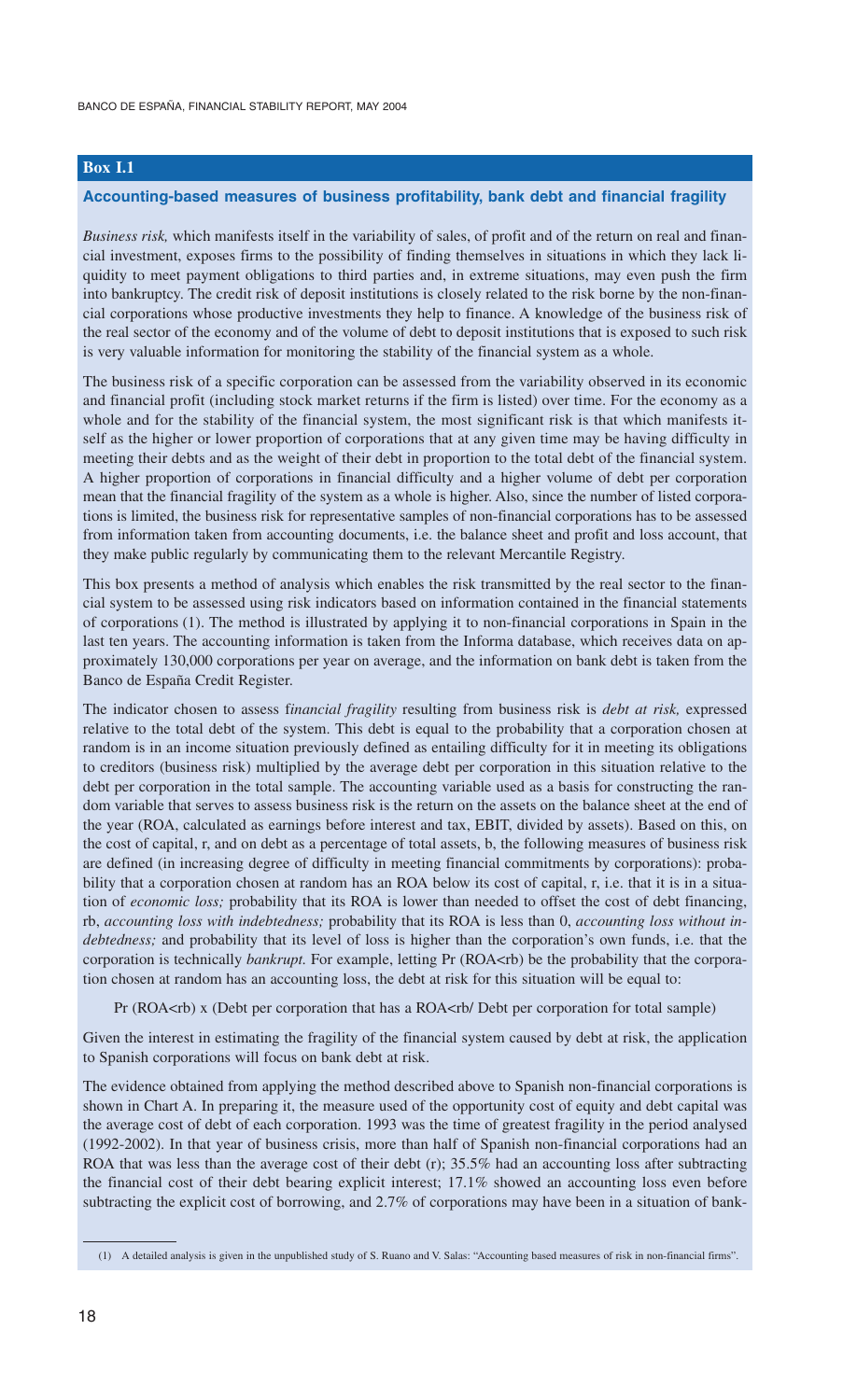## **Box I.1 (cont'd)**

ruptcy given that their loss in the year exceeded the book value of their capital. These percentages are also the probabilities that a corporation taken at random from the total population is in the situation of financial difficulty corresponding to its risk class. Starting in 1994, business risk tended to decrease until 1998. In that year of favourable results, the proportion of corporations with an economic loss stood at nearly 30%, while 18.7% of corporations had an accounting loss,  $11.2\%$  had a negative ROA and around 2% were bankrupt. Then the trend again reversed, although with very moderate increases in the percentages of corporations in the respective risk categories. In 2002, the last year for which information is available, business risk was ostensibly lower than at the maximum point reached in the previous recession at the beginning of the 1990s.

According to the foregoing formula, if the average debt in the relevant risk category is equal to the average debt per corporation in the total population, the debt-at-risk indicator directly gives the probability that a randomly selected corporation will belong to that class of business risk. If it is higher (lower), the debt at risk is higher (lower) than the business risk. Comparison of business risk and debt at risk using the evidence of Chart A shows that the probability that a randomly selected corporation lies in one of the four regions defined using ROA thresholds generally understates the proportion of bank debt exposed to risk. This means that corporations at risk tend to have a per capita debt that is higher than the per capita debt of the total population of corporations. However, the degree by which it is understated is not constant over time, which indicates that the effect of factors of a variable nature, such as the business cycle, might differ in corporations with different levels of indebtedness. Finally, the rise in the degree of risk borne by corporations from the late 1990s is also reflected in increases in bank debt at risk, except in 2002 when it decreased significantly. In 2002, the bank debt concentrated in corporations with an economic loss stood at 31.9%, well below the 73.2% reached in 1993. Moreover, 22.2% of bank debt is concentrated in corporations with an accounting loss and 11.9% in corporations with a negative ROA. Finally, according to accounting information, the percentage of bank debt at corporations that are technically bankrupt is slightly above 1%.

In short, the proposed method links the situation of non-financial corporations to the credit exposure of banks and allows progress to be made in assessing the risks to financial stability posed by the potential difficulties of the real sector of the economy.

**Chart A.** *Percentages of corporations and percentages of debt to credit institutions by risk category. Economic loss (top left); accounting loss with indebtedness (top right); accounting loss without indebtedness (bottom left) and bankruptcy (bottom right)*

> 0.0 0.5 1.0 1.5 2.0 2.5





1992 1993 1994 1995 1996 1997 1998 1999 2000 2001 2002 % of corporations  $\blacksquare$  % of bank debt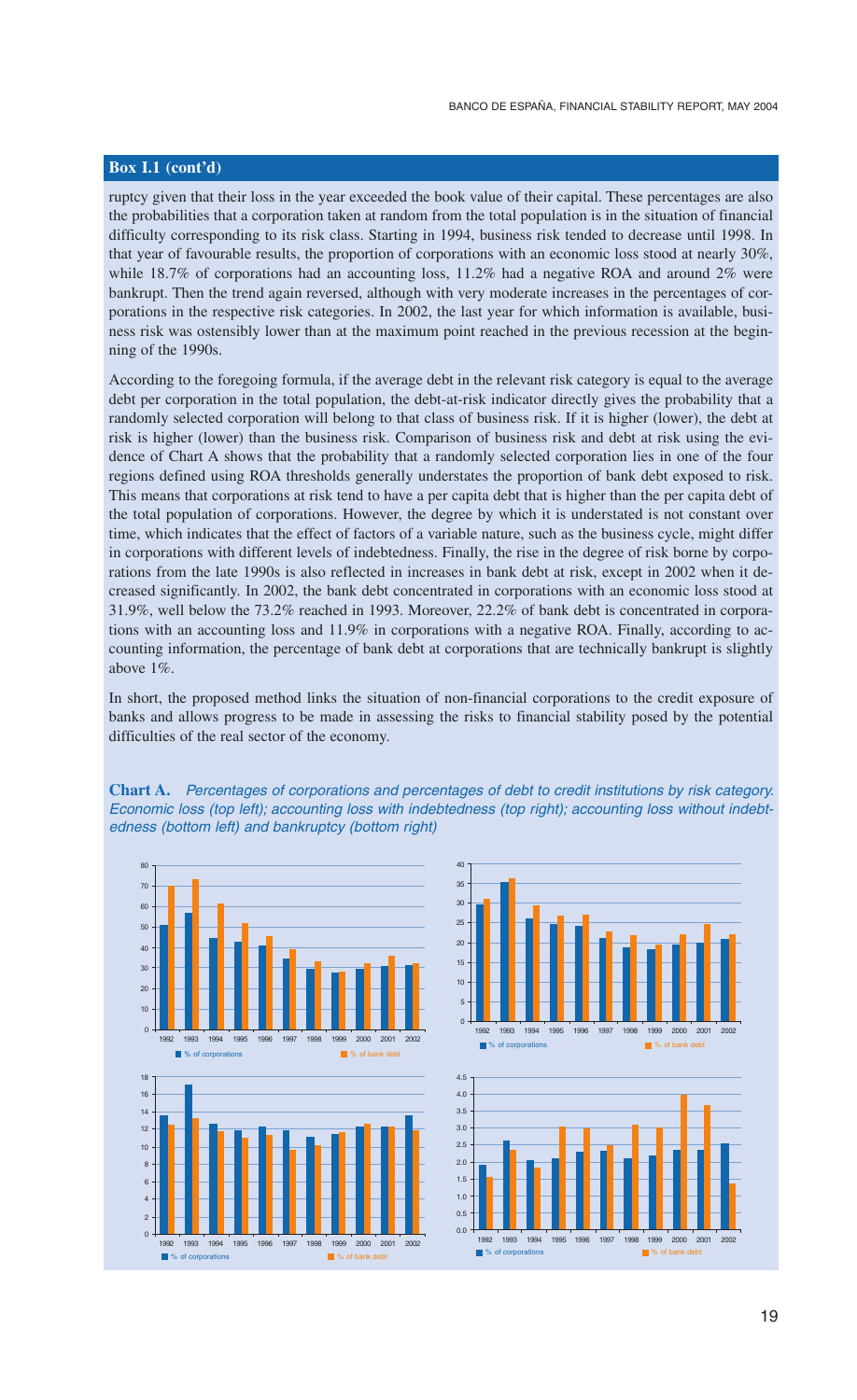#### **Chart I.19.** *Real GDP (%). Year-on-year rate of change*



Sources: Central banks and BE calculation.

relative to sovereign debt that were moderate at around 140 bp for bonds with a Baa credit rating. The economic recovery occurred simultaneously with a high current account deficit despite the appreciation of the dollar (this deficit stood at 4.9% of GDP in 2003) and with a sharp deterioration in the budget deficit (4.8% of GDP).

The main risks to the continued recovery of the US economy lie, firstly, in the size of the external and government imbalances, which will foreseeably not be reduced in the short term, and, secondly, in the sustainability of domestic demand. In addition, the relative sluggishness of the unemployment figures and the high level of household indebtedness cast a shadow over a markedly favourable economic performance, at least in the short term.

In *Japan,* GDP growth in Q4 accelerated to an annual rate of 2.7%, a figure which contrasts significantly with the negative rate (–0.4%) in the previous year. The growth was based on the favourable behaviour of exports, mainly to Asian countries, and on a rise in investment. Furthermore, industrial production picked up notably as business expectations improved. The risk of a significant appreciation of the yen can be considered to be the main factor of vulnerability for the Japanese economy, since the growth pattern continues to be strongly focused on the external sector.

In *Latin America,* following a sluggish Q3, activity picked up towards the end of the year with a year-on-year rate of 2.8% in 2003 Q4 (Chart I.19). However, the marked weakness of the first three quarters dragged down annual growth, which stood at 1.2% in 2003 as a whole, the third consecutive year without any improvement in per capita income. Although the pick-up in activity was general, it was much more vigorous in the countries that had been beset by economic crisis in 2002 (Argentina, Uruguay and Venezuela), which grew at year-on-year rates of nearly 10% in 2003. One of the exceptions to this upturn was Brazil, which ended the year with practically zero growth in Q4.

External demand drove growth in Latin America in 2003, thanks to the rise in raw materials prices and to greater global buoyancy in the second half, all in an environment of stable Latin-American exchange rates against a dollar that was weak with respect to the other major currencies. However, difficulties persisted in the recovery of domestic demand, which was held back by the adjustment of salary income and its impact on consumption, and by the lack of buoyancy in investment. These factors are heightened by the uncertainty as to the resilience of activity in the region.

The monetary policy stance remained accommodative in view of the downturn in the inflation rate, which ended the year at 7.3% year-on-year (down from a high of 14.2% in February). However, this process stalled at the beginning of 2004 in certain countries and even reversed in others (Mexico), as prices started to rise. In contrast, fiscal policies continued to be restrictive (with the sole exception of Chile), given the high levels of debt and the persistent vulnerability of public finances, despite the greater availability and lower cost of external financing.

The *credit* extended by the banking system continued to show negative growth in real terms for the region as a whole, but in relative terms it improved in 2003 Q4 (Chart I.20). In Argentina, credit to the private sector continued to fall rapidly within a proc-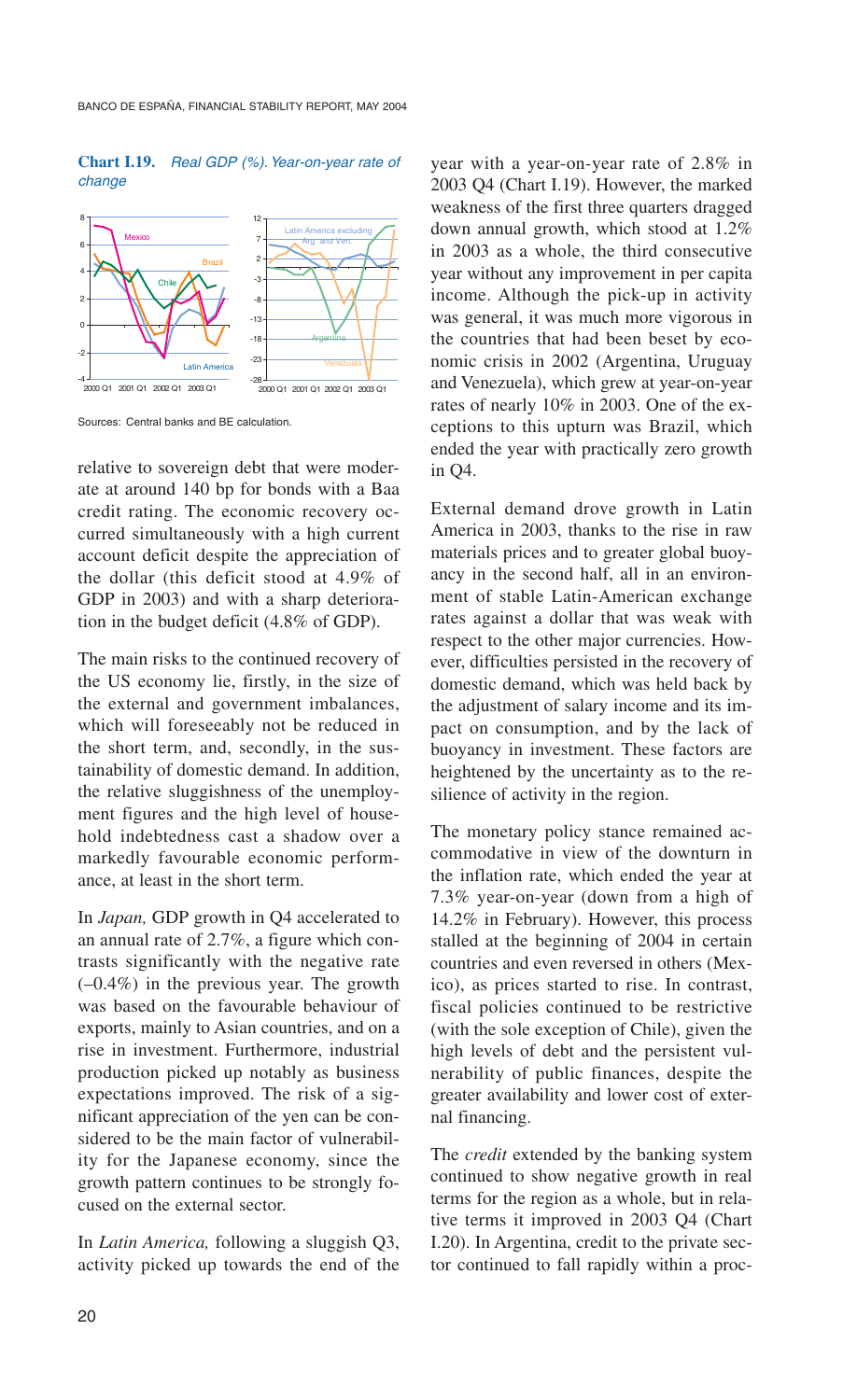## **Box I.2**

#### **A comparison of housing credit interest rates in Spain and in the euro area**

A new statistic is being published in the Eurosystem on the interest rates applied by monetary financial institutions to their customers. This new statistic represents a significant advance on the previously existing information because it standardises the items in the euro area countries and thus makes it easier to compare them. However, the limited data available (the series begins in January 2003) and the existence of a certain residual heterogeneity despite the harmonisation efforts made, mean that some caution must be exercised initially in assessing the results.

Under the new statistic, housing loans are classified according to the initial rate *fixation,* establishing the following intervals: up to 1 year, 1 to 5 years, 5 to 10 years, and longer periods. Table A shows that new housing credit in Spain in 2003 was concentrated in the up-to-1-year segment, which accounted for nearly 80% of the total volume of transactions that year. This concentration is related to the large relative weight of floating rate contracts in Spain and to the fact that the reference rates used are short term. The other segments account for the remaining 20%, with practically residual percentages for terms of over five years. The structure of housing credit transactions in the euro area is somewhat more homogeneous across intervals although, as in Spain, the tranche with the shortest term had the highest percentage (43%). As financial costs adjust more rapidly to market conditions, the sensitivity of the debt burden of Spanish households to interest-rate changes will, on average, tend to be higher than that of the euro area.

Comparison of the *effective interest rates* applied by institutions to housing credit shows that in the most representative tranches in Spain (up to a five-year renewal term), new house purchase financing was obtained in Spain on more advantageous terms for households than in the rest the of the euro area. Thus, in the up-to-1-year initial rate fixation tranche, the interest rate spread between the euro area and Spain stood at 28 bp.

This new statistic also includes, for housing credit, interest rate information in terms of the equivalent annual rate (EAR), which includes the effect of commissions. By comparing the effective rates with the EARs, the cost attributable to commissions can be approximated. In Spain this stood at around 13 bp in yearly terms, while in the euro area it was somewhat higher (21 bp). Hence comparison of the euro area and Spain in EAR terms amplifies the differences observed in terms of effective rates.

The low interest rates on housing credit in Spain compared with the rest of the euro area is probably related to the significant competition between Spanish institutions in this segment, which has been characterised by considerable buoyancy in recent years. Thus the year-on-year rate of change of housing loans in Spain at end-2003 was above 20%, while euro area average growth was 7%. The greater buoyancy of the Spanish market is also manifest in the proportion of euro area transactions that took place in Spain in 2003, which at 20% is twice the relative weight of Spain's economy in the euro area in GDP terms.

|                                                       | Spain   | Euro area |
|-------------------------------------------------------|---------|-----------|
| <b>Efective rates</b> (not including commissions)     |         |           |
| Initial rate fixation up to 1 year                    | 3.59    | 3.87      |
| Initial rate fixation over 1 year and up to 5 years   | 3.60    | 4.23      |
| Initial rate fixation over 5 years and up to 10 years | 5.95    | 4.94      |
| Initial rate fixation over 10 years                   | 4.27    | 4.90      |
| <b>EAR-effective interest rate</b>                    |         |           |
| Average of effective rates                            | 3.61    | 4.35      |
| Average EARs                                          | 3.75    | 4.55      |
| EAR-effective interest rate spread                    | 0.14    | 0.20      |
| Volume and percentage structure                       |         |           |
| Amount of new transactions $(\epsilon m)$             | 8,599.1 | 46,304.3  |
| Initial rate fixation up to 1 year                    | 79.0    | 43.1      |
| Initial rate fixation over 1 year and up to 5 years   | 18.6    | 17.8      |
| Initial rate fixation over 5 years and up to 10 years | 0.8     | 20.6      |
| Initial rate fixation over 10 years                   | 1.5     | 18.5      |

**Table A.** *Interest rates and volume of new housing credit transactions. (%) Average of 2003 monthly data*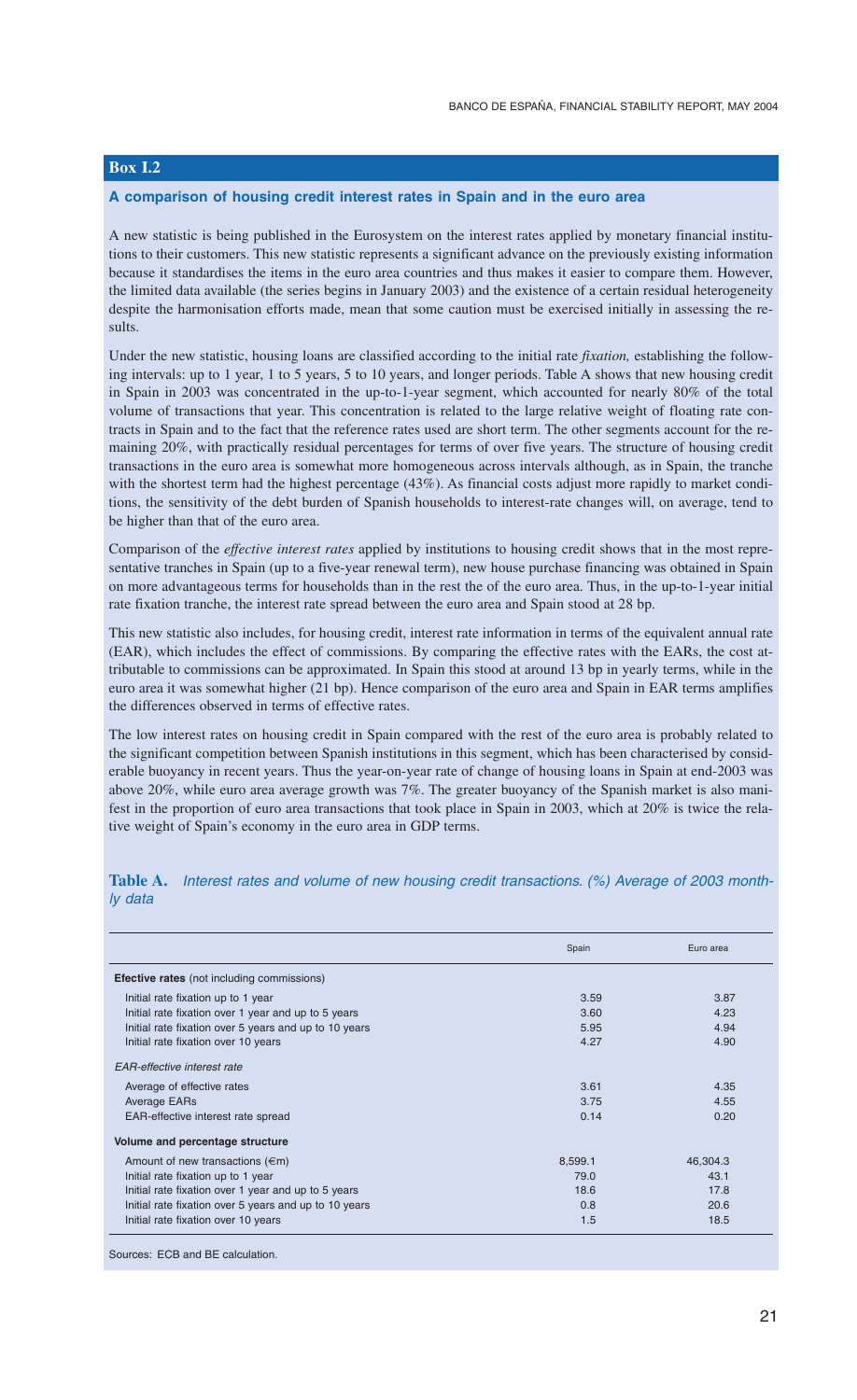#### **Chart I.20.** *Year-on-year rate of change in real credit to the private sector (%)*



Sources: IFS service of the IMF and BE calculation. Note: Year-on-year rates deflated by GDP.

ess that started in 1999 and has taken its levels in real terms back to those existing at the beginning of the 1990s. In Brazil the stock of credit has remained practically stagnant in real terms since the crisis in early 1999 and it even fell in 2003 at a rate of 3% year-on-year, although this fall subsequently eased. In Mexico the pick-up in credit that commenced in mid-2002 scarcely lasted a year, given that since 2003 it has again slowed and even shown moderately negative rates.

In Q2 the improved market sentiment towards the region held steady and even intensified, as shown by the performance of sovereign spreads, which ended the year between 40% and 65% lower than at end-2002 (Chart I.11). The only exception was Argentina, the spread of which again widened in the second half of the year, in a market conditioned by the difficulties in restructuring the defaulted debt.

Two noteworthy developments in the sovereign debt markets during the year, particularly in the second half, were the general narrowing of spreads, which affected investment-grade and speculative-grade issues almost equally, and the relative increase in spread correlations during a good part of the second half.

One possible interpretation of this phenomenon turns on the fundamental role that has been played by external influences in the current narrowing of credit spreads, particularly the ample global liquidity and the lower risk aversion, which obviously help to improve the region's fundamentals. This causality calls for some caution because it is potentially reversible. In fact, at the beginning of 2004 there was a small upward correction in sovereign spreads which affected the more vulnerable countries to a greater extent.

## **I.2.2. Impact of institutions' credit policy**

## *Credit growth*

In 2003 credit to construction and property development became increasingly disassociated from credit to other productive activities. This was also seen in financing to households for house purchase and for consumption (Chart I.21). In turn, credit is becoming increasingly dependent on the performance of the property sector and this is also seen in an analysis of financing by instrument (Chart I.22).

These developments must be assessed not only in terms of credit risk, approval, extension and, where applicable, the effective amount (and time) of recovery of any doubtful assets that may arise, but also in terms of risk concentration, both at individual borrower level and at sectoral level.

*Credit to property developers* merits special attention because of its high growth rates in the last year (Chart I.8), its high historical default rate and because it now represents 10.4% of credit to the resident private sector (Chart I.7).

The high growth rate of credit to property developers is not limited to just a few institutions, but is widespread among many medium-sized and even large lenders (Chart I.23). Last year 26 institutions, accounting for more than 10% of total credit to the resident private sector, more than doubled their portfolio of loans to property developers.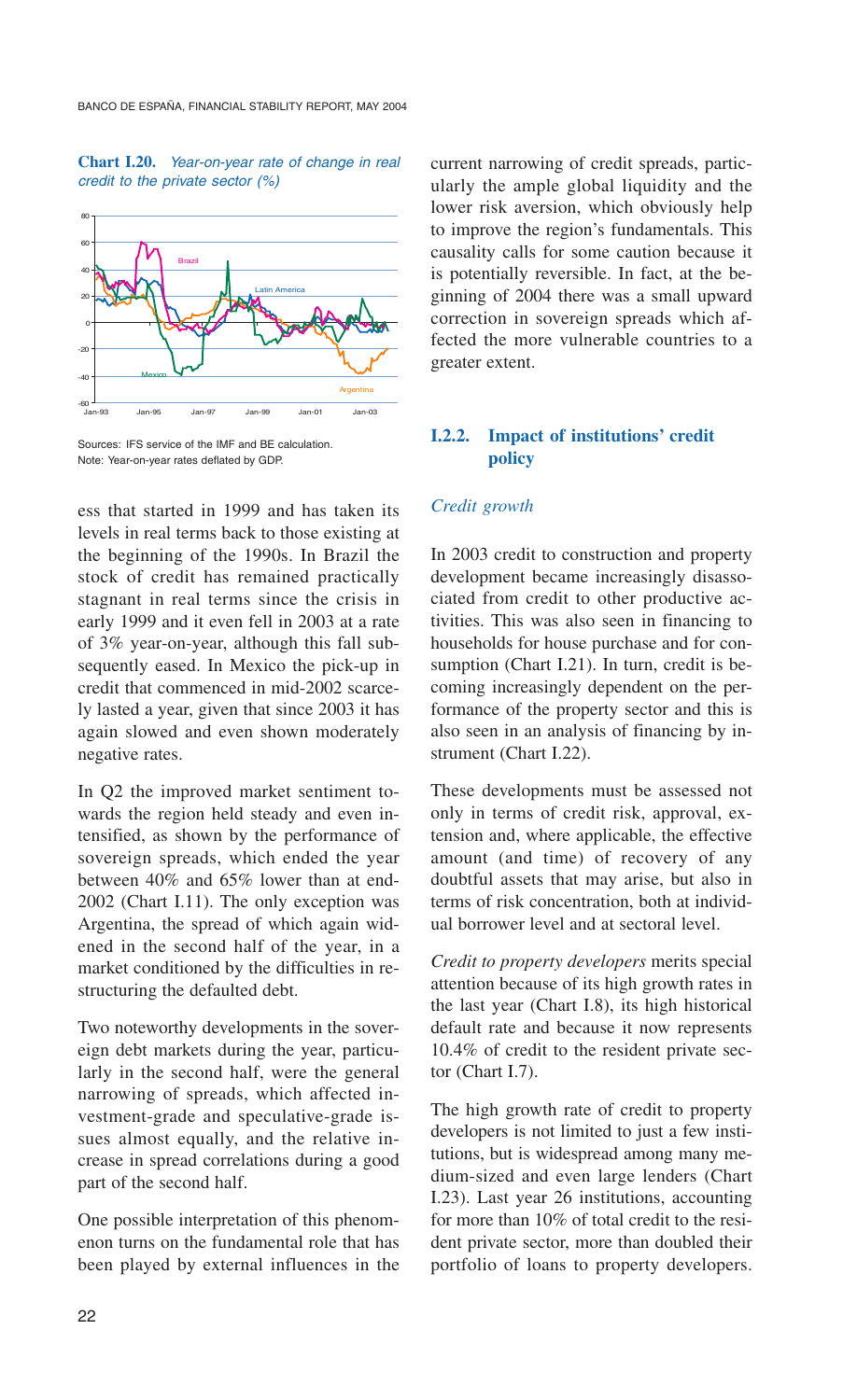**Chart I.21.** *Year-on-year rate of change of financing to households and productive activities (%). Commercial and savings banks. ID*



And 60 institutions, accounting for more than one-quarter of total credit, stepped up financing to developers by more than 50%. The risk entailed by this behaviour naturally depends, among other things, on the level of financing extended to developers, on their debt-servicing capacity and on the knowledge of and relationship with the developer.

In this setting, it becomes more important to assess the effect of adverse selection, which inevitably accompanies expansion into new markets or business segments (opening of branches and lending to developers) and which may impair profitability in new business areas in the short and medium term.

## *Asset securitisation*

Spanish deposit institutions are increasingly resorting to the securitisation of their credit

**Chart I.22.** *Year-on-year rate of change in credit by instrument (%). Deposit institutions. ID*



**Chart I.23.** *Distribution of rate of change of credit to construction and property development by bracket (left) and density function* (8) *(right) of credit to the resident private sector. Deposit institutions. ID*



portfolios (Chart I.24) or the issuance of mortgage certificates (securities linked to the mortgage loan portfolio) to enable them, inter alia, to obtain the liquidity they need to continue financing their expanding credit to the resident sector, given the lower rate of fund-raising from that sector. The amount securitised and that issued in mortgage certificates form a growing part of institutions' credit portfolios, amounting to 6% (somewhat more than 4% for mortgages and somewhat less than 2% for the rest) and 5%, respectively, in December 2003.

Asset securitisation, apart from serving as a source of liquidity, is a mechanism for optimising own funds and, in certain circum-

**Chart I.24.** *Securitised assets and mortgage certificates. (€m). Deposit institutions. ID*



(8) In this case, as in the rest of the FSR, the density function is approximated by means of a *kernel* estimator.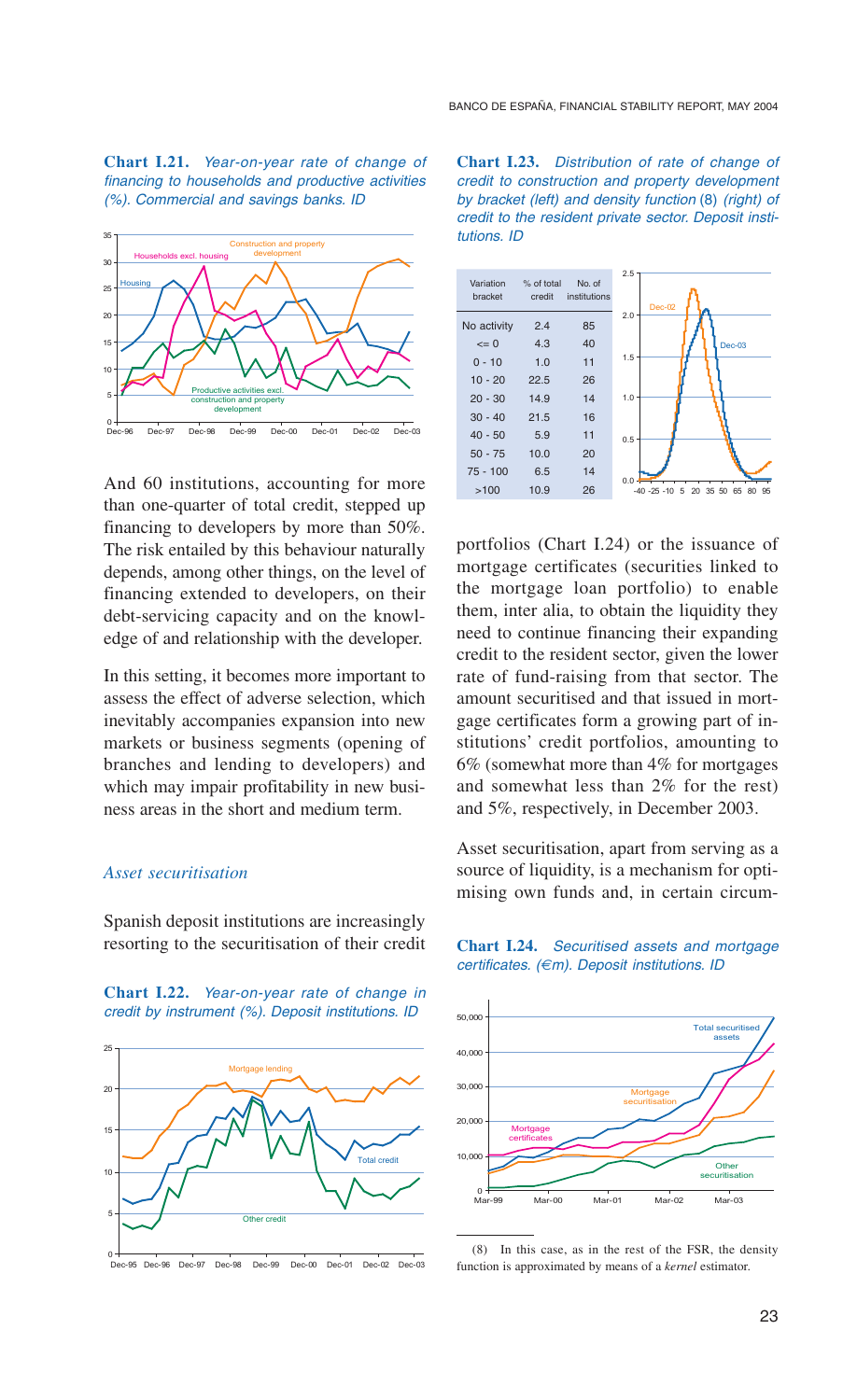**Chart I.25.** *Composition of credit portfolio by risk tranche (%). Deposit institutions. ID*



stances, an instrument that helps to manage credit risk and transfer it to a third party. The securitised assets are removed from the balance sheet, although the new IASB (International Accounting Standards Board) standards scheduled to come into force for institutions with listed securities at the beginning of 2005 only allow them to be removed if there is a substantial transfer of risk and control is not retained. Box I.3 sets forth the results of a study on credit risk transfer in Spanish institutions.

## *Risk profile of the credit portfolio*

The risk profile of Spanish deposit institutions continued downward in 2003, although more markedly in commercial banks than in savings banks (9). This basically reflects the rise in lending in the medium-low risk tranche and the decrease in the medium risk tranche (Chart I.25), linked to the faster growth of lending to the property sector in the broad sense.

## *Doubtful assets*

At the individual level, the absolute value of total doubtful assets decreased in the second half of 2003. This came about because there was practically no change in those of the resident private sector and a





fall in those of the non-resident sector, including foreign credit institutions (Chart I.26). These developments are explained by the relatively favourable performance of the Spanish economy and the relative improvement in the situation of some Latin-American countries. The fall in doubtful assets was concentrated in commercial banks, whereas savings banks, and especially credit co-operatives, saw a certain rise in theirs.

The behaviour of doubtful assets and the strong growth of lending continued to put downward pressure on doubtful assets ratios – both the total one and that for the resident private sector – (Chart I.27) in all institution groupings and in nearly all business segments (Chart I.9).

As noted in previous FSRs, the decrease in doubtful assets ratios was spread across all deposit institutions (Chart I.28). Notably the institutions with the highest relative weight had the lowest ratios and only a few very small institutions had doubtful assets ratios exceeding 2.5%.

## **I.3. Liquidity risk**

## *Markets*

The liquidity conditions in the spot segments of the European *debt markets* worsened slightly in 2003. Although in general terms

<sup>(9)</sup> Risk profile obtained by using weightings from the standard method for calculating the statistical provision.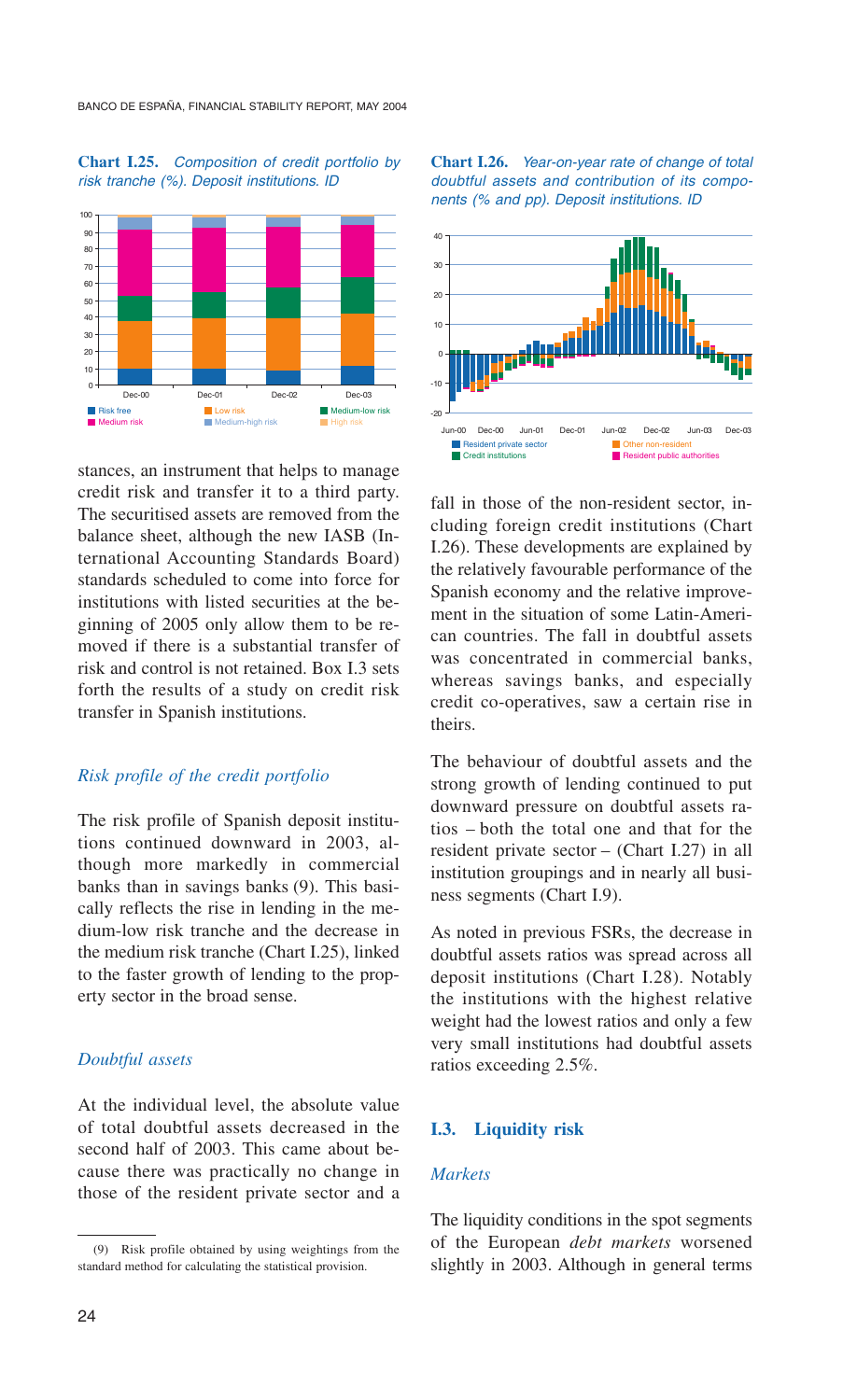## **Box I.3**

#### **Credit risk transfers in Spanish institutions**

The European System of Central Banks has, through its Banking Supervision Committee, conducted a study on credit risk transfers (CRTs) by financial institutions in Europe, from the standpoints of their contribution to more efficient risk management and of their possible impact on financial stability due to the accumulation of risk in certain institutions/ sectors, for example, insurance and reinsurance companies. For this purpose interviews were conducted with certain credit institutions in each country of the European Union. In Spain interviews were held with four large institutions (three commercial banks and one savings bank) which, in principle, might be thought to be active in this rapidly growing market. As a result of the inquiries made to these institutions, their participation in the CRT market was clearly differentiated on the basis of its ultimate objectives: securitisation; and other instruments, basically credit default swaps (CDSs) (1).

The reasons for *securitisation,* which accounts for the bulk of CRT activity by Spanish institutions, are basically the arbitrage of capital, although not of provisions, and, for some institutions, the raising of liquidity. For some institutions, on certain occasions, securitisation means no more than transforming illiquid assets (mortgage loans) into others that are more liquid (mortgage-backed bonds), which remain on the balance sheet. Thus there is no capital arbitrage or immediate receipt of funds, but a cushion of assets easily convertible into liquidity is created (for example, by offering them as collateral at the ECB, with a transaction cost of some 3 bp) or else a residual pool of securities that can be used for efficient management of an ongoing securitisation policy (optimisation of the legal gap – time from when the issuer requests and obtains authorisation until placement on the market – in new transactions). By means of this activity, institutions can graduate their credit expansion in terms of both liquidity and allocation of own funds. Some institutions indicated that the main objective of these transactions was the saving of own funds, given their high cost when it comes to obtaining liquidity (30 bp above Euribor). As an alternative, the issuance of mortgage certificates (not strictly securitisation) involves lower costs (10 pb).

A basic issue in all the *securitisation transactions* carried out in Spain so far is that of their true nature. Given that institutions tend to cover the losses arising, up to around 1.5% of the securitised assets, for assets (generally mortgage loans) with a low probability of default (less than 0.5%), the transfer of risk is limited. Capital arbitrage and the search for liquidity thus seem to be the only reasons for these transactions. The future application of international accounting standards (IAS) will very likely require these transactions to be returned to the balance sheet. It should be remembered that current Spanish regulations on loan loss provisions take into account whether or not risk is transferred, so that substance prevails over form.

As regards *other CRT activities,* Spanish institutions are beginning to move into this business gradually, their risk control departments apparently exercising great caution (strict and conservative limits, daily control of positions, etc.). Also, they are net purchasers of protection, although they also sell it to diversify risk (taking on risk from firms outside their geographical area or outside their traditional business environment). Some institutions do not participate in this market because they are wary of the legal certainty of contracts, although most of them consider that the growing contract standardisation provided by the ISDA (International Swaps and Derivatives Association) defines a clear framework which is increasingly transparent and entails little uncertainty. The institutions interviewed consider that the market is highly concentrated (among large US, German and French banks) but do not think that this affects price or liquidity. Also, they consider that this concentration will gradually decrease and that, in reality, it also occurs in other derivatives markets (interest and exchange rate). However, market transparency is not total.

Credit derivatives can be used to provide early warning of credit risk in the institution underlying the contract. Specifically, changes in the risk premia implicit in CDSs provide evidence of how the risk profile of a given firm is behaving. Credit risk management and control tools (in-house credit risk models) will play a basic role in the correct assessment of the risk transferred (or that can be taken on to diversify the portfolio) and, therefore, for accurately establishing its price.

CRTs are considered to be an important instrument in managing the balance sheet and risk of an institution. They enable active management of risk exposure to customers without affecting commercial relations (no need to sell a bond or close a line of credit) or profitability. The purchase of protection enables the risk of concentration to be mitigated without affecting the institution's relationship with important firms. These products will enable efficient integral management of credit risk at the banking group level. Diversification via the assumption of risk is valued positively, up to a certain level. In general, institutions tend to value these instruments positively because they enable them to cover positions with customers at a given moment and thus reduce the concentration risk.

Finally, as regards the regulatory framework, the interviewees consider that Basel II may lead to an increase in the capital requirements for securitisation and, to the extent that capital is more finely tuned to the level of risk incurred, to a lower incentive for these transactions as the opportunity for arbitrage will decrease. Thus the desire for liquidity would become the main driving force for these transactions although, as mentioned above, it may not be sufficient to maintain the current pace of growth in this business segment.

<sup>(1)</sup> For a detailed analysis of all these products, see J. Pérez Ramírez: "Los derivados de crédito" (Credit Derivatives) in *Estabilidad Financiera,* 2002, no. 3, pp. 59-85.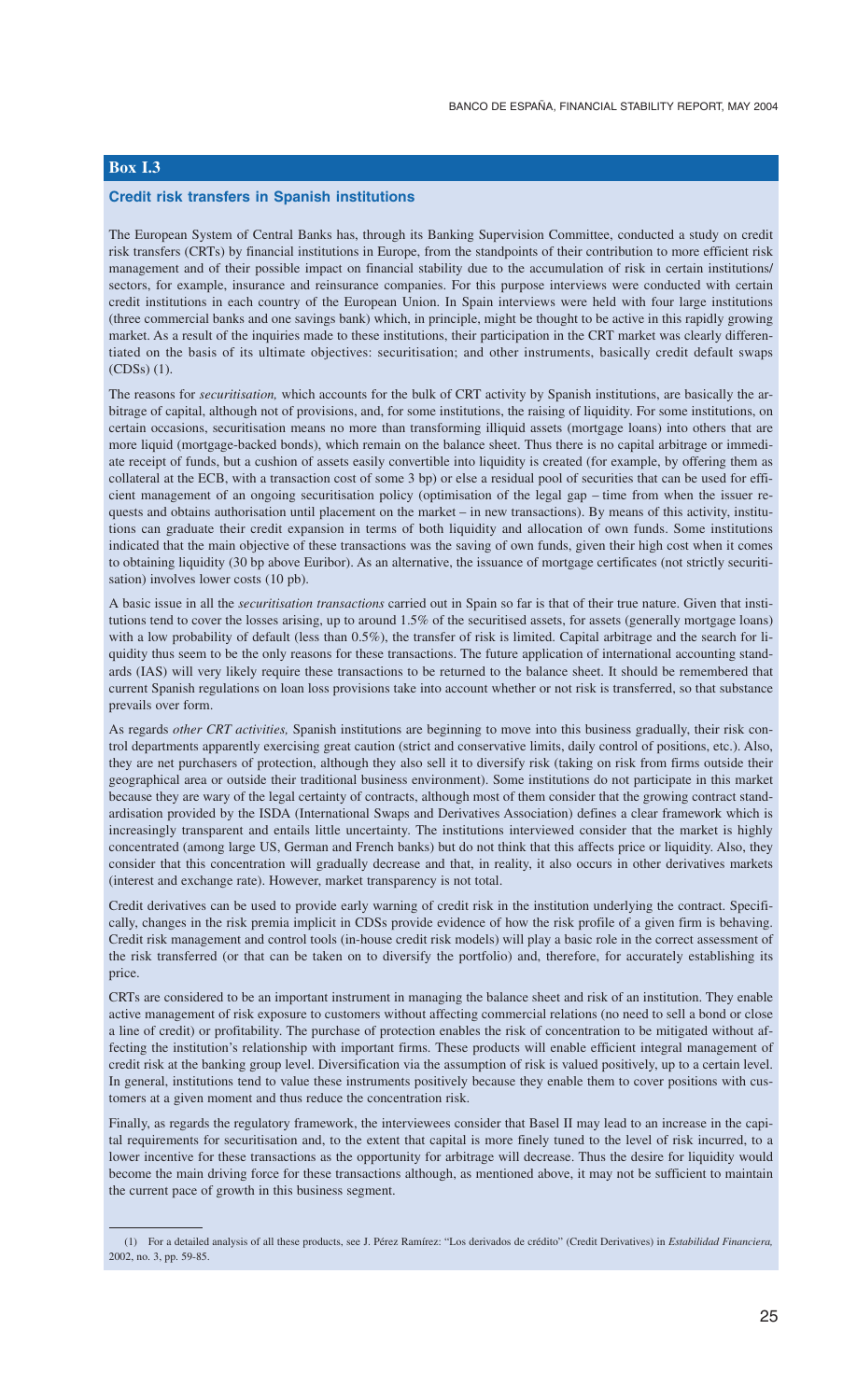#### **Chart I.27.** *Ratio of total doubtful assets to those of the resident private sector (%). Deposit institutions. ID*



#### **Table I.2.** *Wholesale trading of public debt outside Spain (€m and %)*

| <b>EuroMTS</b><br>1.041.148<br>861.516<br>$-17.3$<br>2,208,511<br><b>MTS Italy</b><br>2,161,153<br>$-2.2$<br><b>MTS Germany</b><br>221.852<br>157.987<br>40.4<br><b>MTS France</b><br>257.137<br>258,462<br>$-0.6$<br><b>MTS Netherlands</b><br>122.320<br>138,767<br>$-11.9$<br><b>MTS Belgium</b><br>215.975<br>259.855<br>$-16.9$ | Market              | 2002    | 2003    | Change |
|--------------------------------------------------------------------------------------------------------------------------------------------------------------------------------------------------------------------------------------------------------------------------------------------------------------------------------------|---------------------|---------|---------|--------|
|                                                                                                                                                                                                                                                                                                                                      | <b>MTS Portugal</b> | 111,162 | 133.055 | 19.7   |

Source: MTS.

Note: In 2003 MTS Germany commenced lines of activity not present in 2002, so the comparison is not homogeneous.

the quality of the quotations did not change appreciably, the volume of wholesale transactions decreased. On data from the Public Debt Market Annual Report, trading in Spain between market members fell by around 10%. If trading with customers is also included, the decrease is around 2.5%. Table I.2 shows a similar pattern in Europe, according to available information on a number of electronic public debt markets.

Although it is difficult to identify the reasons for this liquidity behaviour, two observations can be made. First, the ultimate determinants do not seem to be of a systemic nature, but rather to have a circumstantial component, possibly related to the strength of expectations of upward adjustments to debt yields. In Spain a major role may also have been played by an event that in itself is beneficial for the Treasury, i.e. the sig-

**Chart I.28.** *Distribution of the doubtful assets ratio of the resident private sector by bracket (left) and by credit density function (right). Deposit institutions. ID*



nificant contraction in the yield spread on central government debt over that of the other main European countries. Specifically, the available synthetic spread indicators indicate that the Treasury financing conditions in 2003 did not differ from those of France or Germany or were even temporarily somewhat better.

The second observation is that the overall market performance, at least in Spain, was less negative than that of the electronic platforms considered separately. This seems to confirm that the trading technology is not neutral in relation to the behaviour of liquidity.

In contrast to this slightly negative trend in liquidity in the debt market, trading on the *stock market* climbed back to the levels of previous years, as confirmed by the turnover of IBEX 35 shares (Chart I.29). However, the relatively steady price ranges quoted for the main shares on the Spanish stock market indicate that liquidity quality has not changed.

Box I.4 analyses the role played by the Banco de España in payment systems, a key element in the workings of any financial system.

#### *Institutions*

The introduction to this chapter and previous FSRs have mentioned the growing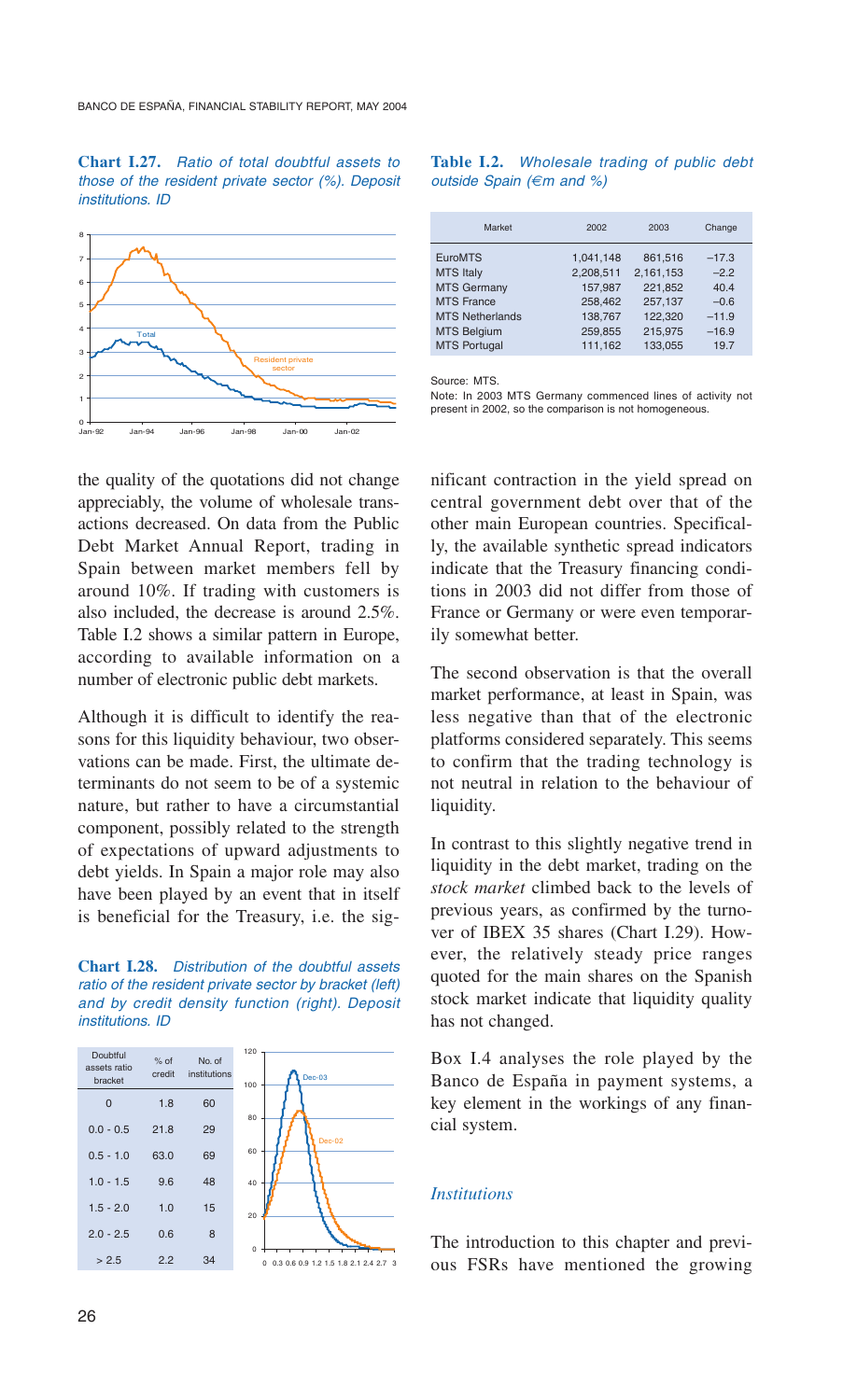## **Box I.4**

#### **The role of the Banco de España in payment systems**

Payment systems are a fundamental part of the infrastructure of any financial system and, by extension, of any economy. The fluid and timely fulfilment of financial obligations arising from economic activity (both commercial and purely financial) is an essential requirement for ensuring the confidence of agents and the smooth working of the economy. Furthermore, Spanish payment systems have to meet the needs of a highly international economy that is fully integrated in the euro area. For this purpose, the basic functions of the Banco de España include ensuring the proper working of payment systems. Spanish legislation, specifically Law 13/1994 on the Autonomy of the Banco de España, assigns (in Article 7) the performance of this function to the Banco de España and empowers it (in Article 16) "to regulate interbank and foreign exchange markets, managing, if relevant, the corresponding clearing and settlement systems". Law 41/1999 on payment systems and security settlement (Settlement Finality Law) makes the legal recognition of a payment system subject to approval of its rules by the Banco de España, and grants the latter supervisory powers over these systems. The integration of the Banco de España in the European System of Central Banks (ESCB) strengthens this commitment to "promote the smooth workings of payment systems", as set forth in the Treaty establishing the European Community (Art. 105) and in the Statute of the ESCB (Art.3).

The role of the Banco de España in payment systems turns on two basic approaches: the operation of payment systems and the supervision thereof. In addition, the Banco de España plays an active role in protecting the rights of consumers as end-users of payment systems.

Regarding the first option, the degree of *operational involvement* of the Banco de España is different in each of the Spanish payment systems. Thus the Banco de España owns and manages the Spanish real-time large-value gross settlement payment system (the Banco de España Settlement Service, SLBE, integrated in TARGET) and is therefore responsible for all matters relating to it, such as design, development, operating rules and daily operations. In the area of retail payments, the Banco de España limits its activity to administration of the National Electronic Clearing System and to management of daily settlement in SLBE accounts, once (decentralised) bilateral exchange of information between participants has been completed. Finally, as regards the Spanish Interbank Payment System (large-value netting system), which is owned and managed by the participating institutions themselves, the Banco de España limits its role to daily settlement of the system.

Regarding its second line of action, the Banco de España *oversees* Spanish payment systems for the prime purpose of ensuring their proper working. The Banco de España does this by focusing its efforts on achieving safe, reliable, efficient and modern payment systems. Its supervisory activity, which includes every stage in the life of the system, is intended to mitigate the risks inherent in payment systems, whether they be legal, operating or financial (liquidation risk, credit risk or systemic risk), while overseeing the efficiency of the system for the economy as a whole.

To achieve its goal, the Banco de España has various *instruments* at its disposal. First, it has to approve the operating rules of the aforementioned Spanish payment systems. This power, along with the use of *international standards* for assessing payment systems, enables the Banco de España to ensure that the system design incorporates generally accepted standards of efficiency and security. The international standard used to assess payment systems is known as "Core Principles for Systemically Important Payment Systems", developed by the Bank for International Payments (1). The payment systems that comply with the ten principles set forth in this standard are awarded accreditation of sound design, which is an assurance that they are secure and efficient. Another basic resource of the Banco de España is its ability to *monitor* payment systems from the standpoints of their daily operations and of their performance and implementation of regulatory or functional changes. The compilation and processing of data relating to the workings of each system enables supervisors to analyse and diagnose possible deficiencies.

On occasions the risks associated with payment systems are not generated in the system itself, but rather the system transmits risk from outside. To forestall such risk, the Banco de España has to be in contact with other agents and institutions in the appropriate forums to ensure that timely and accurate information is received on events that may affect payment systems. In this respect, the Banco de España makes use of so-called *Memorandums of Understanding* with other supervisory authorities. Specifically there are two memorandums of understanding currently in force with credit institution supervisors in EU countries. One of them is for exchanging information on circumstances in a credit institution that may affect the systems in which it participates and, conversely, the other is to establish co-ordination mechanisms between these authorities in the event of crisis.

In any event, the exercise of *supervisory activity* is not limited to payment systems, but rather extends to payment systems (payment cards, cheques, direct debit, electronic money, payment by mobile phone, etc.) and other payment mechanisms (interbank agreements) that are equally fundamental for the proper provision of payment services.

<sup>(1) &</sup>quot;Core Principles for Systemically Important Payment Systems", Committee on Payment and Settlement Systems, Publication no. 43, January 2001, BIS.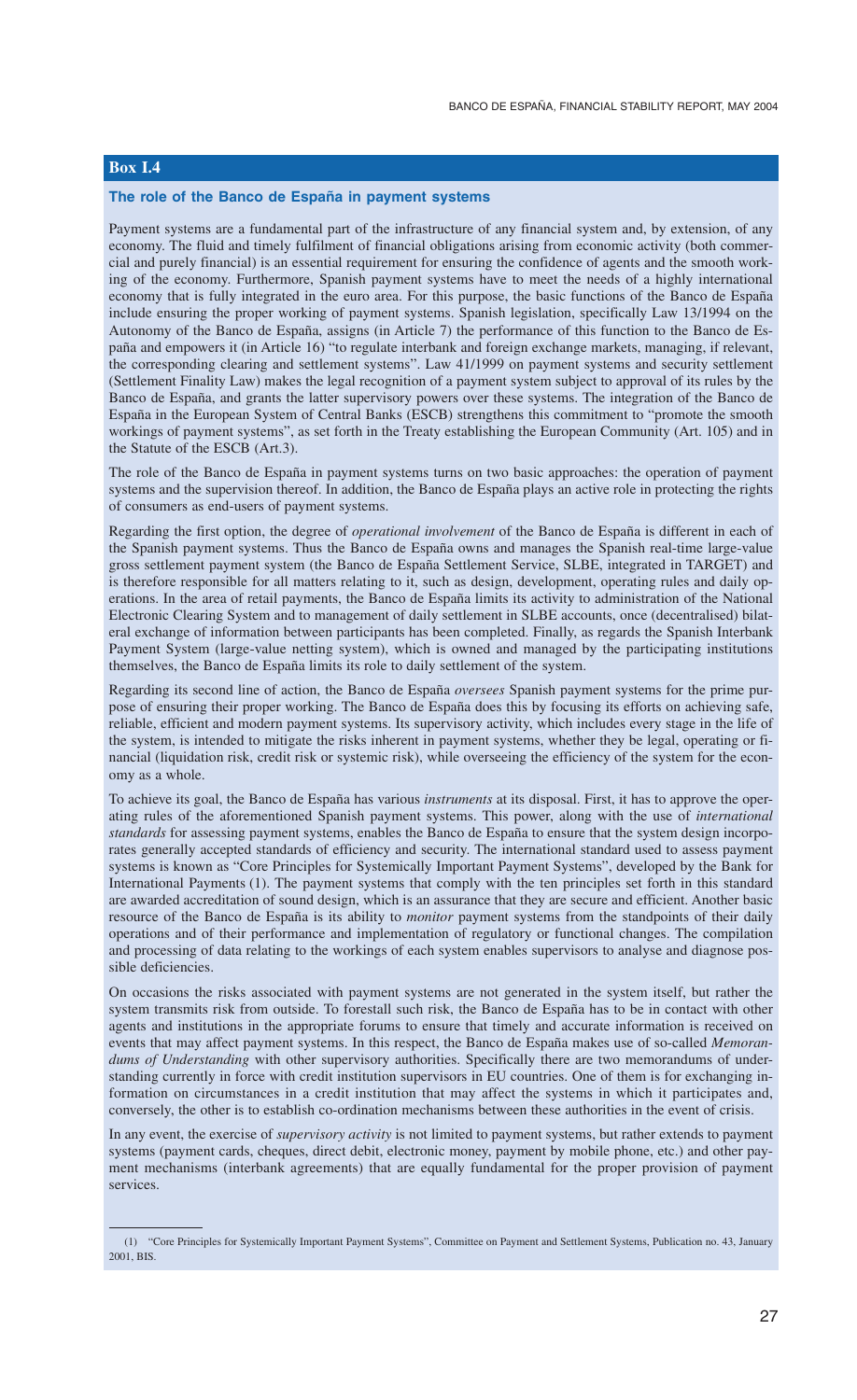#### **Chart I.29.** *Turnover of IBEX-35 shares (€m)*



Source: Sociedad de Bolsas.

debit balance of Spanish deposit institutions with the resident private sector as a result of the faster growth in lending to this sector than in financing raised from it  $(10)$ . In 2003 this trend became more marked as the debit balance rose by more than  $\epsilon$ 25 billion. This balance was largely financed by recourse to the European interbank market, to the Eurosystem and, to a lesser extent, via own funds included in unsectorised accounts (Chart I.30).

There are significant differences between the groups of institutions. However, commercial banks, which account for the bulk of the debit balance with the resident private sector, and savings banks, although they still have a credit balance (i.e. they receive more financing from the resident pri-



#### **Chart I.30.** *Sectoral balances. Business in Spain (€bn). Commercial and savings banks. ID*





Note: The bank chart excludes the institutions in the two extreme deciles. These institutions are generally small and highly specialised. For similar reasons, the savings bank chart excludes the CECA.

vate sector than they supply to it), show a very similar trend.

The increase in the debit balance or decrease in the credit balance with the resident private sector is not limited to just a few institutions, but rather is a widespread trend among commercial and savings banks, although it is more notable in the larger institutions of both types (Chart I.31).

There were 70 commercial and savings banks with credit balances in December 2001, representing 44% of the credit portfolio, while in December 2003 this number had fallen to 54 institutions, with a relative weight of 21%. Nearly three out of every four institutions have increased their debit balance or decreased their credit balance in the last two years, with a relative weight of 87% of the total.

The foregoing developments pose certain challenges for the institutions. The first is to assess the medium-term sustainability of a lending growth rate that is much faster than that of financing from residents. The growing dependence on the European interbank market and, more generally, on the international financial markets is, on the one hand, a logical consequence of Spain joining the euro area and of the growing

<sup>(10)</sup> Lending also includes equity securities, whereas financing comprises deposits, debt securities and subordinated debt.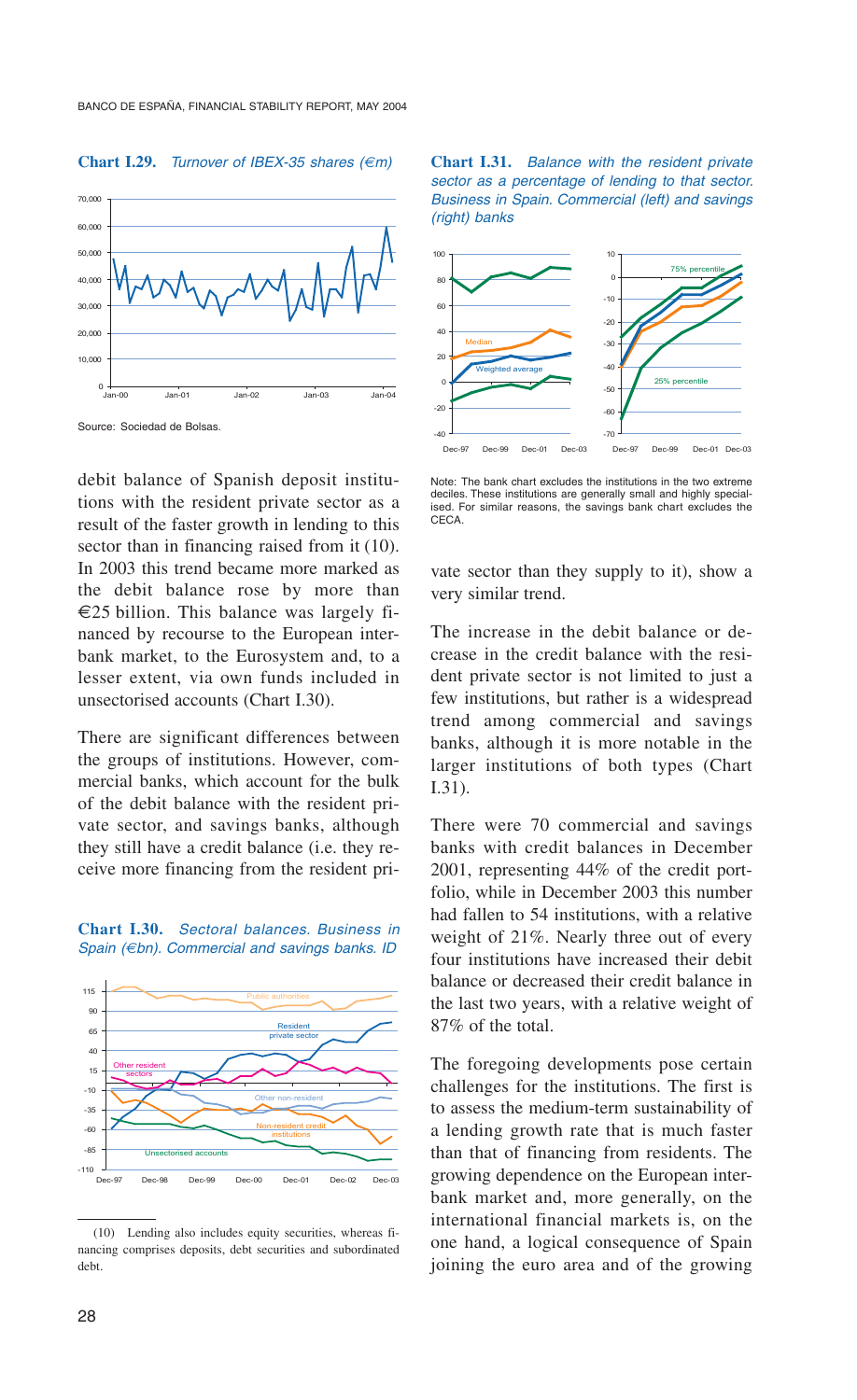internationalisation of Spanish banks but, on the other hand, it may constitute a factor of vulnerability in the event of turmoil or instability in international financial markets.

The second challenge arises because recourse to financing from non-residents, from the interbank market or from institutional investors entails higher costs than those of traditional bank deposits (particularly sight deposits). Also, about a third of non-resident financing is denominated in foreign currency (mainly US dollars and sterling), meaning that exchange rate risk must be taken into account. Moreover, financing from the resident private sector increasingly involves debt securities and subordinated debt, which further raises the cost of funds and puts pressure on bank margins.

The liquidity of individual institutions is not easy to analyse because of a lack of detailed information on the effective maturity periods of transactions (particularly sight deposits) and because it is difficult to assess their ability to resort to the market to obtain funds in situations of market stress. Therefore, the various *liquidity ratios* that can be constructed have to be regarded with utmost caution. However, their behaviour over time gives a certain idea of institutions' ability to generate liquidity and of their possible short-term requirements.

The main limitation encountered in constructing liquidity ratios arises from the assumptions about which items are to be included on the assets side (11) and which on the liabilities side (12). This report therefore includes a detailed breakdown which, on the assets side, includes the largest possible volume of assets convertible into liquidity at low cost in the short term and **Chart I.32.** *Liquid assets (top) and liabilities (bottom) as a proportion of total assets (%). Commercial and savings banks. ID*



which, on the liabilities side, incorporates diverse assumptions as to the possibility of withdrawal of sight deposits (Chart I.32). At times of great tension, the broadest asset ratio acts as an upper level and the broadest liability ratio serves as a lower level. Over time there has been a reduction in liquid assets which has been offset by a fall in liquid liabilities. The ratio of one to the other has been very stable for deposit institutions as a whole, although it is decreasing slightly.

## *Internationalisation and openness of European banking systems*

The recourse to the European interbank market is a sign of the growing internationalisation of the Spanish banking system, in line with the trend seen in numerous European countries. Thus the introduction of the euro in 1999 was a major boost to economic integration and to the creation of a single market in Europe. The integration of European banking systems is a twofold process. First, the expansion (internationalisation) of national banks to the other European countries. Second, the opening of Spanish banking systems to institutions from other European countries.

The ratio of the assets held by the banks of one country in other European countries to the total banking assets of the country in question is an indicator of the internationalisation of the institutions of that country. The ratio of the assets that the banks in

<sup>(11)</sup> In decreasing order of liquidity: cash and central banks, interbank loans, reverse repurchase agreements and, with certain restrictions, the fixed-income and equity portfolio items considered to be assets convertible into liquidity at low cost.

<sup>(12)</sup> Interbank and Eurosystem financing plus sight deposits.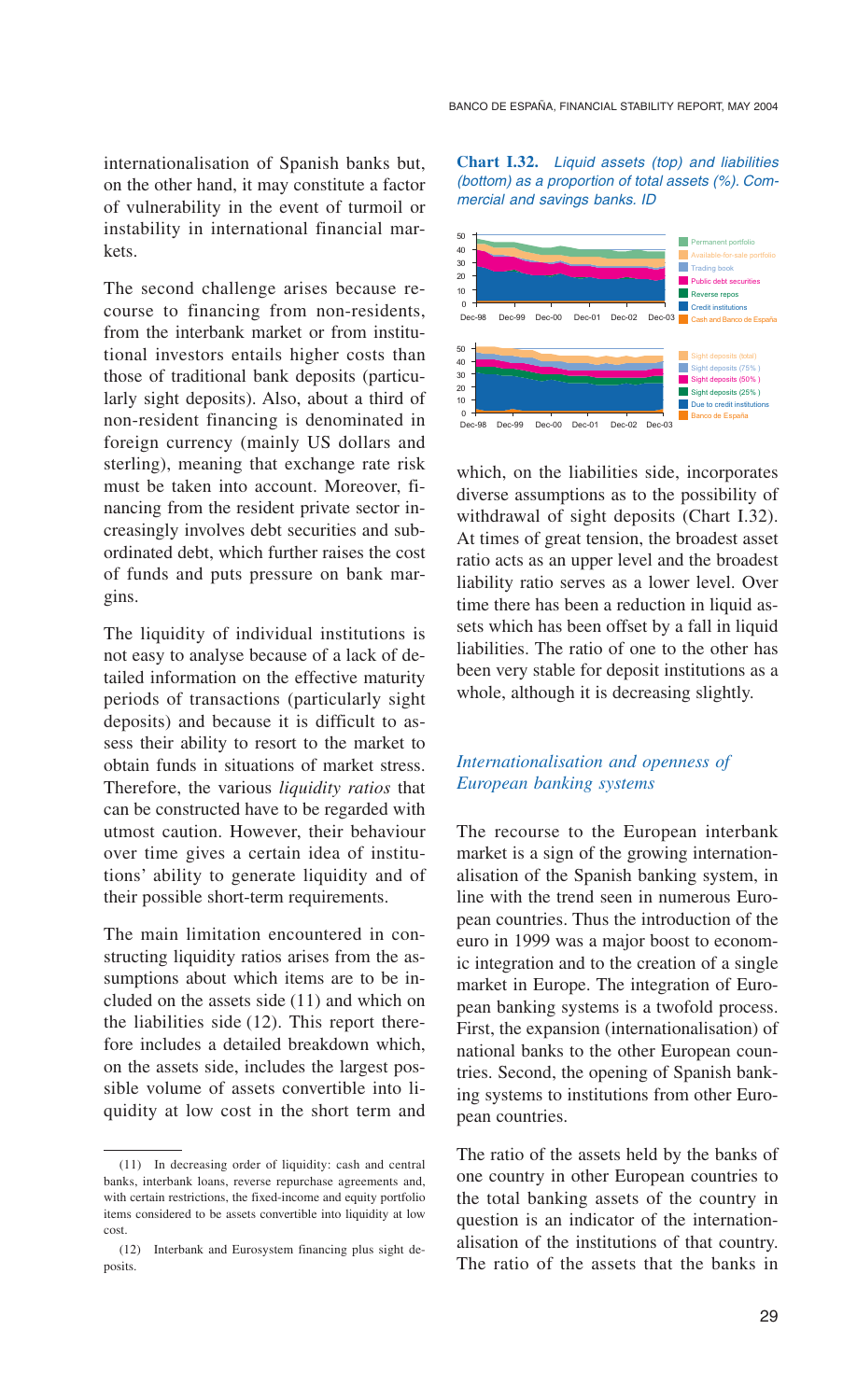**Chart I.33.** *External bank assets sent to and received from the euro area as a percentage of the bank assets of each country. Weighted average of countries*



Sources: Bank for International Settlements, European Central Bank and BE calculation.

other European countries hold in the country in question to the total banking assets in that country is an indicator of the degree of openness of that country's banking system to other European institutions.

Chart I.33 shows that, in general, both the level of internationalisation and the level of openness in Europe are low. However, in the short time since the creation of the euro area, the level of both measures has grown, particularly in 2002.

The differing degree of internationalisation and openness of European banking systems is due to country size, the level of development of the banking system, its degree of concentration and certain characteristics of each country's institutional framework. Also, although due caution must be exercised when interpreting on the basis of a small number of observations, the euro seems to have made a significant positive contribution to European banking integration, such that the euro area countries are more closely integrated than the rest of the European Union or than the developed countries as a whole. Chapter III analyses in greater detail the possible implications of these findings for banking regulators (13).

**Chart I.34.** *Exchange rate of the dollar against the euro and of the yen against the dollar*





## **I.4. Market risk**

The international financial developments in the second half of 2003 and the first few months of 2004 generally represented a continuation of the trends in the first half of 2003: persistence of the dollar's weakness against the euro and the yen (partially reversed in February and March), low interest rates in the money and public debt markets, and significant rises in equity prices.

In the *foreign exchange markets,* the depreciation of the dollar was marked (Chart I.34) and brought with it considerable intervention to purchase dollars, mainly by Asian countries. The depreciation of the dollar, although it could be considered a movement in the right direction tending to correct the external imbalance of the US economy, posed a risk in the form of a possible unbalanced distribution of the adjustment between the main currencies. In particular, at the beginning of 2004 the euro reached levels of nearly \$1.30 per euro, which represents an appreciation of more than 15% against last September's exchange rate.

Against this background, a G7 communiqué in February 2004 included a reference to the risks deriving from excessive volatility or disorderly movements in exchange rates. Simultaneously, the declara-

<sup>(13)</sup> A more detailed analysis can be found in the unpublished study *"Banking Integration in Europe"* by D. Pérez, V. Salas and J. Saurina.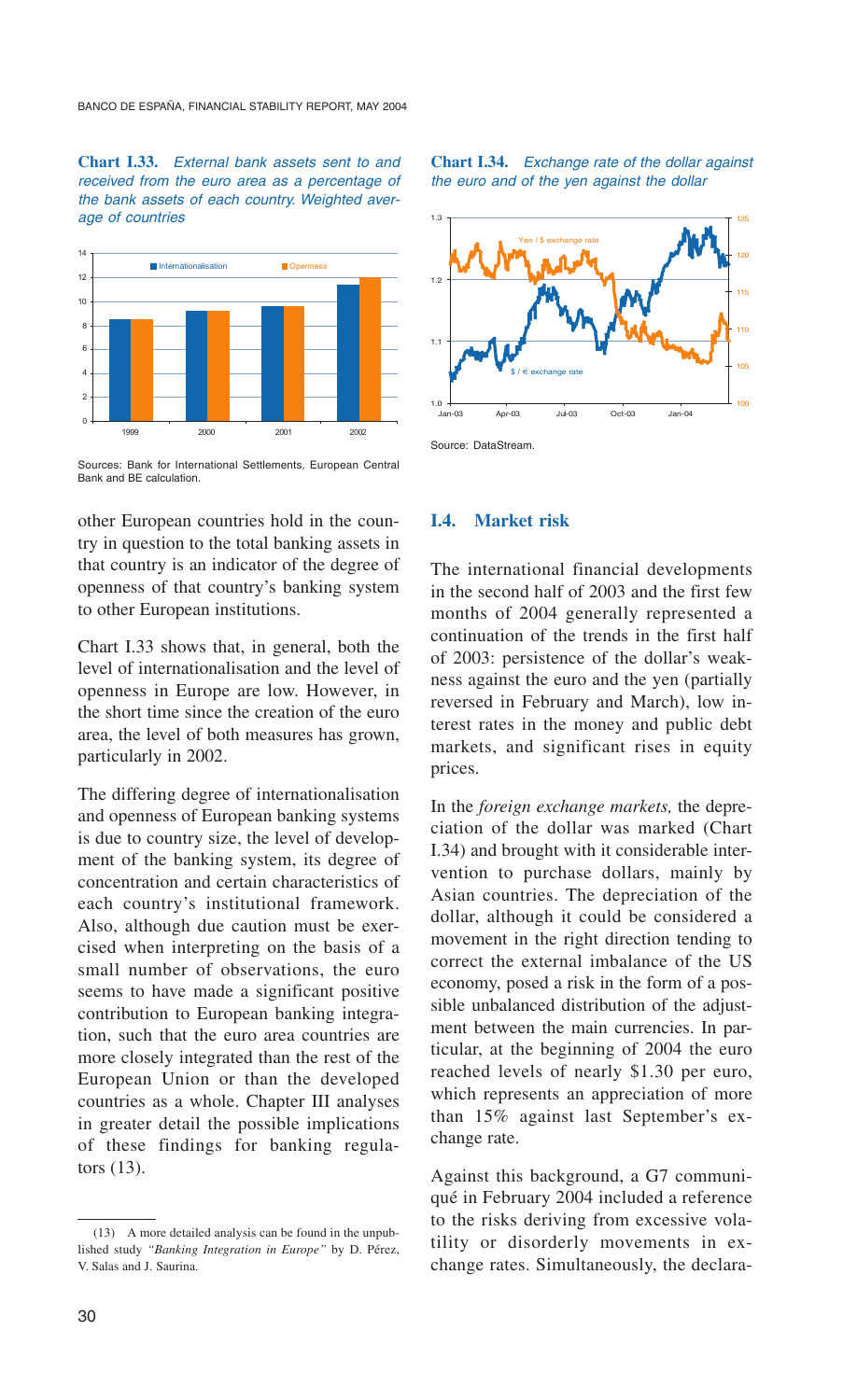**Chart I.35.** *Yield curves of different maturities (months) for the euro (left) and the dollar (right) (%)*



**Chart I.36.** *Long-term interest rates in the euro area and the USA (%)*



Source: DataStream.

tions of euro area authorities seem to have helped to restrain the appreciation of the euro.

Market expectations as to *official interest rates,* while initially favouring a rise, now seem to have opted for postponing it, despite the economic recovery under way (Chart I.35). In the United States, a rise in official interest rates is not expected until the second half of 2004, given the prospects of steady rates described by the Federal Reserve in its latest statements, the current absence of inflationary pressure and the weakness of employment figures.

Meanwhile, *long-term interest rates* in the US have held on a moderately declining trend towards levels below 4%, which contrasts with the vigorous economic growth and the fiscal deterioration (Chart I.36). The main underlying determinants of these developments seem to be the acquisition of US government debt by Asian central banks, the accommodative stance of monetary policy, the risk hedging transactions by the agencies *Fannie Mae* and *Freddie Mac* and the absence of inflationary pressures. Also notable was the high level of synchrony in interest rate movements and levels in the US and in the euro area.

In the *Spanish debt markets* the mediumand long-term government debt yields from June to end-2003 showed an upward trend which, however, has reversed in 2004. Thus

the March 10-year yields stood 15 bp above the levels at mid-2003. The same developments were also seen in the other euro area markets, so the ten-year spread between Spanish and German debt held steady at a level of practically zero.

The *equity markets* stepped up the positive performance initiated in March 2003, encouraged by higher corporate earnings, by the economic recovery under way and by abundant liquidity, in a setting of very low interest rates on debt. Thus the Dow Jones index rose by 14% between September 2003 and February 2004, while the Nasdaq index was up 9%.

European stock market prices rose by somewhat more than US prices. Thus at the beginning of March 2004 the broad DJ Euro Stoxx index was up by 22.7% on the mid-2003 figure. The European firms which showed the largest gains were those belonging to the construction sector (29.7%) and to financial services (25.3%).

Like those in other developed areas, the *Spanish equity market* has performed very favourably in the second half of 2003 and in 2004 to date. Hence stock market prices followed an upward course while their volatilities continued falling to stand at relatively low levels (Chart I.13). This performance was underpinned by an improvement in global macroeconomic prospects and by the earnings rally of listed firms. In this re-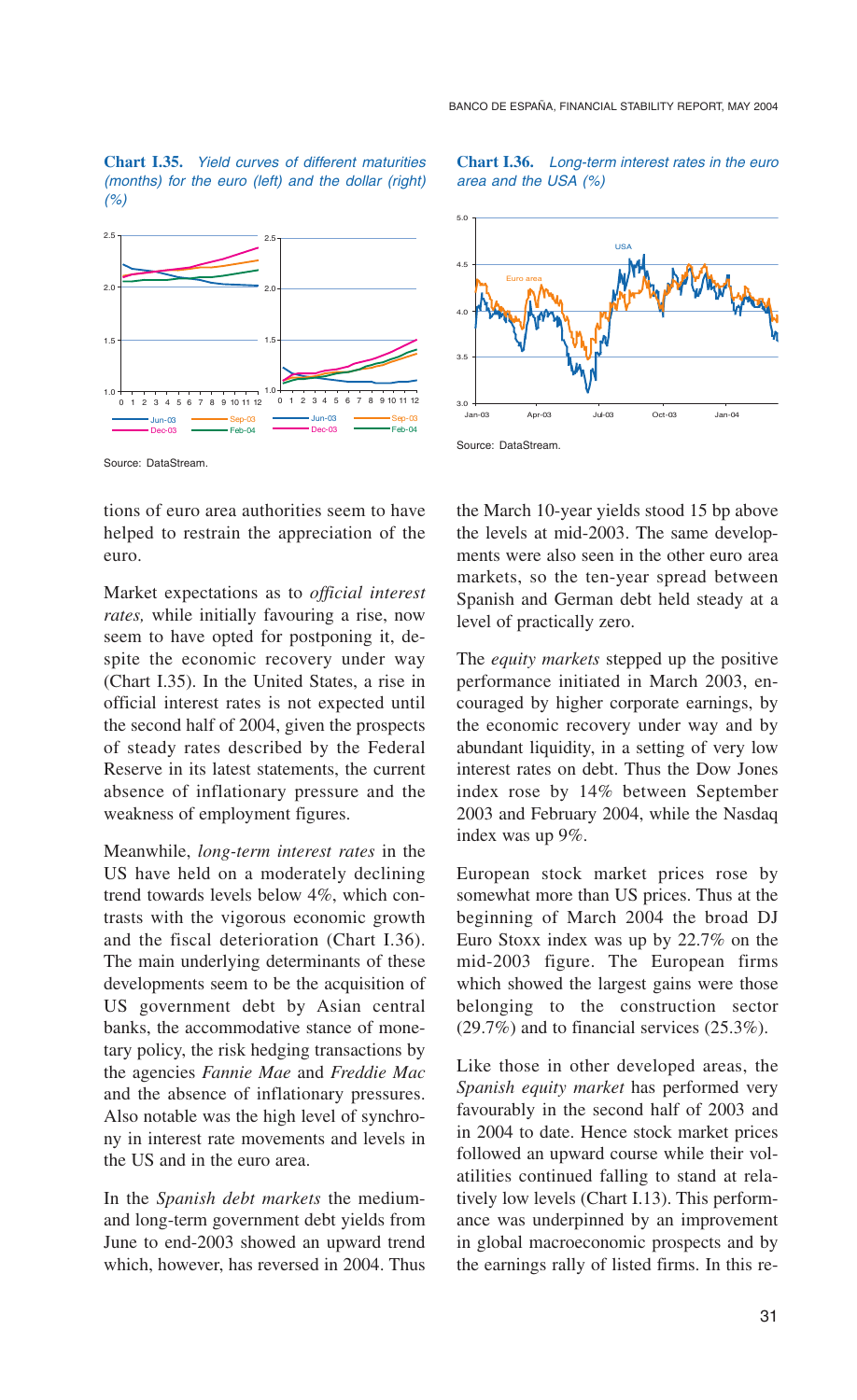#### **Chart I.37.** *Stock market indices. 1-1-2003=100*



Source: Bloomberg.

spect, the IBEX 35 rose by 21.6%. By sector, the largest rises in Spain were in intermediate and investment goods and in telecommunications, with cumulative gains of 42.9% and 30.9%, respectively.

The upward course of stock market prices in the main equity markets was reflected in a rise in PERs (14) to values above their historical average.

In short, although the likelihood does not seem high, the main risks to international financial developments are a disorderly depreciation of the dollar, particularly against the currencies that have already appreciated significantly, or a rise in long-term interest rates, or a combination of the two.

## *Latin America*

The consolidation of the prospects for recovery of the world economy, in a setting of low interest rates, allowed the *Latin-American stock markets* to record very significant rises which were particularly sharp in the second half of 2003 (Chart I.37). These rises mostly came several months in advance of the signs of resumed growth in the region. Taking as a reference a regional index, the stock market rise in the whole of the second half of 2003 was 67%.

The sharpest stock market rise was that of Argentina (over 100% in local currency for the year as a whole), followed by Brazil (more than 80%), Chile and Mexico (more than 40%). Except in the latter country, the stock market rise measured in dollars was even higher, standing between 10% and 20% higher than in national currency due to the widespread appreciation of these currencies.

In the *foreign exchange markets* the performance of the main Latin-American currencies in the second half of 2003 was marked by stability, following the strong appreciation against the dollar by many of them in the first half. That said, not all currencies behaved similarly.

Both the Brazilian real and the Argentine peso depreciated slightly (between 2% and 5% against the dollar). This could have been associated with central bank intervention to counteract the previous appreciation of these two currencies. The Mexican peso again moved one way and then the other, depreciating by more than 8% in the second half to a low of 11.4 pesos/dollar, and later recovering in January to 10.8 pesos/dollar. The lag with which the Mexican economy joined in the US recovery, the competition with China in third markets and the difficulties in pushing through structural reforms seem to be the main reasons for this performance.

The Chilean peso appreciated perceptibly (by more than 15%) in the second half of the year, in a movement that can be associated with the sharp rise in the price of copper, the upward revision of growth prospects for 2004 (to 5%) and the expectations stemming from the signature of the free trade agreements with the US. Finally, Venezuela again devalued the bolivar from 1,600 to 1,920 bolivars/dollar in mid-February, in a movement which was expected, but did not suffice to bring the official rates into line with the market rate.

Given the performance of the euro against the dollar since January 2003, the main Latin-American currencies moved unevenly

Note: The Latin American series plots a regional index compiled by Morgan Stanley Capital International.

<sup>(14)</sup> Ratio of price to average earnings per share.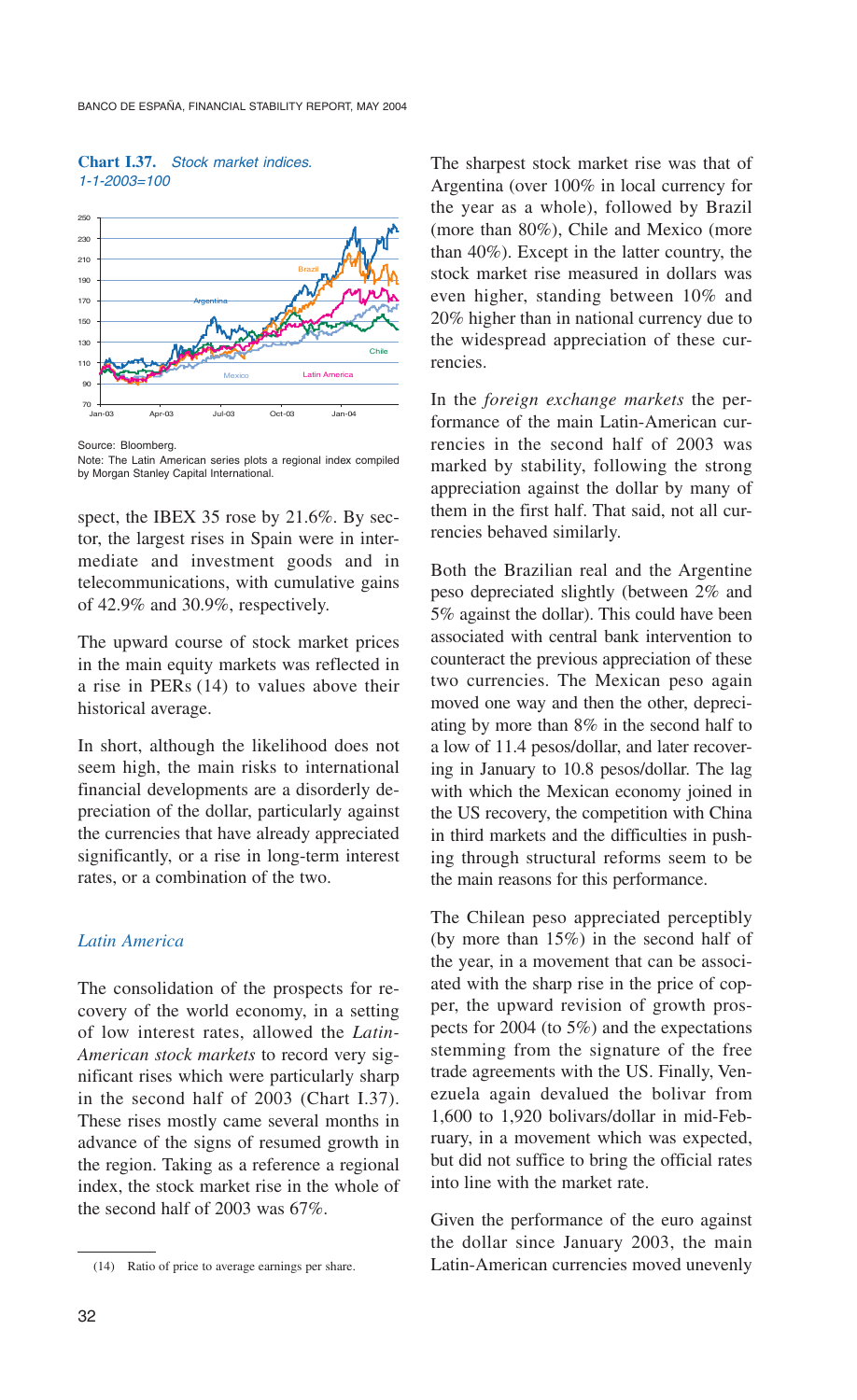against the euro. Whereas the Brazilian real and the Chilean peso appreciated slightly against the euro, the euro appreciated against the Argentine and Mexican pesos and, in particular, against the Venezuelan bolivar (Chart I.38).

Meanwhile, the strong compression of spreads enabled *sovereign issuers,* except Argentina, to gain access to markets on the most favourable terms for the last five years. 2003 saw gross issues of \$41 billion spaced relatively evenly throughout the year, practically twice the 2002 figure. In the second half the main issuer was Brazil, followed by Mexico, and, most notable of all, Venezuela was able to issue significant volumes on very favourable terms. 2004 saw the launch of securities issues with renewed vigour, especially sovereign issues. Thus countries like Chile and Mexico have in principle covered their issuance programme for the whole year, while Brazil has issued more than half its programmed volume.

The improved financing conditions were accompanied by a notable recovery in *net capital flows* towards Latin America to an estimated level of nearly \$40 billion in 2003. However, if these flows are analysed

**Chart I.38.** *Exchange rate of the euro against Latin American currencies. 1-1-2003=100*



by component, the picture is less favoura-

ble.

A third of the net inflows are official funds largely relating to support by multilateral bodies to economic programmes set up to cope with the episodes of instability in the last few years. Bank loans continue to show negative net flows, although less so than in previous years. More worrying is the decline for the fourth consecutive year in net inflows of direct investment, since their previous high levels lent stability to the capital flows towards the region. Finally, net portfolio investment posted a positive flow for the first time in recent years.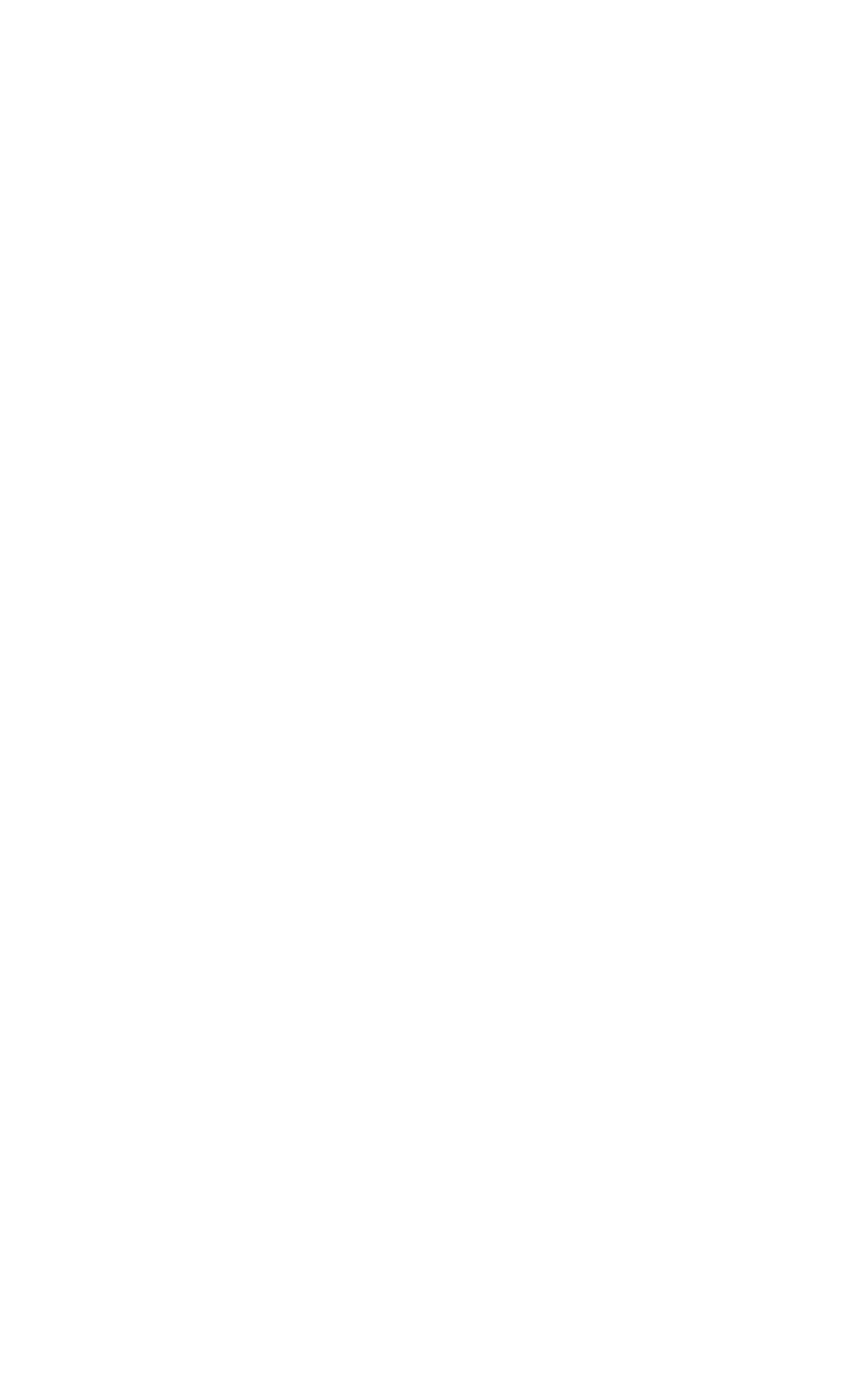# **CHAPTER II Profitability**

## **II.1. General situation**

The results of Spanish deposit institutions picked up strongly in 2003, despite the continued adverse impact of the appreciation of the euro on the year-onyear results in foreign business and the ongoing pressure on margins from low interest rates. The institutions countered the latter by means of increased business volumes and cost-cutting drives. The results of the institutions were also boosted by the decline in provisions and write-downs and by the recovery in share prices, associated with an improvement in agents' expectations about the economic outlook.

The group net income of deposit institutions grew by  $14.6\%$  (1) (Table II.1) (2), with a rise of 7 bp in terms of ATA, to reach the same level as in 2001, following the decline, in absolute and relative terms, in 2002 (Chart II.1).

The growth in group *net income,* which was much higher than that of the average own funds of the group (3.3%), led to a

#### **Table II.1.** *Consolidated profit and loss ac count. Deposit institutions*

|                                  | $Dec-02$                    |                             | $Dec-03$      |                             |                          |
|----------------------------------|-----------------------------|-----------------------------|---------------|-----------------------------|--------------------------|
|                                  | $\frac{1}{2}$<br><b>ATA</b> | $%$ chg<br>$D.02 -$<br>D.01 | $\notin$ m    | $\frac{1}{2}$<br><b>ATA</b> | % chg<br>$D.03-$<br>D.02 |
| Financial revenue                | 5.47                        | $-12.9$                     | 63.766        | 4.46                        | $-15.2$                  |
| Financial costs                  | 2.86                        | $-21.1$                     | 29,330        | 2.05                        | $-25.4$                  |
| Net interest income              | 2.61                        | $-1.7$                      | 34.435        | 2.41                        | $-4.1$                   |
| Net commissions                  | 0.97                        | $-3.7$                      | 13.317        | 0.93                        | $-0.3$                   |
| Result on financial transactions | 0.11                        | $-16.4$                     | 2,352         | 0.16                        | 61.8                     |
| Gross income                     | 3.69                        | $-2.7$                      | 50.104        | 3.50                        | $-1.2$                   |
| Operating expenses               | 2.21                        | $-4.6$                      | 29.052        | 2.03                        | $-4.3$                   |
| Net operating income             | 1.48                        | 0.3                         | 21,052        | 1.47                        | 3.3                      |
| Provisions and write-downs (net) | 0.53                        | $-24.1$                     | 6.236         | 0.44                        | $-13.8$                  |
| Profits from group transactions  | 0.02                        | $-83.6$                     | 277           | 0.02                        | 1.8                      |
| Extraordinary income (net)       | 0.04                        | $-84.9$                     | 1.846         | 0.13                        | 275.6                    |
| Profit before tax                | 1.01                        | $-11.4$                     | 16.940        | 1.18                        | 21.9                     |
| Net income                       | 0.85                        | $-7.5$                      | 13.129        | 0.92                        | 12.4                     |
| <b>Memorandum item</b>           |                             |                             |               |                             |                          |
| Group net income                 | 0.72                        | $-7.3$                      | 11.324        | 0.79                        | 14.6                     |
| <b>ATA</b>                       | 100                         |                             | 2.2 1,430,049 | 100                         | 4.0                      |
|                                  |                             |                             |               |                             |                          |

1.3 pp increase in the ROE (3) of deposit institutions as a whole, taking this variable to a similar level to 2001 (13.3%). When the change in the *ROE* is analysed (Box II.1), it can be seen that this increase in profitability is largely attributable to a reduction in provisions and extraordinary losses, to an improvement in the efficiency ratio and, to a lesser extent, to the moderate increase in the risk profile of assets and to a slight reduction in the quality of own funds. This has been partly offset by the lower ordinary return on risk-weighted assets and by lower gearing.

<sup>(1)</sup> In this and the following chapter of the FSR, foreign bank branches based in other European Union countries are not included, as this sub-group is not subject to capital requirements in Spain. The number of institutions analysed in both chapters therefore holds constant. In any event, the relative weight of the institutions excluded is very small.

<sup>(2)</sup> The profit and loss account for analytical purposes included in this chapter differs to some extent, in certain groupings of headings, from the public profit and loss account.

<sup>(3)</sup> The ratio of group net income to average own funds (equity) of the group, calculated as the sum of paid-up capital, reserves of the controlling entity and, in consolidated entities, group net income and the fund for general banking risks, less own shares, the losses of the controlling entity from prior years and the losses at consolidated companies.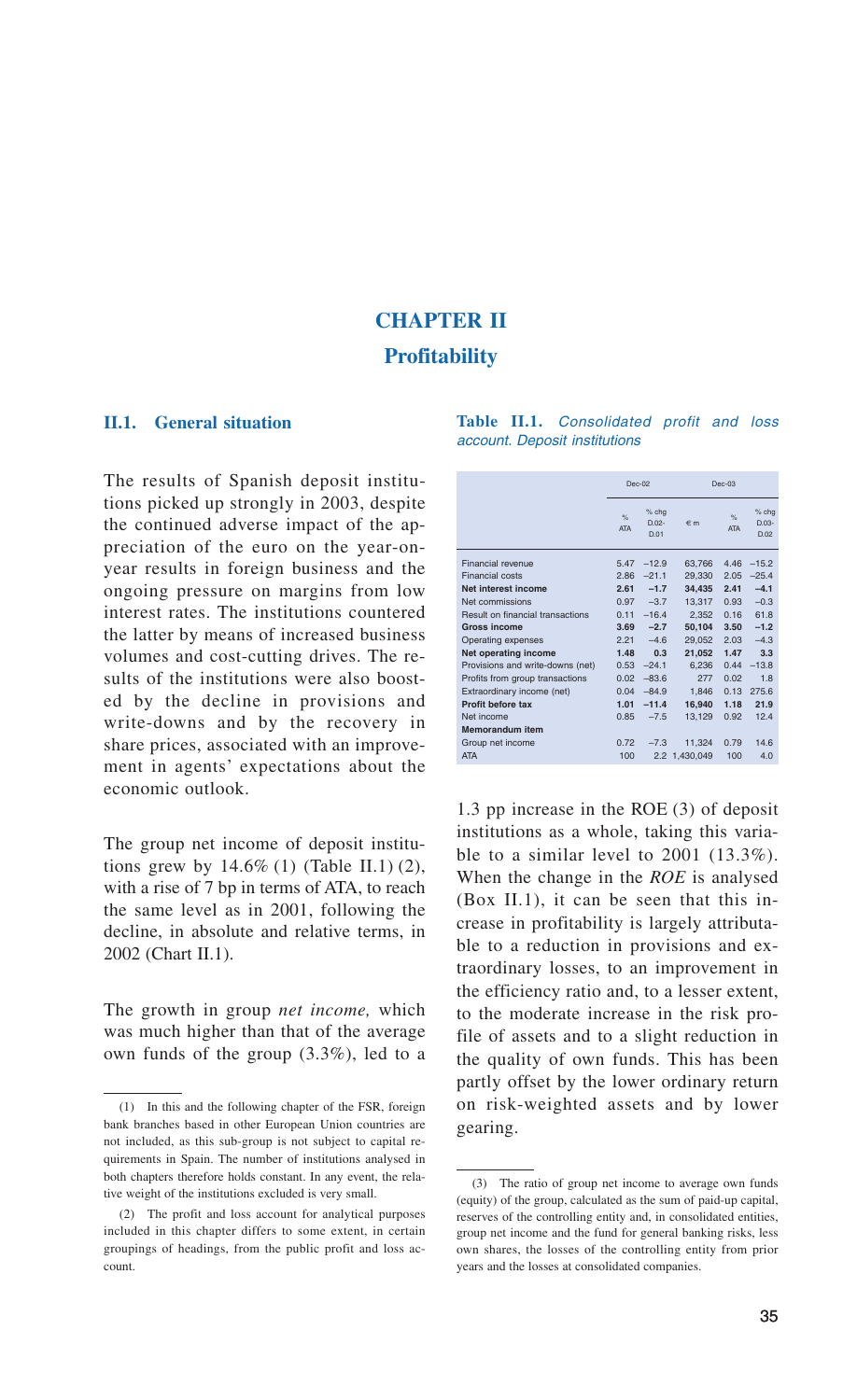## **Box II.1**

#### **Determinants of changes in the ROE of Spanish deposit institutions**

The return on equity of a deposit institution summarises the final balance of the effects of a set of variables related to productive efficiency, competitiveness, risk exposure and the financial structure. An increase in the ROE of deposit institutions will be differently interpreted, in terms of productive efficiency and wealth creation, depending on whether it results from an improvement in competitiveness or from increased exposure to risk, owing to an increase in financial leverage. In the latter case, the increase in financial risk entails a higher cost of own funds, to offset the shareholders' greater exposure to risk, so that a higher ROE only implies greater wealth creation if the parallel increase in the cost of capital is more than offset by higher returns. This box presents an *algebraic breakdown of the ROE* of deposit institutions designed to show how profitability is affected by changes in factors of different natures. This breakdown enables those factors whose association with increases in profitability is most clearly related to efficiency and wealth creation to be identified (1).

The ROE, which is group net income divided by the group's average own funds, can be expressed as the product of six terms as follows:

| $ROE \equiv \frac{groupnet income}{groupnet income}$ group net income NOI GI RWA |     |        |  | $tier1 + tier2$              |
|----------------------------------------------------------------------------------|-----|--------|--|------------------------------|
| group equity                                                                     | NOI | GI RWA |  | $tier1 + tier2$ group equity |

The first term is *group net income divided by net operating income (NOI).* An increase in this ratio indicates a smaller deduction from income to cover the different risks or for extraordinary losses. Accordingly, an increase in ROE attributable to this factor may be interpreted as a sign of the institution's greater economic and financial strength. However, an increase in this ratio may also stem from a one-off increase in extraordinary profits, in which case the increase in ROE will be temporary in nature and will not be associated with better management of the ordinary activities of the institution.

The second term is net operating income divided by gross income (GI). This ratio can also be expressed as

1 – Operating expenses = 1 – ER; i.e. as 1 minus the *efficiency ratio*. Consequently, an increase in the ROE driv-<br>
GI

en by an improvement in the relationship between net operating income and gross income indicates progress in the positive direction of more efficiency in the management of primary funds.

The third term is gross income divided by risk-weighted assets (RWA). This ratio is an indicator of the *productivity of the assets adjusted for risk.* Consequently, an increase in the ROE attributable to this factor can be interpreted as evidence that the deposit institution is generating more value added for each euro of assets adjusted for the risk assumed.

The fourth term is risk-weighted assets divided by total assets (A). An increase in the ROE stemming from an increase in this ratio should be interpreted as the result of an investment strategy that changes the *risk profile of the assets* towards a balance-sheet structure with a greater presence of risky assets, so that the positive contribution to the increase in profitability also entails an increase in the risk assumed. This interpretation is obviously subject to the criticisms deriving from the scant correlation in the current regulation of own funds between RWA and effective risk, something that Basel II will help to mitigate.

The fifth term, total assets divided by the sum of core capital (tier 1) and supplementary capital (tier 2), is an indicator of the level of debt or *gearing* of the institutions. In consequence, increases in ROE stemming from increases in this ratio cannot be interpreted as increases in the wealth created using the capital resources invested because the consequent increase in the weighted cost of capital neutralises the positive effect of the higher profitability. Moreover, for a given economic risk, higher gearing entails a greater risk of insolvency, prejudicing the institution's stability.

Finally, the sixth term, regulatory capital (tier 1+ tier 2) divided by the group's equity (mainly capital and reserves), is an inverse indicator of the *quality of equity,* since the numerator includes subordinated financing and preference shares that are not in the denominator. A rise in the ratio tells us that the deposit institution is increasing its gearing within regulatory capital which, in turn, increases the cost of the risk capital provided by the shareholders until the effect on wealth creation of the higher profitability is neutralised. Thus, an increase in the ROE associated with a higher value for this ratio will indicate that the institution's (and its shareholders') risk exposure is higher (greater financial fragility).

The algebraic expression which breaks down the ROE into a combination of six factors related to efficiency, competitiveness and risk, is applied to Spanish deposit institutions. The annual change in the ROE in the latest

<sup>(1)</sup> A similar, albeit less detailed, breakdown was proposed in the Financial Stability Review of the Bank of England in December 2003, p. 74.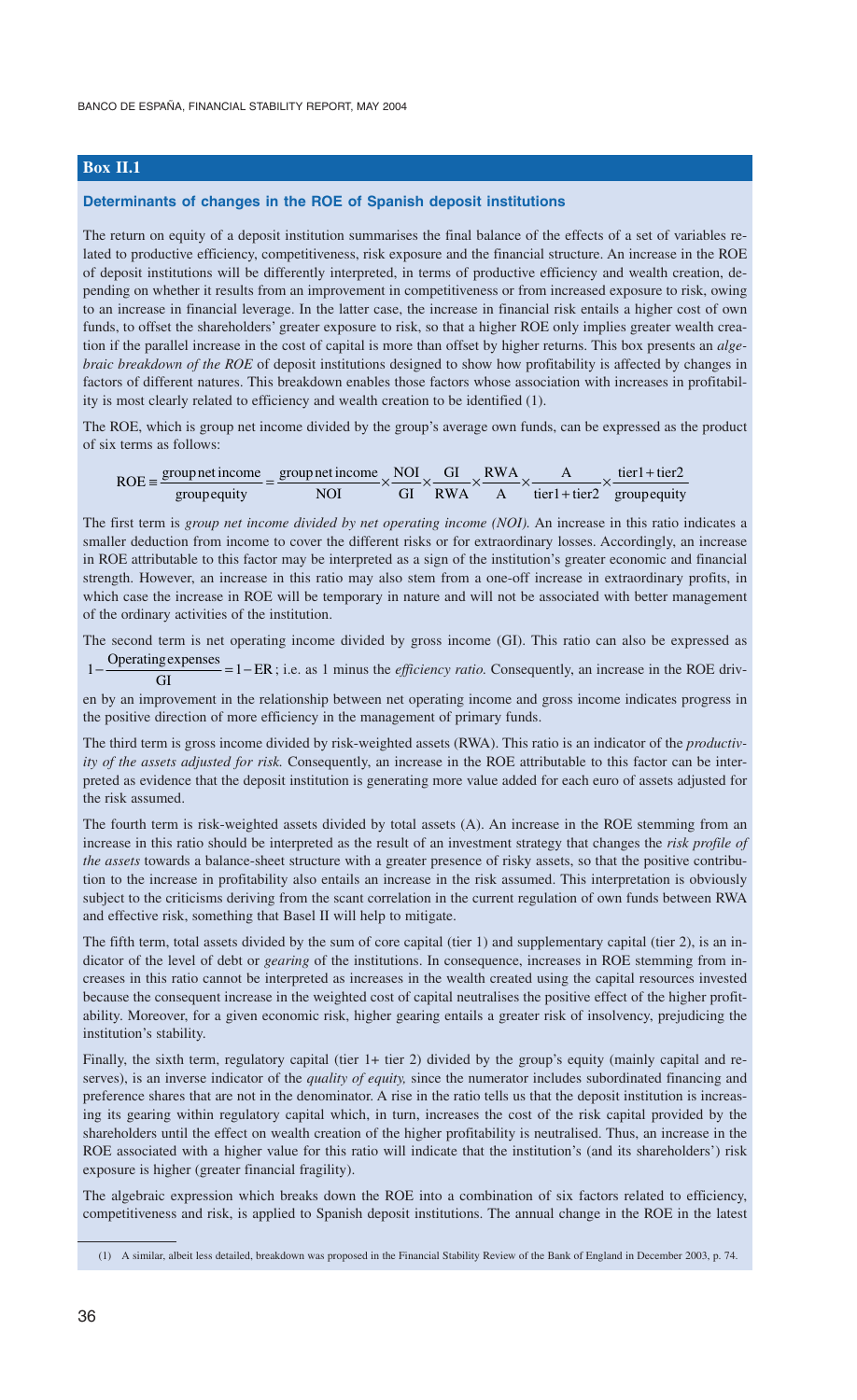## **Box II.1** (cont'd)

financial year is expressed as the sum of changes (log differences) in each of the six factors considered. It can be seen (in Chart A) that the increase in the ROE in 2003 stemmed from an increase in group net income as a proportion of net operating income (lower provisions and extraordinary losses) and in the efficiency ratio of Spanish deposit institutions. These positive effects on the final change in the ROE were countered by an appreciable fall in the productivity of risk-weighted assets (GI/RWA). The increase in the return on equity also stemmed from a moderate increase in the risk profile of assets and from a slight decline in the quality of equity ((tier 1+tier 2)/ group equity), while the lower gearing (A/(tier 1+tier 2)) contributed to slower growth in the profitability ratio (while at the same time reducing financial risk). In any case, the ROE of Spanish deposit institutions is at relatively high levels, particularly if we take into account the level of interest rates (Chart B).

The last three terms of the breakdown of the ROE (the risk profile of the assets, gearing and quality of equity) are closely linked to the stability of the institutions. An increase in the ROE as a consequence of a higher risk profile, higher gearing or a deterioration in the quality of equity has a much less favourable prudential interpretation than if the increase is the result of greater efficiency or higher productivity of the assets. In recent years, the contribution of the three terms mentioned has been relatively moderate in comparison with the rest of the terms and not always in the same direction (Chart C), with increases in gearing alternating with reductions in the risk profile of assets and vice versa.

#### **Chart A.** *Breakdown of the year-on-year change in the ROE in 2003 (pp). Deposit institutions*



#### **Chart B.** *ROE (%). Deposit institutions*



**Chart C.** *Breakdown of the year-on-year change in the ROE (% and pp). Deposit institutions*

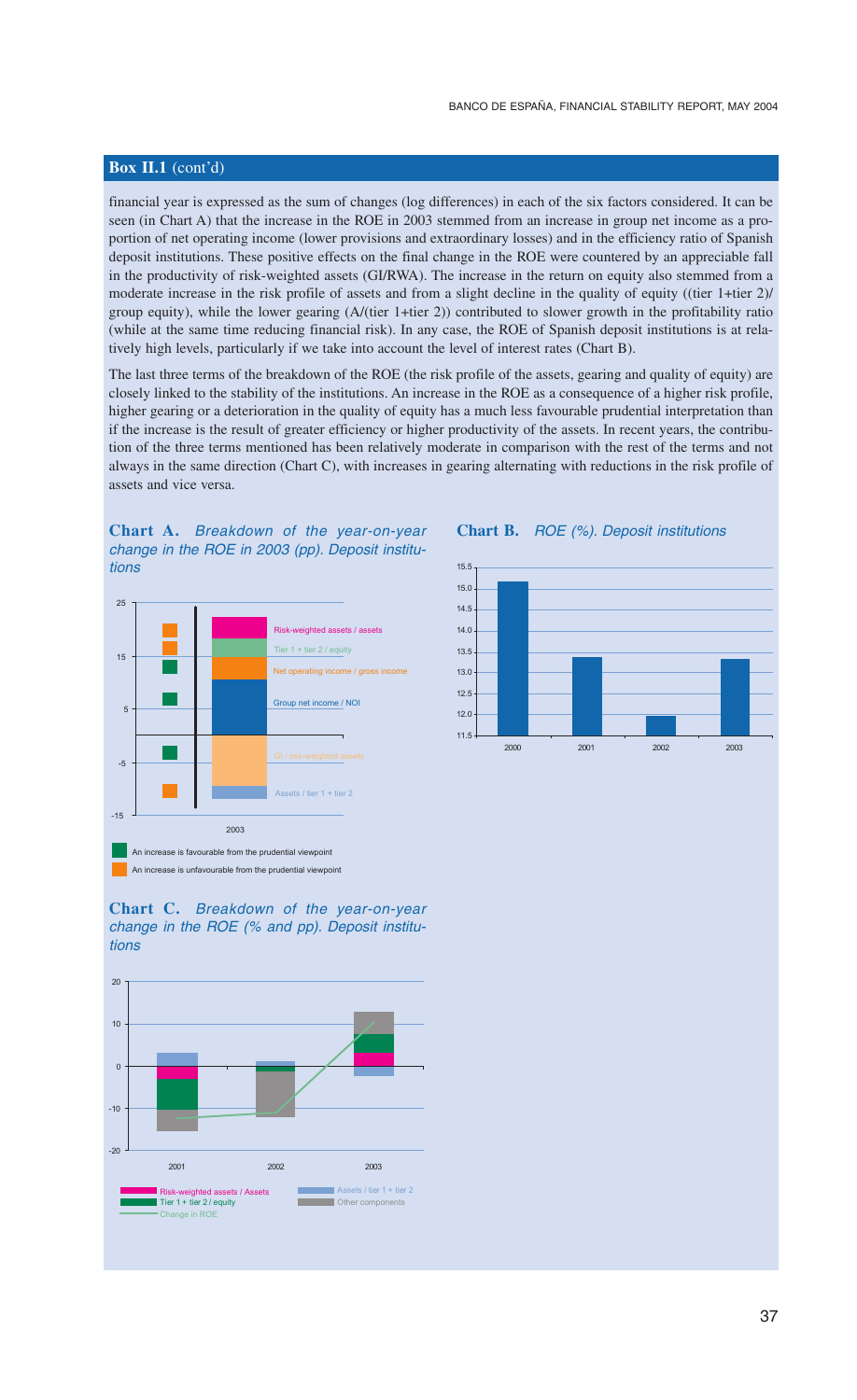#### **Chart II.1.** *Group net income. Year-on-year rate of change and as a proportion of ATA (%). Deposit institutions*



The recovery in the results of deposit institutions is not apparent at the level of *net interest income.* The downward trend in this variable, which commenced in 2001, following the strong growth recorded in previous years, became more acute in 2003, with a fall of  $4.1\%$  (-1.7% in 2002). This fall also entailed a decline in net interest income as a percentage of ATA.

Nonetheless, the unfavourable performance of net interest income is basically attributable to the appreciation of the euro against some of the main Latin American currencies, in year-on-year terms. In the case of business in Spain, net interest income grew by 6.7%, in contrast to the fall in 2002, since deposit institutions were able to offset the narrowing of the total spread (14 bp) with increased business volumes. However, the low growth of this margin relative to activity led to a further decline in net interest income as a percentage of ATA.

The last FSR noted a widening asset spread and a narrowing liability spread that was

#### **Chart II.2.** *Lending spreads (pp). Deposit institutions. ID*







close to zero (4). Apart from the path of money-market interest rates in the euro area, the breakdown by instrument of these two spreads also shows the different level of credit risk in lending transactions and the significant differences in cost associated with the various products for raising funds, partly linked to the differing maturity of the transactions and also to the existence of costs of search and of switching institution (Chart II.2 and Chart II.3).

*Commission* income declined slightly, basically reflecting the stagnation of commissions for collection and payment services, since the falls in the commissions on securities services (–4.6%) and on the exchange of foreign currency and banknotes (–18.8%) were offset by an acceleration in those associated with contingent liabilities and by the recovery in commissions on the sale of non-bank financial products (6.6%). The latter item is related, in turn, to the recovery of the net asset value of the mutual funds managed by the institutions in 2003 against the background of a more favourable stock market performance than in previous years.

*Results on financial transactions* grew significantly, in relative terms, driven by the high profits on the trading book and the available-for-sale fixed-income portfolio.

<sup>(4)</sup> The total spread can be written as the sum of the asset spread (average return on interest-bearing financial assets less average 3-month Euribor) and the liability spread (average 3-month Euribor less the average cost of interest-bearing financial liabilities).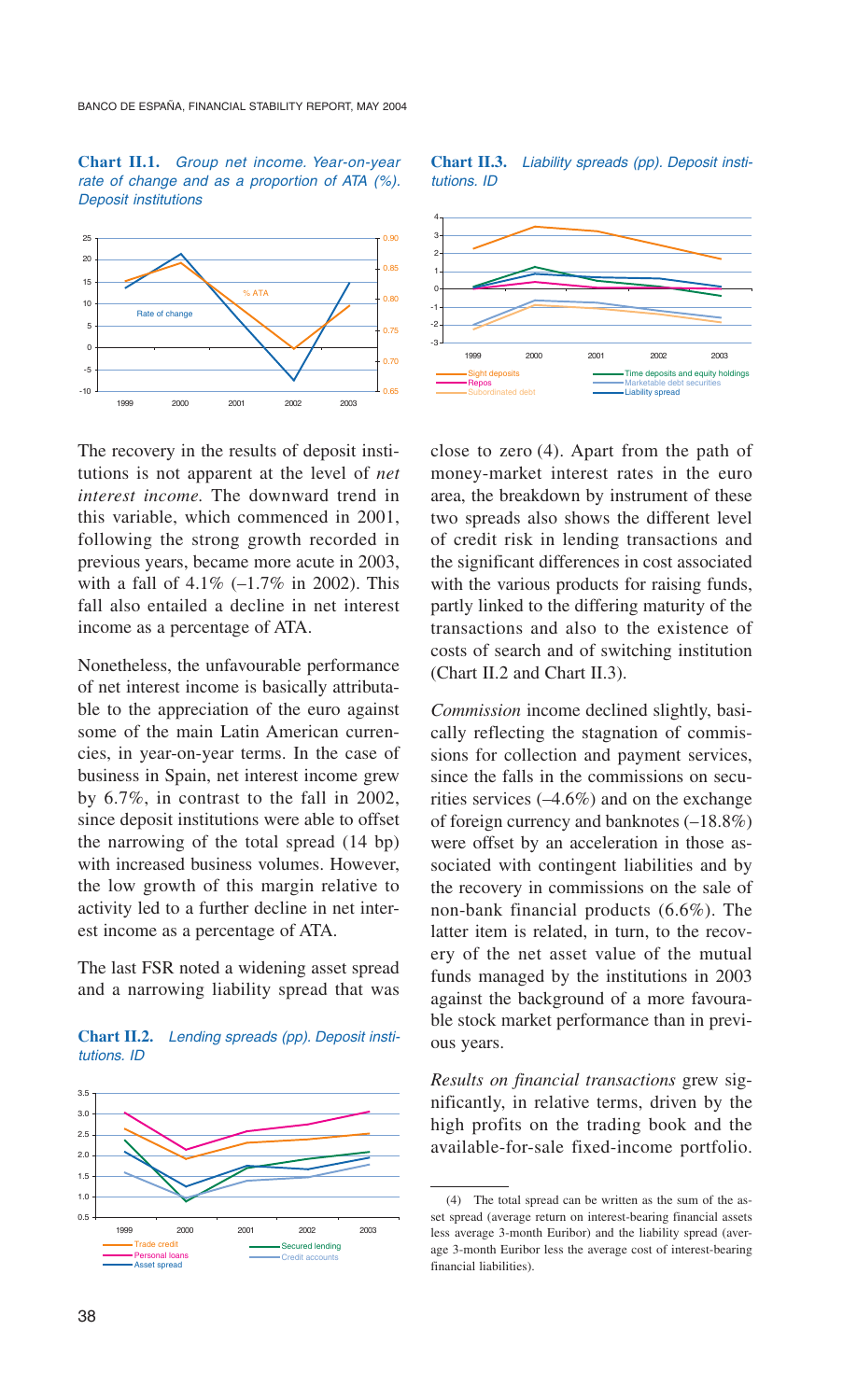**Chart II.4.** *Components of operating expenses. €m (lines; right-hand scale) and % ATA (bars; left-hand scale). Business in Spain. Deposit institutions*



These were boosted, in the first case, by the stock market recovery and, in the second, by the interest rate reductions. By contrast, the income from exchange differences declined and losses were recorded on other futures transactions.

*Gross income* continued to fall in absolute terms, albeit at a lower rate (–1.2% as against –2.7%), and in relative terms too. However, in the profit and loss account for business in Spain this item grew at a rate of 6.8%, double the 2002 rate.

*Net operating income* grew by 3.3%, following its stagnation in 2002, but still declined slightly in terms of ATA. The improved behaviour of this item was made possible by the lower *operating expenses,* which absorbed around 58% of gross income, 1.8 pp less than in 2002, so there was an improvement in the *efficiency ratio.*

At the total business level, the decline in operating expenses reflects, to some extent, the effect of euro appreciation which, in this case, has a positive impact on the profit and loss account. However, it also shows the sustained drive by deposit institutions to contain costs. Thus, at the level of business in Spain, the growth of operating expenses continued to slow, to 2.2%, falling by 14 bp in terms of ATA, owing to the absolute decline in depreciation and the slowdown in personnel expenses and overheads (Chart II.4).

**Chart II.5.** *Provisions and write-downs as % of net operating income. Deposit institutions*



Together, *provisions and write-downs* reduced net operating income by 30%. This was less than the 36% reduction in 2002 and the 47% one in 2001, so they made a positive contribution to the growth of income in 2003 (Chart II.5). Specifically, bad-debt provisioning diminished  $(-2.6\%)$ , owing to the lower provision required for the specific fund, as a result of the fall in doubtful assets, and despite the increase in the statistical fund and the larger volume of general provisions, attributable to the acceleration in lending. The recovery in stock markets allowed a significant reduction in the provisions to the security price fluctuation fund, while the net provisions to other specific funds continued to fall significantly in 2003.

Net income on *group transactions* was similar to the previous year, although there were significant changes in its composition. Provisions for the amortisation of goodwill increased significantly, largely owing to its



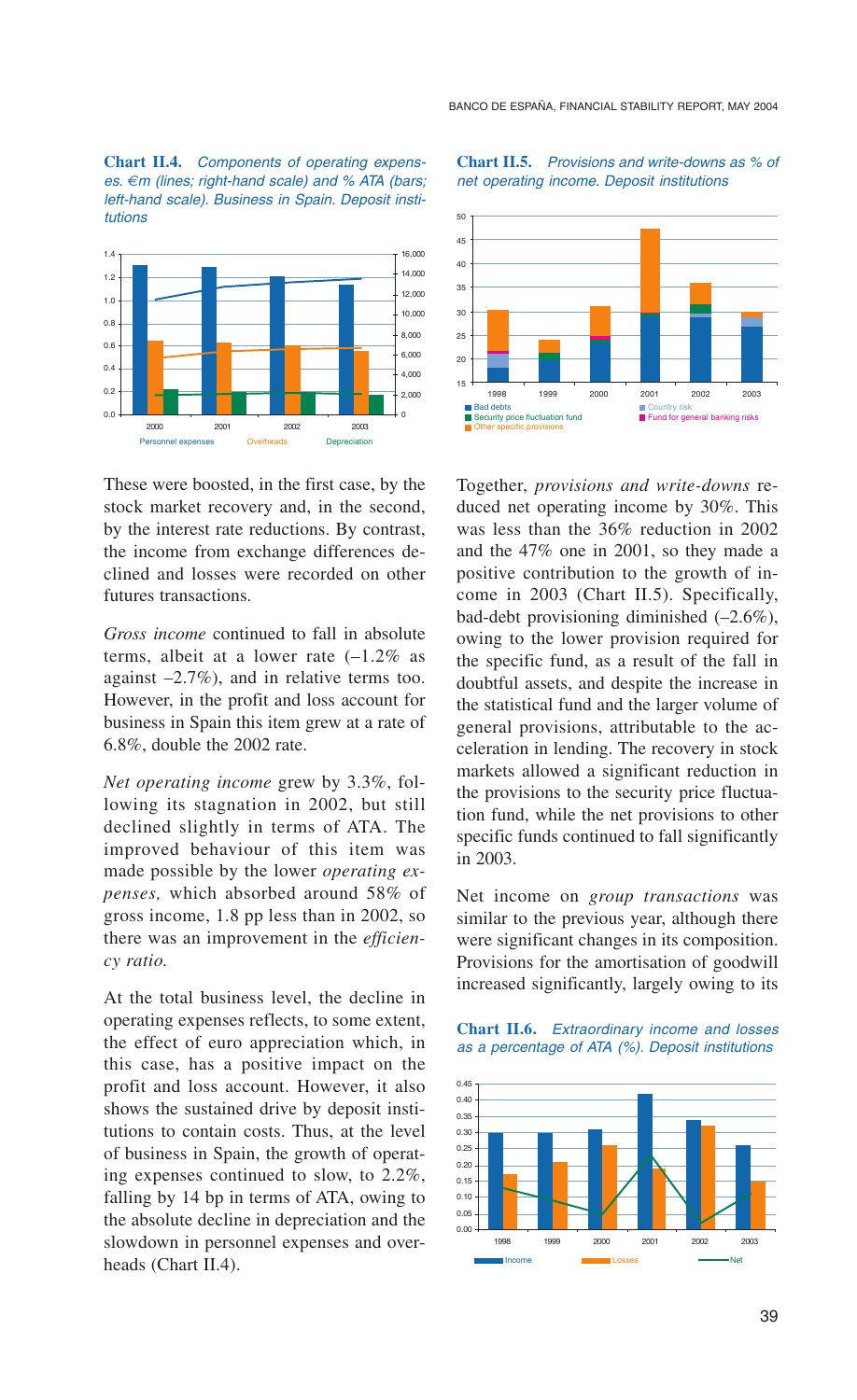#### **Chart II.7.** *Breakdown of the absolute changes in profit before tax (€m). Deposit institutions*



accelerated amortisation by certain large institutions. Also, the profits from the disposal of holdings in companies valued by the equity method declined. Both effects were offset by the higher profits obtained from the sale of holdings in fully or proportionally consolidated entities and by the higher income from holdings in companies valued by the equity method, which shows that the profits of non-financial investee companies recovered.

*Extraordinary income* was a significant factor in the recovery of the profits of deposit institutions in 2003. This income rose by 9 bp to 0.11%, owing to lower extraordinary losses (Chart II.6).

In short, the results of Spanish deposit institutions recovered notably in 2003. Lower operating expenses, lower provisions and write-downs and the increase in extraordinary income (Chart II.7) were responsible for this outcome. These factors offset the effects of the low-interest-rate environment and euro appreciation.

#### **Chart II.8.** *Distribution of ATA (left) and of the number of institutions (right) according to ROE. Deposit institutions*



#### **Table II.2.** *Distribution of profitability by bracket. December 2003. Deposit institutions*

| <b>ROE</b> | $%$ of     | No. of       |
|------------|------------|--------------|
| brackets   | <b>ATA</b> | institutions |
| < 0        | 0.3        | 8            |
| $0 - 5$    | 2.9        | 24           |
| $5 - 10$   | 6.4        | 71           |
| $10 - 15$  | 57.2       | 55           |
| $15 - 20$  | 29.8       | 13           |
| >20        | 3.4        |              |

## **II.2. Analysis based on individual institutions**

The distribution of the number of institutions according to their return on equity remained little changed from 2002. However, the ATA distribution shifted significantly to the right. This indicates that the rise in the *ROE* of deposit institutions mostly affected relatively large institutions (Chart II.8 and Table II.2).

The improvement in the *efficiency ratio* is attributable to its decline in certain large institutions, since there were no significant changes in the distribution of institutions and the ATA distribution shifted towards lower efficiency ratio brackets (Chart II.9 and Table II.3).

Box II.2 contains a historical analysis of the activity and results of the branches of foreign banks in Spain, a group of institutions with specialised business.

#### *Comparison with European banks*

The year 2003 was more favourable for European banks than 2002. First, stock mar-

**Chart II.9.** *Distribution of ATA (left) and of the number of institutions (right) according to the efficiency ratio. Deposit institutions*

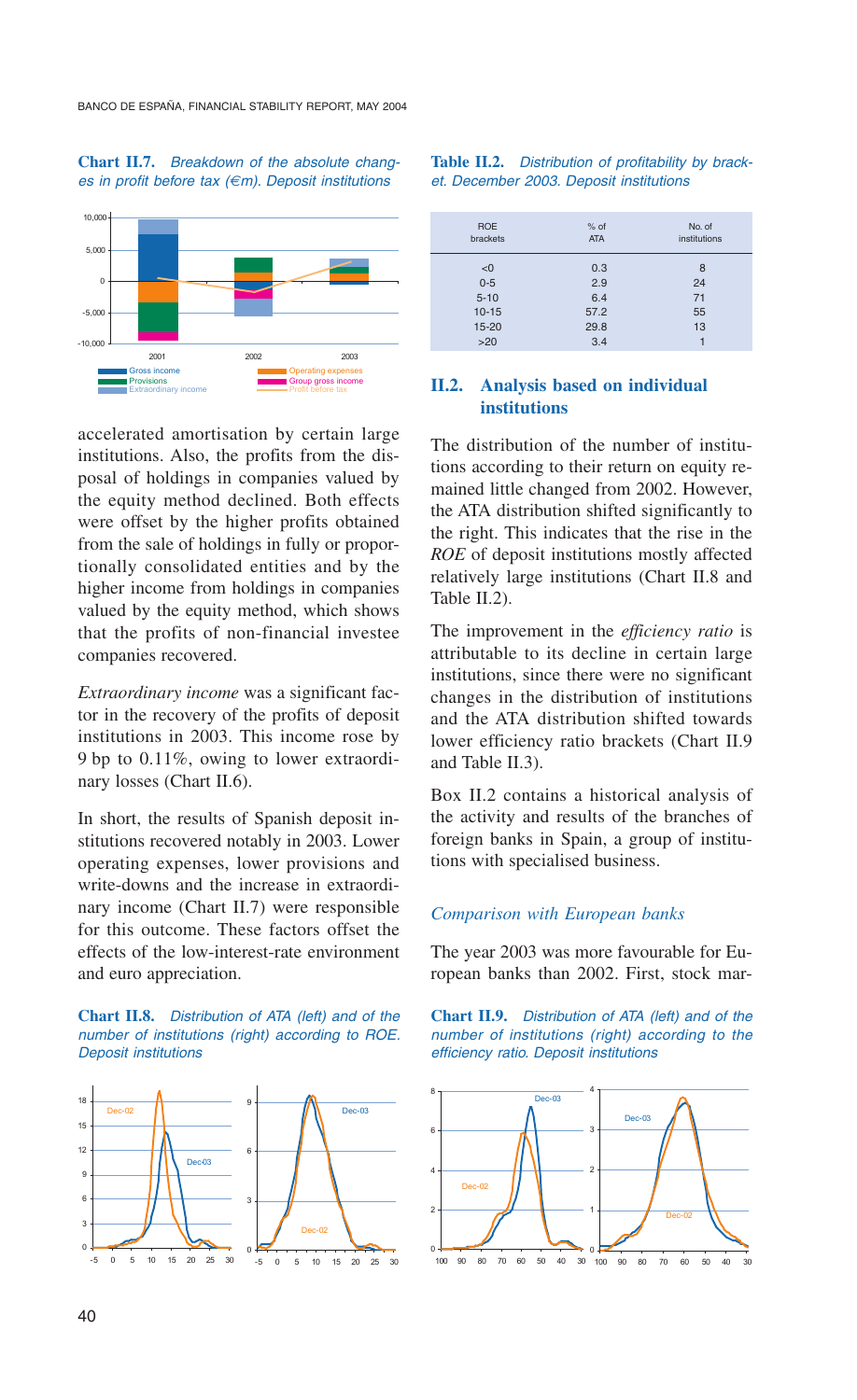#### **Table II.3.** *Distribution of the efficiency ratio by bracket. December 2003. Deposit institutions*

| Efficiency ratio<br>brackets | $%$ of<br><b>ATA</b> | No. of<br>institutions |
|------------------------------|----------------------|------------------------|
| >100                         | 0.4                  | 10                     |
| 90-100                       | 0.2                  | $\overline{2}$         |
| 80-90                        | 1.9                  | 8                      |
| 70-80                        | 10.7                 | 29                     |
| 60-70                        | 17.7                 | 56                     |
| 50-60                        | 64.7                 | 52                     |
| 40-50                        | 1.0                  | 9                      |
| <40                          | 3.5                  | 6                      |
|                              |                      |                        |

kets picked up, with the consequent positive impact on business. Second, in those countries most affected by the slowdown in activity, the outlook for economic recovery improved. In particular, with the help of lower interest rates, the deterioration in the financial situation of firms was halted. Also, banks embarked on restructuring in order to sell non-strategic assets and, especially, to reduce costs. Most of the large European banks recorded significant growth in their *results* and in their *ROE* (Chart II.10). Generally, the greater the re-

**Chart II.10.** *ROE (l-h bars) and year-on-year change (r-h bars) (% and pp). December 2003. Major European banks grouped by country*



Sources: Annual reports of the institutions, Bloomberg and BE calculations.

#### **Chart II.11.** *Share prices (top) and implied volatilities (bottom). Large European banks*



Sources: DataStream and Bloomberg.

duction in profits in 2002, the larger the increase in both variables.

Last year, the *stock market performance* of large Spanish banks was very similar to that of other large quoted European banks (Chart II.11). Their *implied volatility* also followed a similar path.

The information available from the spreads in the market for *credit default swaps* (CDSs) also confirms the downward path of the risk of large Spanish institutions, closely in line with other European banks, save for exceptions in the odd country with large loss-making banks. This behaviour of Spanish institutions, in line with the rest of the European banks, is observed both in the CDSs on senior debt and in those on subordinated debt.

Finally, with respect to the previous FSR, there were no significant changes in betas (5), either in terms of the relative position or the level, although the latter fell slightly to stand somewhat below 1.2 for the large Spanish banks.

Note: Information is included for the 20 leading EU banks by volume of assets. For each country, what is shown is the average weighted by total assets.

<sup>(5)</sup> Obtained from the CAPM (Capital Asset Pricing Model).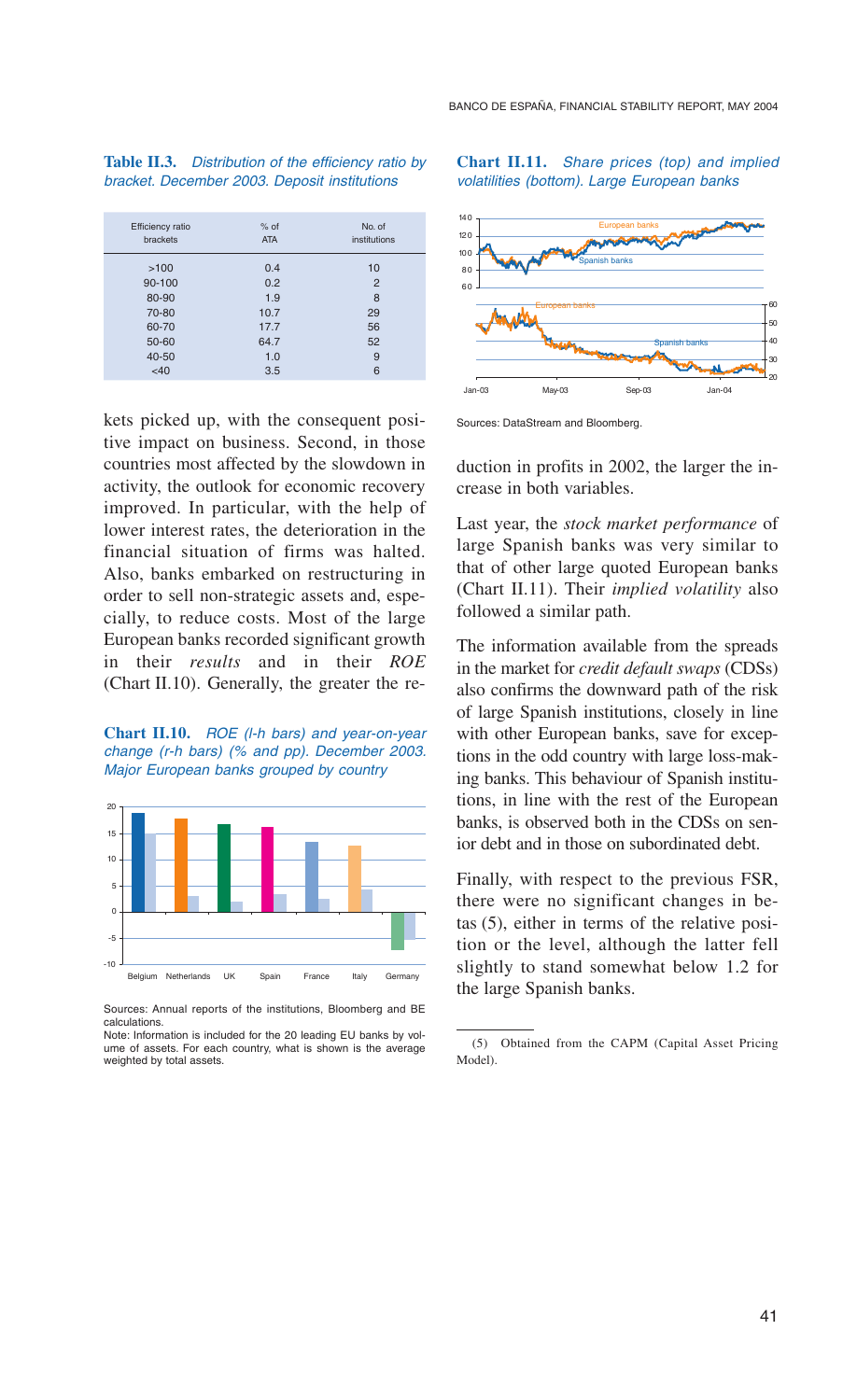## **Box II.2**

#### **Branches of foreign banks in Spain**

Foreign banks have been permitted to operate in Spain since 1978, either through a subsidiary (with Spanish legal status) or through branches (without independent legal status), although initially their operations were subject to certain restrictions. As regards foreign banks with branches in Spain, their number grew continuously until 1995 (4 banks in 1978, 36 in 1985 and 57 in 1995), stabilising thereafter, with a significant increase in banks from EU countries (34 in 1995 and 49 in 2003) and a reduction in other banks (23 and 8, respectively). The market share of branches of foreign banks in the private resident sector is very small, especially in terms of the funds raised from this sector, although it has risen slightly in the last two years (Chart A).

The *structure of the assets* of these institutions has changed in recent years (Chart B) as the relative weight of business involving greater credit risk has increased. The fall in the percentage of assets invested in financial intermediaries (50% in the mid-1990s) was offset, until 2000, by the rise in lending to the resident private sector, whose weight in the balance sheet increased in five years by almost 13 pp, to 37%. However, in the last three years the weight of this lending has fallen to 24% (the percentage for all deposit institutions being more than double), owing to strong growth in the interbank market and in private fixed-income, which represents 25% of the total balance sheet (five times more than for all deposit institutions). Most of these securities were issued by credit and savings institutions (13% of total assets) and the non-resident private sector (7% of total assets), although the weight of fixed-income securities issued by the resident private sector is also important (4.9%).

*Activity* is focused on wholesale and corporate banking, in very specific sectors of the market. Most of the lending to the resident private sector is to non-financial firms. That to households is much less important, with a weight of around 10% of the total, and it has even fallen in recent years. This structure differs significantly from that of other deposit institutions, in which the weights of these two sectors have been approaching each other in recent years. The energy and electricity and mining and industrial sectors, made up mainly of large firms, absorb more than a quarter of all the credit to the private sector granted by the branches, this percentage being much higher than that for deposit institutions as a whole. However, the weight of these sectors has fallen over the last eight years in favour of other sectors, such as construction and property development, which account for a further quarter of lending. As for lending to households, the higher weight of consumer lending stands out (7% of all lending) as against that for the acquisition and rehabilitation of housing (2%), the reverse of the relative weights for all deposit institutions. Meanwhile, the business of each of these institutions is highly specialised in certain sectors, with more than half of the institutions concentrating 75% (and practically all more than 50%) of all their lending to the resident private sector on loans for one or two purposes.

The extensive branch network of national institutions and their deep involvement in the household sector have been particularly significant for the *liabilities structure* of foreign branches, which have had to resort to a very high proportion of interbank borrowing. The funds obtained from the resident private sector represent only 11.8% of total liabilities (Chart C). However, the relative importance of this latter source of finance has gradually increased in recent years.

The type of business of the branches of foreign banks is reflected in the level of their margins and *results* (1) (Chart D). A relatively low net interest margin (as a percentage of average total assets, ATA), and also low commission income, not sufficiently offset by lower operating expenses, give rise to a low net operating income and to profit before tax that in 2003 represented only 0.45% of average total assets (ATA), practically half the level for all deposit institutions.

The *net interest margin* of foreign branches (0.78% of ATA in 2003) is much lower than for deposit institutions as a whole, despite the notable narrowing of the gap that occurred between 1996 and 2000 as a consequence of the greater assumption of credit risk in foreign branches' investment activity, together with the convergence of the average returns obtained on each of the asset instruments with those recorded by other deposit institutions. At the same time, the average cost of their liabilities is significantly higher, this being the main cause of their low net interest margin. The fundamental reason is the dependence on interbank borrowing, the cost of which is higher than funds from the resident private sector, although these, in turn, are raised at a substantially higher cost than they are by other deposit institutions. In recent years, the margin has been more stable as a result of the stability in the structure of their liabilities and the strong growth in their investment in credit institutions, with the consequent reduction in the average return obtained on their investments.

*Commission* income is one-third lower at foreign branches (0.46% of ATA) owing to the very low level of income from collection and payment services and from the sale of non-bank financial products. However, the com-

<sup>(1)</sup> The obligation to comply with the capital ratio falls on the parent institution, which includes the business of its foreign branches in its own business, so that the solvency of such branches cannot be analysed separately.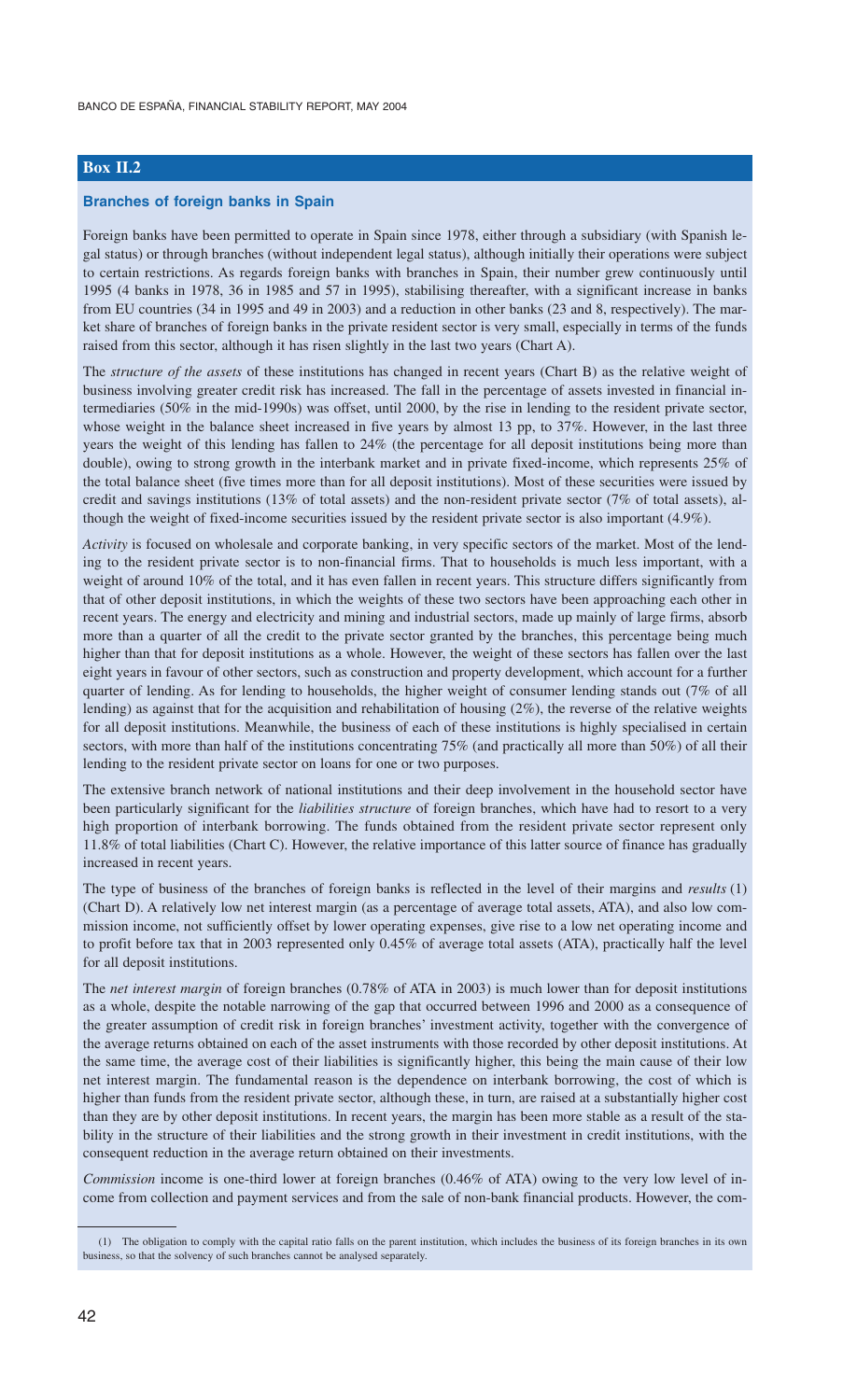## **Box II.2** (cont'd)

mission income obtained on off-balance sheet exposures and securities services is relatively high. The downward trend in this income (relative to ATA) over the last three years, as well as the notable reduction in results on financial transactions, have led to a significant decline in the *gross margin,* to 1.24% of ATA.

As for *operating expenses,* the business of foreign branches, which most closely resembles that of corporate banking, with very little presence in the household sector, requires a smaller number of offices (0.3% of the total for deposit institutions), which translates into low levels of operating expenses, although the direct expenses per employee (€81 million) and per office (€1,391 million) are much higher than those of the other deposit institutions operating in Spain (55 and 126, respectively). The *efficiency ratio* of these institutions, which deteriorated notably in the late 1990s, has been more stable since 2000, with a significant improvement in 2003 (thanks to the containment of spending) when it reached 79%, practically the same level as in 1995, although significantly higher than the average level for all deposit institutions.

As a result of all the foregoing, *net operating income* as a percentage of ATA is very low in comparison with that of deposit institutions as a whole (Chart D). The weight of the items below this margin is small since the cost of credit and securities write-downs and the extraordinary income offset each other. The strong concentration of the activity of the branches on interbank business and, within the resident private sector, on large firms, means that their doubtful assets ratio has traditionally been below that of all deposit institutions. However, the low levels of doubtful assets in recent years have led to significant convergence in these ratios. The weight of credit writedowns (0.06% of ATA in 2003) is low in comparison with the corresponding weight for all deposit institutions, partly due to the fact that most of these institutions are not subject to Spanish law in this area, but to the law of their home country (2).

In short, the branches of foreign banks in Spain generally have a low market share and specialise, on both the assets and liabilities sides, in corporate banking. Commensurate with the type of business they engage in, their margins and results are low relative to those of the other deposit institutions operating in Spain.









**Chart B.** *Structure of assets (%)*

Lending to non-residents

Other fixed income **Other** Other

**Chart D.** *Margins and profit before tax (as % of ATA). Branches of foreign banks and deposit institutions (ID)*





(2) This possibility only applies to institutions of the European Economic Area.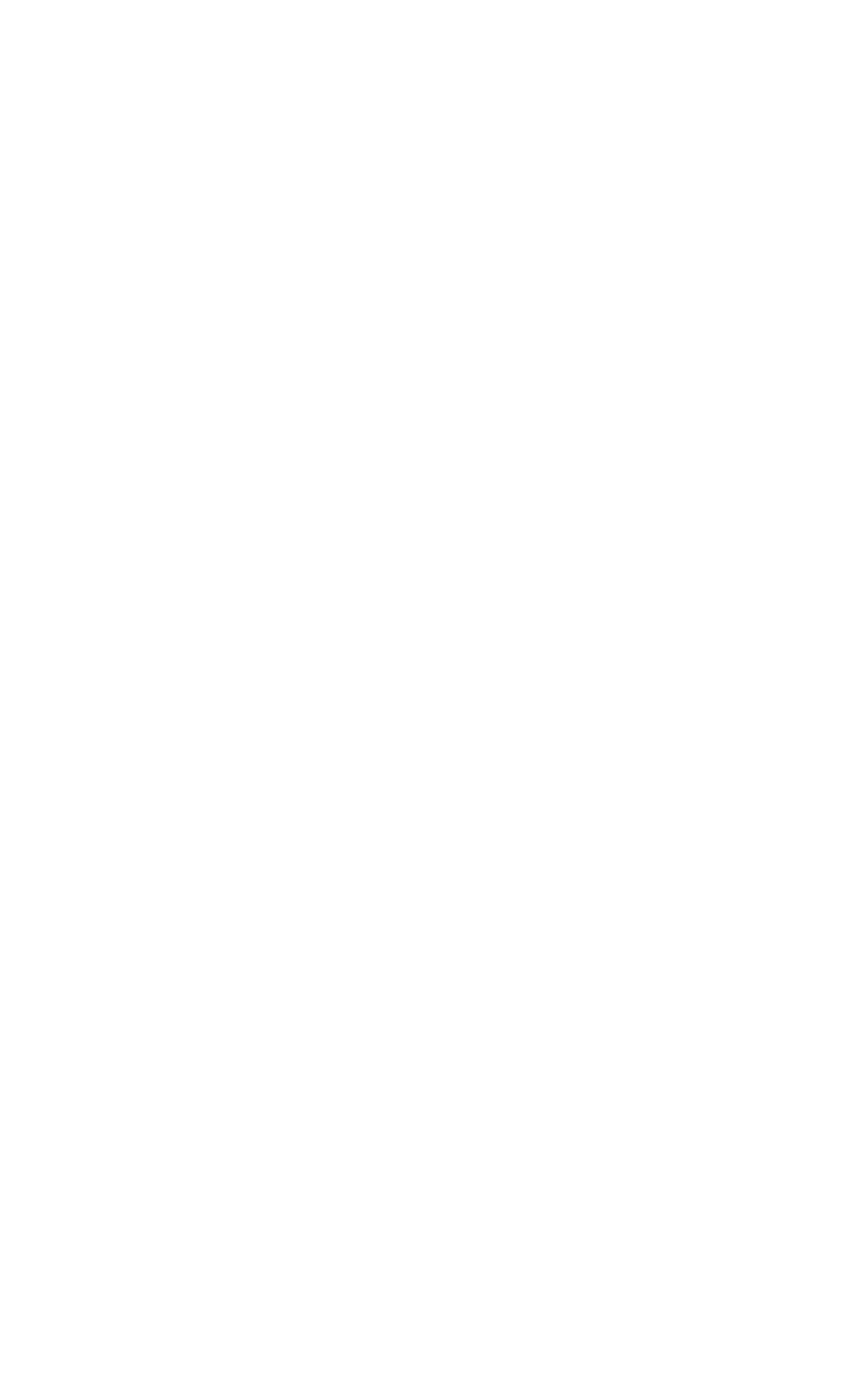## **CHAPTER III Solvency**

## **III.1. General situation**

The *total solvency ratio* (eligible capital as a proportion of risk-weighted assets) of Spanish deposit institutions showed great stability throughout 2003, standing at around 11% and holding relatively unchanged since December 2001. Under the less strict BCBS definition, the ratio held stable at 12.6%, amply above the 8% minimum required (Chart III.1).

The *tier 1 ratio* (tier 1 capital as a proportion of risk-weighted assets) continued on its mild declining trend. Even so, its level of 8.4% is over twice the required minimum (Chart III.1).

*Capital* accelerated in 2003, growing by 9.6% compared with 2.3% the previous year. While this rate was lower than those posted prior to 2002, there was a significant contribution from tier 1 capital, which increased by 7.7%. In parallel, *capital requirements* (1)





(1) Calculated as 8% of risk-weighted assets.

**Chart III.2.** *Contribution of capital and requirements to the change in the total solvency ratio. (% and pp). Deposit institutions*



grew by 9.8%, in line with the pick-up in activity and the acceleration in lending to the private sector, with and without mortgage security (Chart III.2).

The change in *tier 1 capital* (Chart III.3) was due to the strong reduction in intangible assets, attributable virtually in its entirety to the accelerated amortisation of goodwill (Chart III.4). Adding to this was the positive contribution of reserves, in step with the recovery in institutions' results. A further factor was the substantial reduction in the erosion arising in previous years from the losses at consolidated companies linked to the depreciation of the Latin-American currencies against the euro. The adverse impact of this latter factor diminished in 2003 owing to the greater hedging of the structural positions in foreign currency by Spanish institutions and because the appreciation of the euro was less, in weighted terms, than that in 2002.

Outstanding preference shares fell by 6.6% from December 2002, as a result especially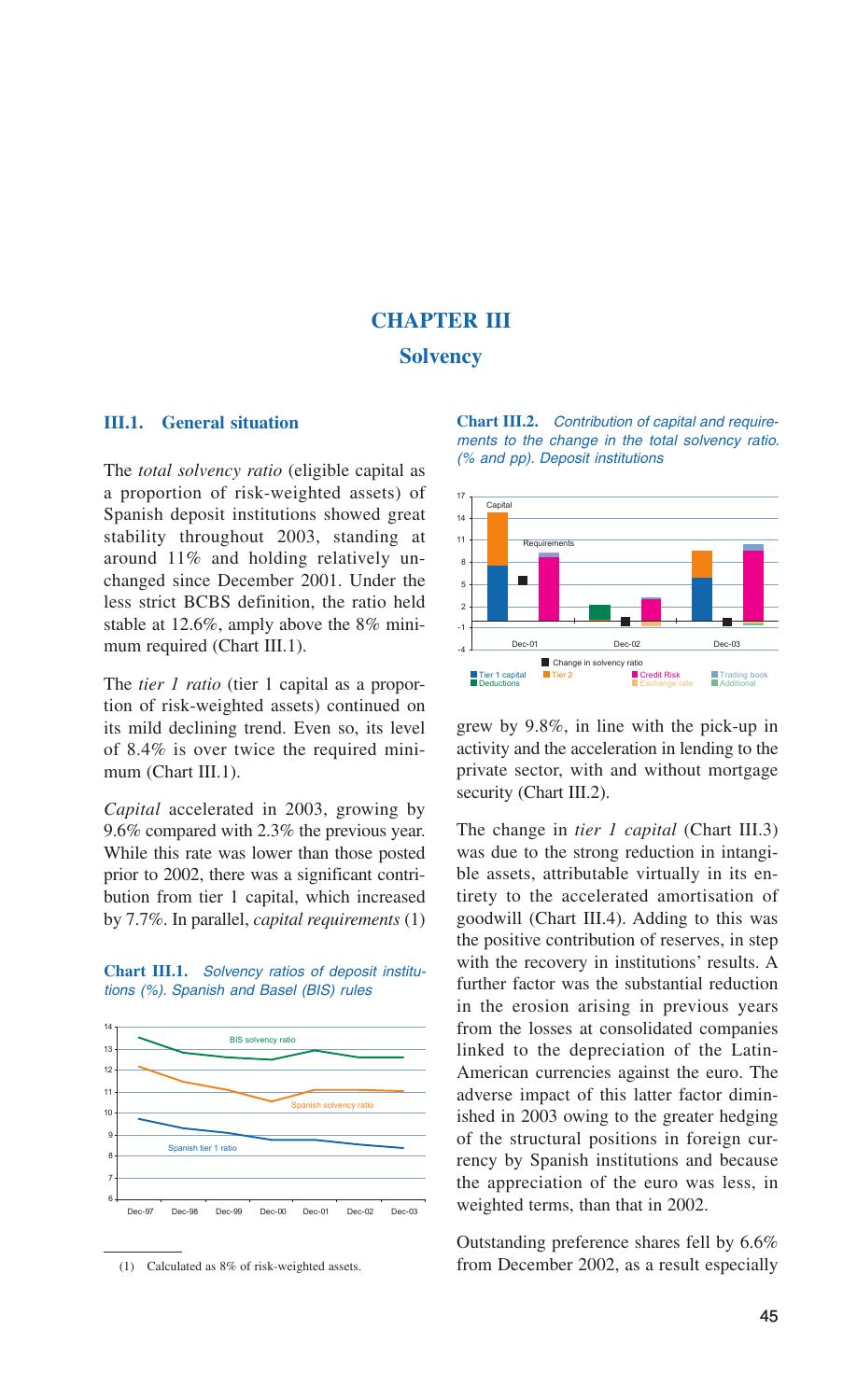BANCO DE ESPAÑA, FINANCIAL STABILITY REPORT, MAY 2004

**Chart III.3.** *Contribution to the change in tier 1 (left) and tier 2 (right) capital (% and pp). Deposit institutions*



of the redemption of dollar-denominated issues by banks (Chart III.4). Thus, the ratio between preference shares and tier 1 capital, for those institutions that had issued such shares, fell by 3 pp to 19.3%.

In December 2003, *tier 2 capital* recorded growth of 13.7%, well above the 0.6% rate of 2002. This was basically attributable to the strong pick-up in subordinated financing (growth of 11.5%) and, to a lesser extent, to the indirect contribution of the increase in tier 1 capital. This permitted certain institutions to include tier 2 capital that previously exceeded 50% of their tier 1 capital and was therefore not eligible regulatory capital (Chart III.3).

*Risk-weighted assets* (RWA) recovered their 2001 buoyancy with growth of 9.8%, four times the 2002 increase (Chart III.2). Behind this substantial acceleration lies the behaviour of credit risk (with a weight of





**Chart III.5.** *Change in the stocks of balancesheet assets (left) and contribution to the change in their requirements (right) (% and pp). Deposit institutions* (2)



95% in total requirements) and, especially, the balance-sheet assets (88% of total RWA for credit risk) (3). Unsecured lending to the private sector accelerated and, since it is weighted at 100%, it contributed significantly to the increase in RWA, while mortgage lending continued to grow at high rates which, despite only being weighted at 50%, also resulted in a significant impact on RWA and, ultimately, on the capital requirements (Chart III.5).

## **III.2. Analysis based on individual institutions**

The breakdown of the solvency ratio (4) by type of institution shows the weight of commercial banks decreasing in favour of savings banks. Thus, the contribution of savings banks increased by 6 pp over the last three years to 43.8% in December 2003. Meanwhile, the level of the total solvency ratio for commercial banks remained unchanged (10.5%), while for savings banks it fell by 7 pb to 11.7%, although this was still above the level for commercial banks (Chart III.6). In December 2003 the tier 1 ratio edged

<sup>(2)</sup> The contribution is calculated as the sum of the rates of change in the stocks of each group weighted by their requirements expressed as a proportion of the total.

<sup>(3)</sup> The remaining 12% are off-balance sheet assets.

<sup>(4)</sup> Algebraically, the total solvency ratio can be expressed as the weighted average of the solvency ratio of the three types of institution, the weights being RWA as a percentage of the total.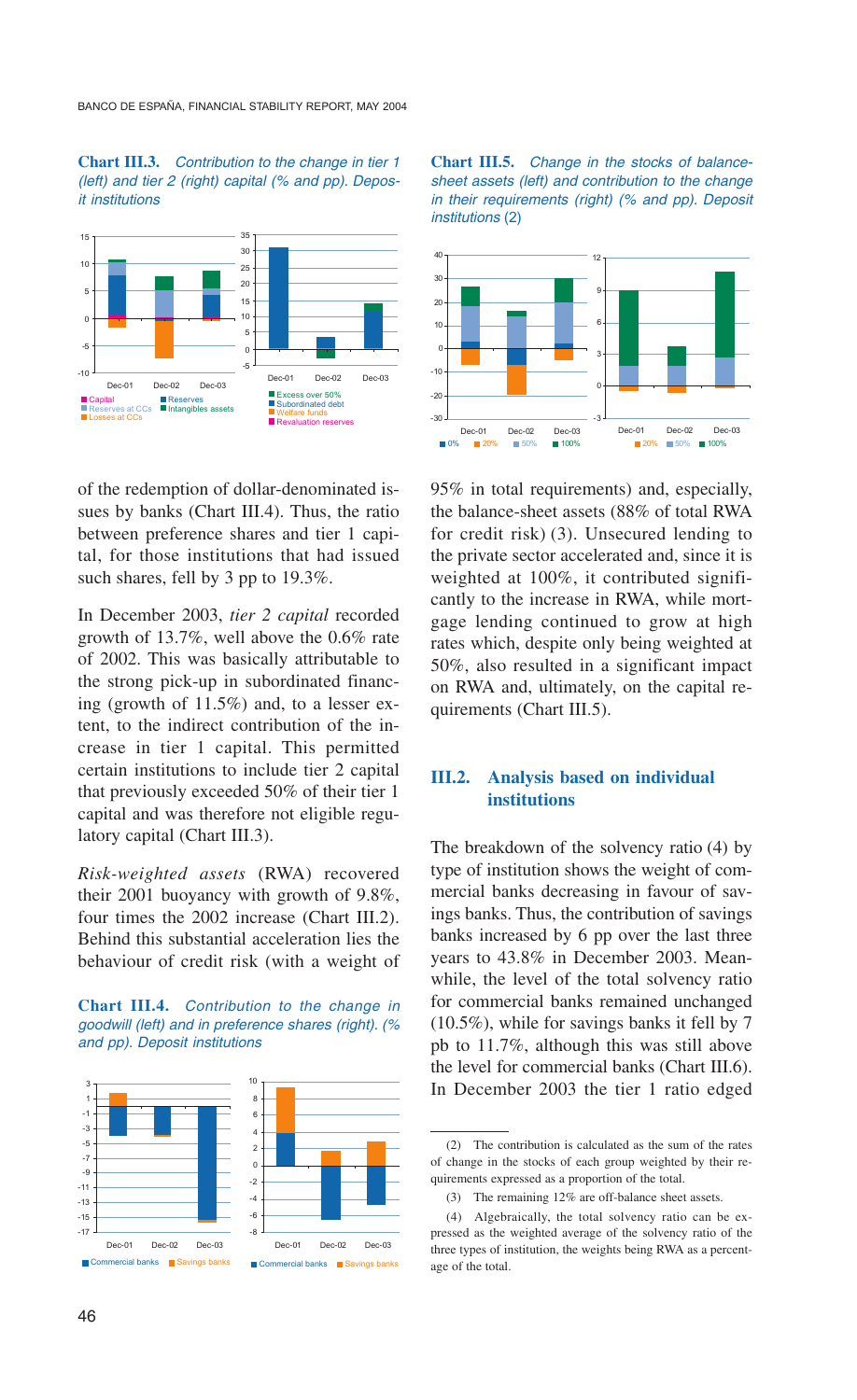**Chart III.6.** *Breakdown of the total solvency ratio by type of institution (left), and the Spanish and Basel solvency ratios for commercial and savings banks (right) (% and pp)*



down, both for commercial banks (7.8%, 6 bp less than in 2002) and for savings banks (8.8%, 33 bp less than in 2002).

The capital of *commercial banks* grew by 7%, driven by the increase in tier 1 capital (6.2% in 2003) and in tier 2 capital (11%). The latter rose by 1 pp of total capital to 30.1% (Chart III.7). Behind this behaviour of tier 1 capital lie the significant accelerated amortisation of goodwill, the reduction in losses at consolidated companies, owing to greater hedging of the exchange rate risk in structural positions and a smaller appreciation of the euro with respect to the previous year and, finally, the significant decline in the negative contribution of reserves (despite the 7.7% fall in outstanding preference shares), attributable to the notable recovery in commercial banks' results in 2003.

Commercial banks' subordinated debt grew again (6.4%), following its decline in 2002, but at much lower rates than in previous years. Also, tier 2 capital rose on account of the indirect effect of the growth of tier 1 capital (Chart III.8).

*Savings banks,* with an improved performance in 2002, increased their tier 1 capital (9%) continuously as a result of the sustained increase in their reserves (8.6%), albeit with a mild slowdown in 2003 (Chart III.8). As for preference shares, their policy differed from that of commercial banks as they increased their issuance (7.2% increase in the outstanding stock, 2 pp more than in 2002).

#### **Chart III.7.** *Contribution to the change in total capital (%). Commercial and savings banks*



Meanwhile, savings banks' tier 2 capital continued to grow strongly (17.8%) given the extensive recourse to subordinated debt, which grew by 20.3%. All this meant that savings banks' total capital increased by 12.5%, nearly 2 pp less than in the previous year (Chart III.7).

In 2003, *risk-weighted assets* rose at commercial banks (7%), after falling in 2002, although their growth was significantly lower than at savings banks last year (13.2%). The higher growth in savings banks' lending in recent years has resulted in a progressive rise in the ratio of RWA to total assets to 71.8%, while at commercial banks this ratio held much more stable, reaching 64.5% in December 2003 (Chart III.9) (5).





<sup>(5)</sup> However, it should be recalled that this measure of the risk profile of the institutions has serious limitations, which the BCBS pointed to as one of the triggers of the process of reform of the 1988 capital accord.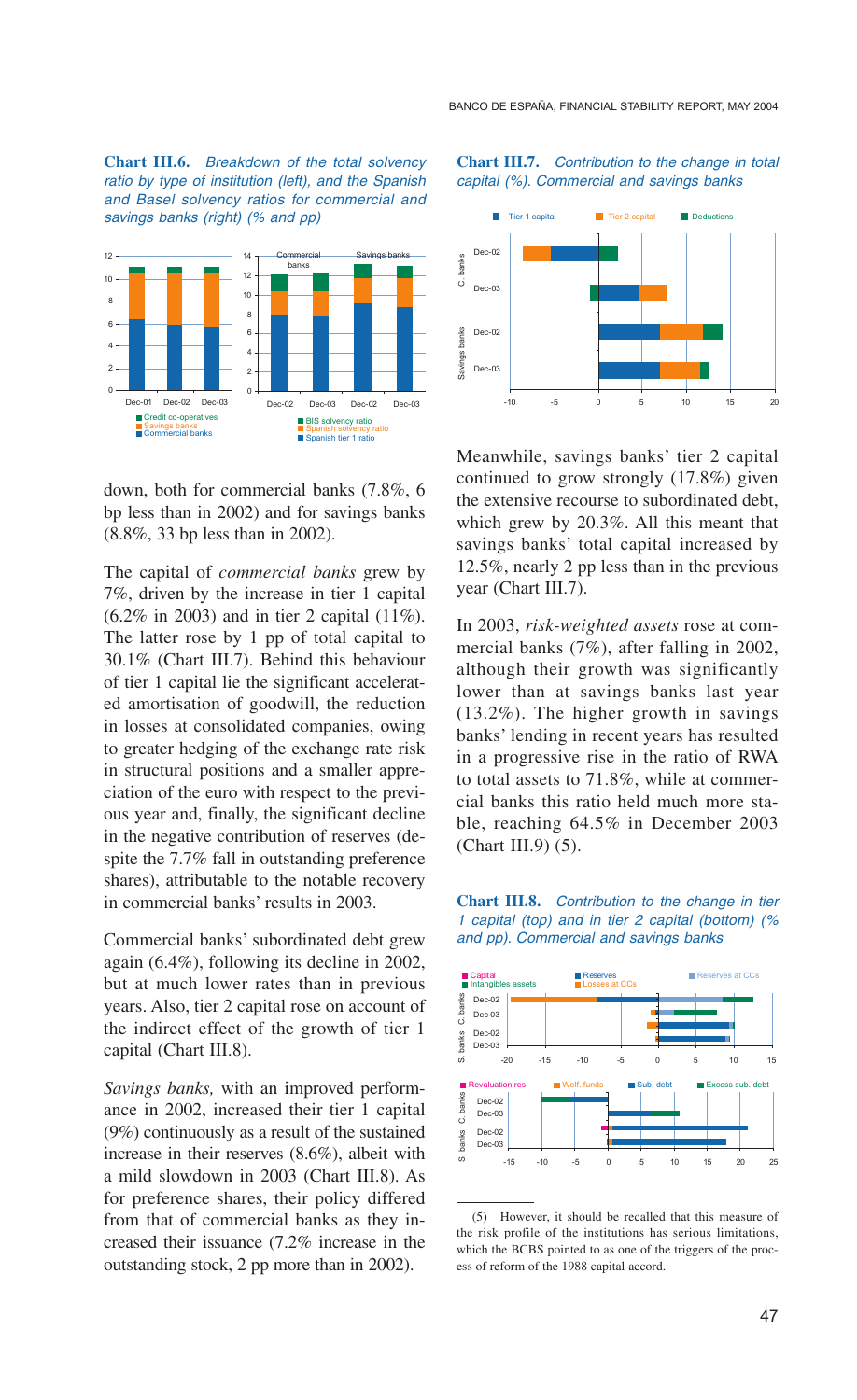#### **Chart III.9.** *Solvency ratios of commercial and savings banks (left), and risk-weighted assets (RWA) as a percentage of total assets (right)*



At commercial banks, the increase in requirements for credit risk (7.3%) set the tone for total requirements as a result of a rise in lending activity in Spain and of the fact that its fall abroad was checked. This gave rise to a significant increase in requirements for assets with a 100% weighting and, to a lesser extent, with a 50% weighting. Savings banks have recorded growing requirements, in line with their policy of strong credit growth.

The number of institutions that have issued preference shares continued to rise in 2003 following the incorporation of three new savings banks. However, in December 2003, only two institutions had preference shares beyond the limit of 30% of tier 1 capital. In this respect, the distribution in terms of ATA of this ratio shifted leftwards as a result not only of the increase in the institutions' tier 1 capital, but also owing to the redemption of shares issued in dollars by the two major commercial banks (Chart III.10).

**Chart III.10.** *Preference shares (% of tier 1 and number of issues, left) and their distribution in terms of ATA for those that had issued such shares (%, right). Deposit institutions*



#### **Table III.1.** *Distribution of the solvency ratio (%). Deposit institutions*

| Solvency ratio |                      | $Dec-02$        | $Dec-03$           |                 |  |
|----------------|----------------------|-----------------|--------------------|-----------------|--|
| brackets       | $%$ of<br><b>ATA</b> | No. of<br>inst. | % of<br><b>ATA</b> | No. of<br>inst. |  |
| <8             | 0.0                  | $\Omega$        | 0.0                | $\Omega$        |  |
| $8 - 10$       | 33.4                 | 43              | 11.9               | 37              |  |
| $10 - 12$      | 48.1                 | 44              | 76.1               | 62              |  |
| $12 - 15$      | 16.0                 | 34              | 10.3               | 26              |  |
| $15 - 20$      | 2.0                  | 23              | 1.4                | 21              |  |
| $20 - 25$      | 0.1                  | 13              | 0.1                |                 |  |
| >25            | 0.3                  | 18              | 0.3                | 19              |  |

The number of *large exposures* (those whose amount exceeds 10% of the group's capital) fell by 3.3%, which involved a fall of 24.6% in their amount. The exposures subject to the overall limit (eight times the capital of the group), which in volume terms represent 62.4% of all large exposures, fell by 14.3%. The reduction was more pronounced at commercial banks than at savings banks.

Despite the stability of the solvency ratio at the aggregate level, there was an increase in the concentration of the institutions at around a ratio of 11% as a result of the decline in the solvency ratio of some mediumsized institutions and the increase in the ratio of one large institution (Table III.1).

## *Statistical fund*

Since the statistical fund was established in Spain in July 2000, it has not stopped rising, as already mentioned in previous FSRs (6). As at end-2003, it stood at somewhat more than  $\epsilon$ 6 billion, equal to 0.7% of total lending. Also, it represents around one third of the total provisions for bad debts of Spanish deposit institutions.

The statistical fund has a maximum limit (three times the latent risk). This limit varies over time since the latent risk does too.

<sup>(6)</sup> Given the mechanics of the statistical fund, resources are accumulated during the favourable phases of the business cycle when non-performing loans and specific bad-debt provisions are low. This has been the case of Spain in recent years.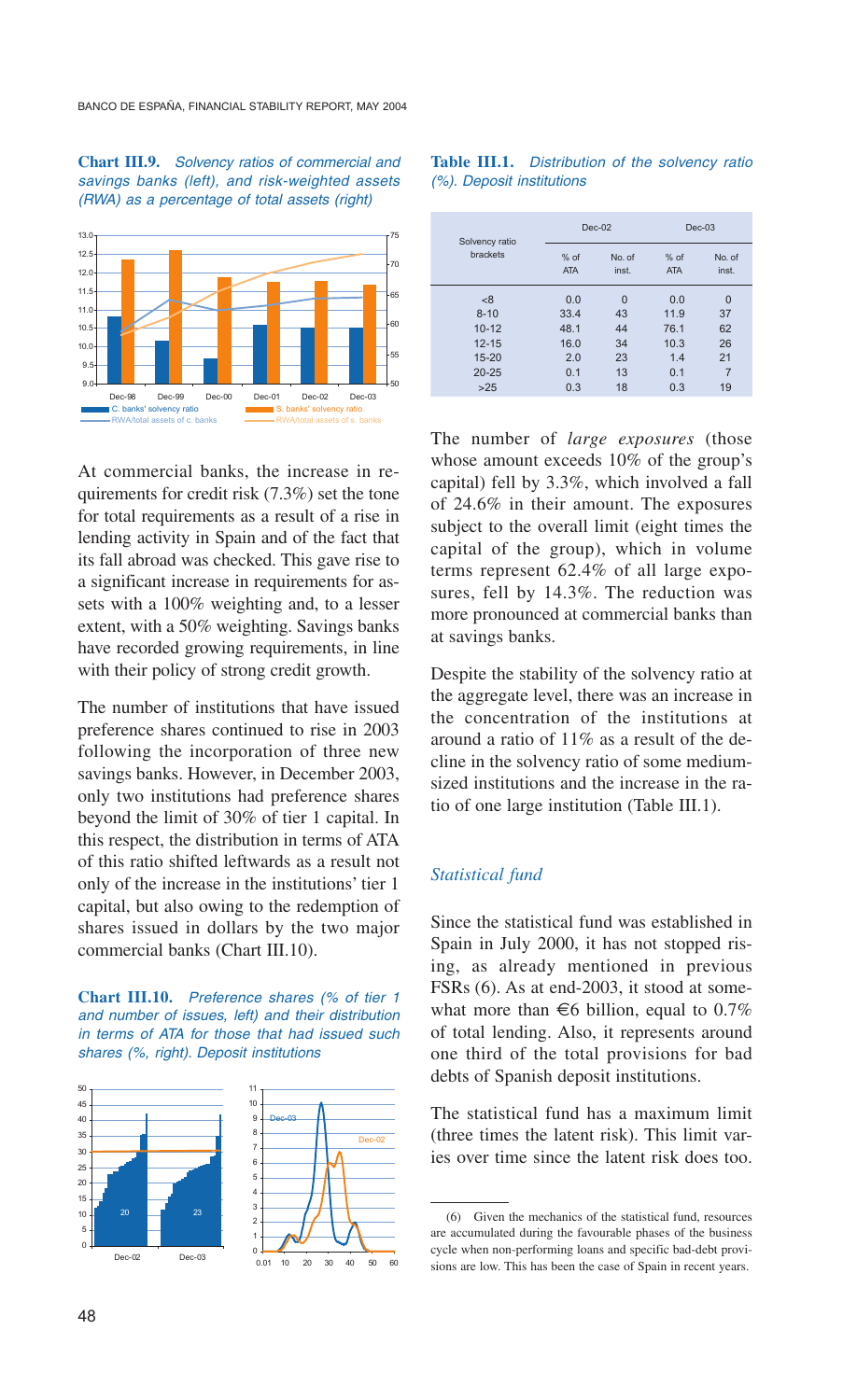## **Box III.1**

#### **Extension of the Lamfalussy approach to regulation of the European banking sector**

In November 2003, the European Commission published a set of measures to extend the *"Lamfalussy approach"* (1) to the regulation of banking and insurance in Europe. The Lamfalussy approach was developed in 2000 as a response to the need to establish in Europe a regulatory framework for financial instruments more sensitive to market developments and to promote an integrated capital market. The approach has four levels:

*Level 1:* consisting of the major principles that shape the legislation of the European Union (EU) and subject to the normal co-decision procedure involving the European Parliament and the EU Council of Ministers. Level 1 measures should also specify the more technical elements to be agreed subsequently at level 2. *Level 2:* consisting of a formal regulation committee (known as the "level 2 committee"), a network of national supervisors (the "level 3 committee") and the European Commission. Each of these parties performs a certain function in the definition, proposal and decisions on the technical elements that should have legislative force, as established by level 1. *Level 3:* the national supervisors of the so-called "level 3 committee" co-operate with each other to improve the consistency of the transposition and application of the legislation agreed at the previous levels. *Level 4:* to strengthen compliance with EU rules.

The European economy ministers agreed, at the end of 2002, to extend this approach to banking and insurance. This decision represented the culmination of various reports and consultative processes on the adequacy of the provisions for financial stability, crisis management and integration of the EU financial sector as a whole. When designing a package of measures to make this decision effective, the Commission had to consider the impact on existing committees, some of which are formally recognised by current European Law. Another key consideration is the existence of agreements between the three EU institutions (the Council, Commission and Parliament). As regards banking, the measures published by the European Commission in November 2003 provided for the creation of two new committees: the European Banking Committee (level 2), and the Committee of European Banking Supervisors (level 3), similar to the Committee of European Securities Regulators which has already been working in relation to the capital market for almost three years.

The intention is that the *European Banking Committee,* a level 2 committee, should be made up of representatives of the economy ministries and that it should act as a regulatory committee (voting on the technical measures proposed by the European Commission at level 3) and also as a consultative committee assuming some of the tasks of the current Banking Advisory Committee, which will disappear. The latter committee, with a broad remit, has historically been made up of representatives of the economy ministries and of the banking supervisory authorities. For the *European Banking Committee* to become fully operational, a change in European law is required. The Commission's package therefore includes a Directive (as well as other similar measures concerning other committees in other sectors), which is currently going through the European co-decision process.

Meanwhile, the *Committee of European Banking Supervisors (CEBS),* a level 3 committee, was established on the basis of a decision of the European Commission. It formally commenced its duties on 1 January 2004, although its members had already begun to work prior to that date, to establish the foundations for the Committee to be able to carry out its tasks as soon as possible following its formal creation, including developing its provisional charter. Its *three basic functions* are: 1) to advise the Commission on the preparation of banking legislation (it should be noted, however, that the Committee will not receive any formal mandate to prepare the draft of any level 2 text until the necessary legislation has been approved); 2) to contribute to the consistent implementation of Community Directives and to the convergence of Member States' supervisory practices throughout the Community; and 3) to enhance supervisory co-operation, including the exchange of information.

The CEBS is comprised of high level representatives from the banking supervisory authorities (who are the voting members) and central banks (whether or not they themselves are the competent supervisory authority) of the European Union, including the European Central Bank. The EU acceding countries will participate as observers until 1 May 2004, whereupon they will become full members. Meanwhile, the Commission and the EEA (European Economic Area) countries that are not members of the EU will participate as observers on a permanent basis. The first Chair of the CEBS is from the Banco de España. The Chair is supported by a Vice Chair and by a Bureau comprising three members of the Committee selected to reflect the latter's composition. The Bureau will be particularly important for the efficient working of the Committee, given its size when the EU acceding countries are incorporated. The EU economy ministers agreed in January this year that the Secretariat of the CEBS would be based in London.

At the first formal meeting of the CEBS, held in Barcelona in January, it was decided that one of the main priorities in the near future would be the application in Europe of the New Basel Capital Accord. Priority is also going to be given to addressing accounting issues, especially in relation to International Accounting Standards and their impact on prudential requirements. The CEBS will also address other areas in order to identify best supervisory practices and promote their convergence, co-operating with the various committees of the other sectors included in level 3. The Committee will operate openly and transparently and shall extensively consult market participants, consumers and final users. In fact, the Committee has already established a provisional website (www.c-ebs.org) as a tool for communicating with the public.

<sup>(1)</sup> Named after Alexandre Lamfalussy, the Chairman of the group of experts that developed this method in 2000.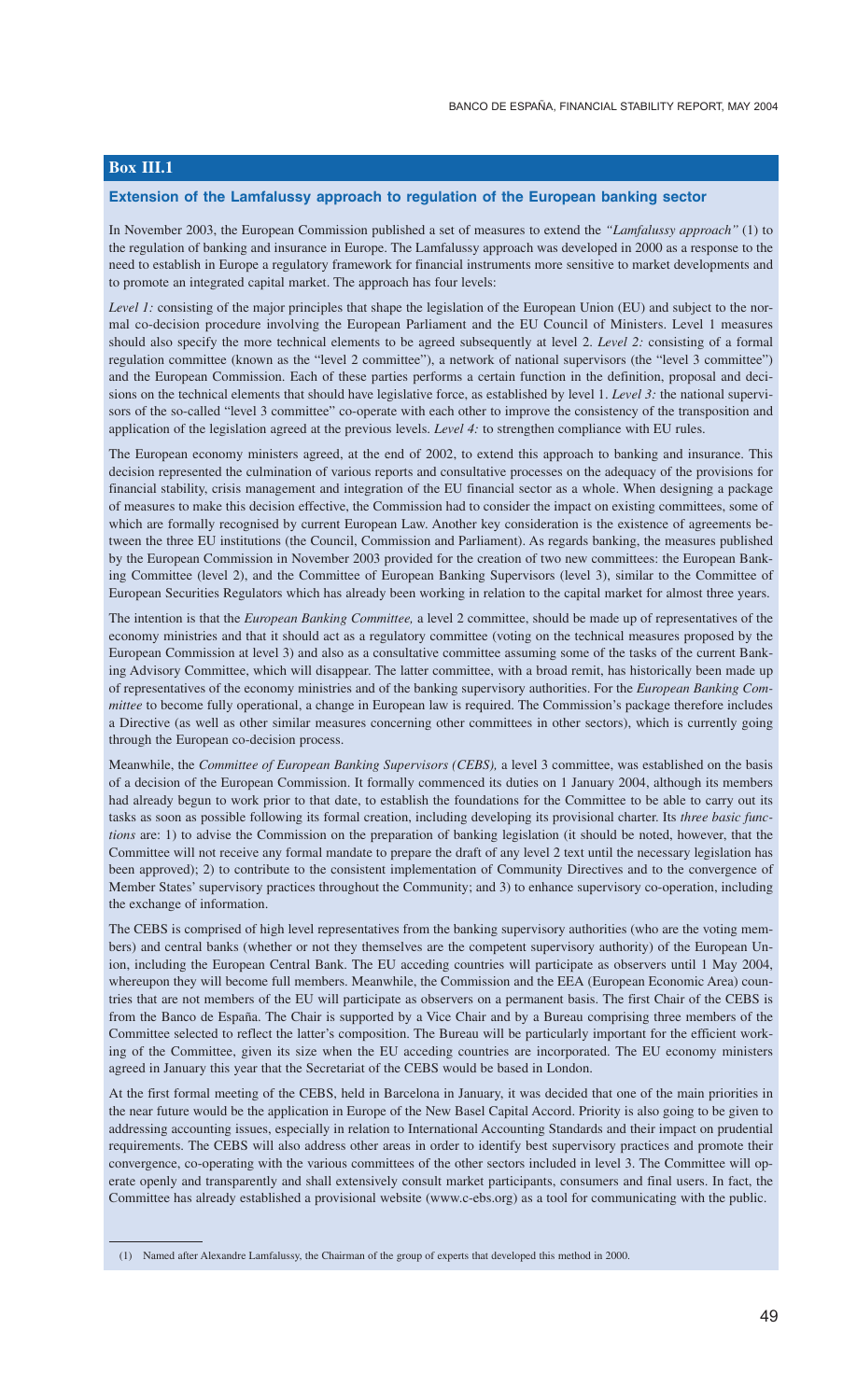BANCO DE ESPAÑA, FINANCIAL STABILITY REPORT, MAY 2004

**Table III.2.** *Distribution of the number of institutions and of the relative weight of ATA according to the covered limit of the statistical fund (%). Deposit institutions*

| Statistical fund<br>as % of limit | $%$ of<br><b>ATA</b> | No. of<br>institutions |
|-----------------------------------|----------------------|------------------------|
| No statistical fund               | 6.2                  | 39                     |
| < 10                              | 1.7                  | 11                     |
| $10 - 25$                         | 1.2                  | 10                     |
| $25 - 50$                         | 21.7                 | 23                     |
| $50 - 75$                         | 41.1                 | 38                     |
| $75 - 90$                         | 12.9                 | 29                     |
| $90 - 100$                        | 4.5                  | 19                     |
| 100                               | 10.6                 | 94                     |

As at end-2003, the fund represented 64% of the maximum limit (Chart III.11). This limit has been reached by 94 institutions although they are generally small credit cooperatives or minor banks, with a low weight in the total (Table III.2).

It can be seen that small institutions have high solvency ratios and statistical funds (Tables III.1 and III.2), above the sector average. The difficulties of these institutions to rapidly build their capital and the consequent precaution of their managers largely explain this prudent behaviour, widespread among such institutions.

### *Comparison with European banks*

In the previous FSR, with data to December 2002, the solvency ratios of Spanish deposit institutions were slightly above the European average, both for all institutions and if the comparison is restricted to large banks. The available data, for December 2003, again show very similar results to those of the large EU banks (Chart III.12).

## *Dividends*

As indicated in the May 2003 FSR, the large Spanish banks increased their pay-out (ratio of dividends to group net income) significantly in 2002, at a time when their profits fell substantially. In 2003, however, the pay-out fell to close to 50%, with a



smaller increase in dividends than in group net income (Chart III.13).

The pay-out of savings banks (the ratio of the annual transfer to the welfare fund to group net income) declined slightly in 2003, owing to the significant recovery of net income and the maintenance of the transfer to the welfare fund at its 2002 levels (Chart III.14). In any case, the level of savings banks' pay-out is substantially lower than that of banks, owing to the different characteristics of these two types of institution and to the need for savings banks to transfer a larger proportion of their net income to reserves to strengthen their capital, given their inability to issue shares.

**Chart III.12.** *Total solvency ratio (BIS) (left) and tier 1 (right). (%). Large European banks grouped by country*



Sources: Annual reports of the institutions, Bloomberg and BE calculations.

Note: Information is included for the 20 leading EU banks by volume of assets. For each country, what is shown is the average weighted by total assets.